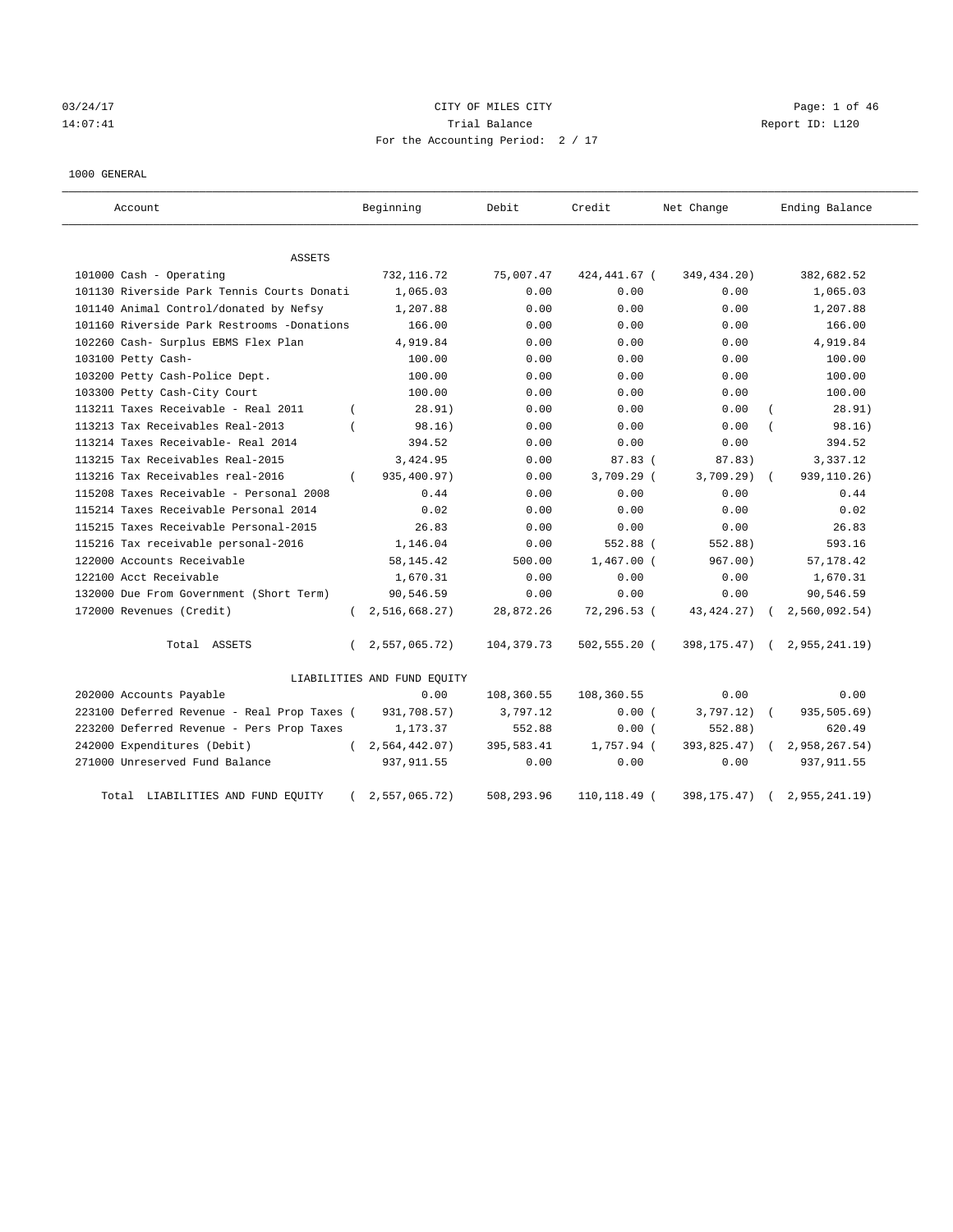# 03/24/17 Page: 2 of 46 14:07:41 CHEREN Report ID: L120 For the Accounting Period: 2 / 17

## 2220 LIBRARY

| Account                                    | Beginning                   | Debit      | Credit      | Net Change    | Ending Balance |
|--------------------------------------------|-----------------------------|------------|-------------|---------------|----------------|
| ASSETS                                     |                             |            |             |               |                |
| 101000 Cash - Operating                    | 11,557.80                   | 24,747.60  | 26,271.29 ( | 1,523.69      | 10,034.11      |
| 101032 Cash- Library Board of Trustees Mul | 33,657.74                   | 0.00       | 0.00        | 0.00          | 33,657.74      |
| 103000 Petty Cash                          | 75.00                       | 0.00       | 0.00        | 0.00          | 75.00          |
| 172000 Revenues (Credit)                   | 177, 372.82)<br>$\left($    | 0.00       | 24,747.60 ( | $24,747.60$ ( | 202,120.42)    |
| Total ASSETS                               | 132,082.28)                 | 24,747.60  | 51,018.89 ( | 26,271.29) (  | 158, 353. 57)  |
|                                            | LIABILITIES AND FUND EQUITY |            |             |               |                |
| 202000 Accounts Payable                    | 0.00                        | 1,913.10   | 1,913.10    | 0.00          | 0.00           |
| 242000 Expenditures (Debit)                | 191,447.50)                 | 26, 271.29 | 0.00(       | 26,271.29) (  | 217,718.79)    |
| 271000 Unreserved Fund Balance             | 59, 365. 22                 | 0.00       | 0.00        | 0.00          | 59, 365. 22    |
| LIABILITIES AND FUND EQUITY<br>Total       | 132,082.28)                 | 28,184.39  | 1,913.10 (  | 26,271.29) (  | 158,353.57)    |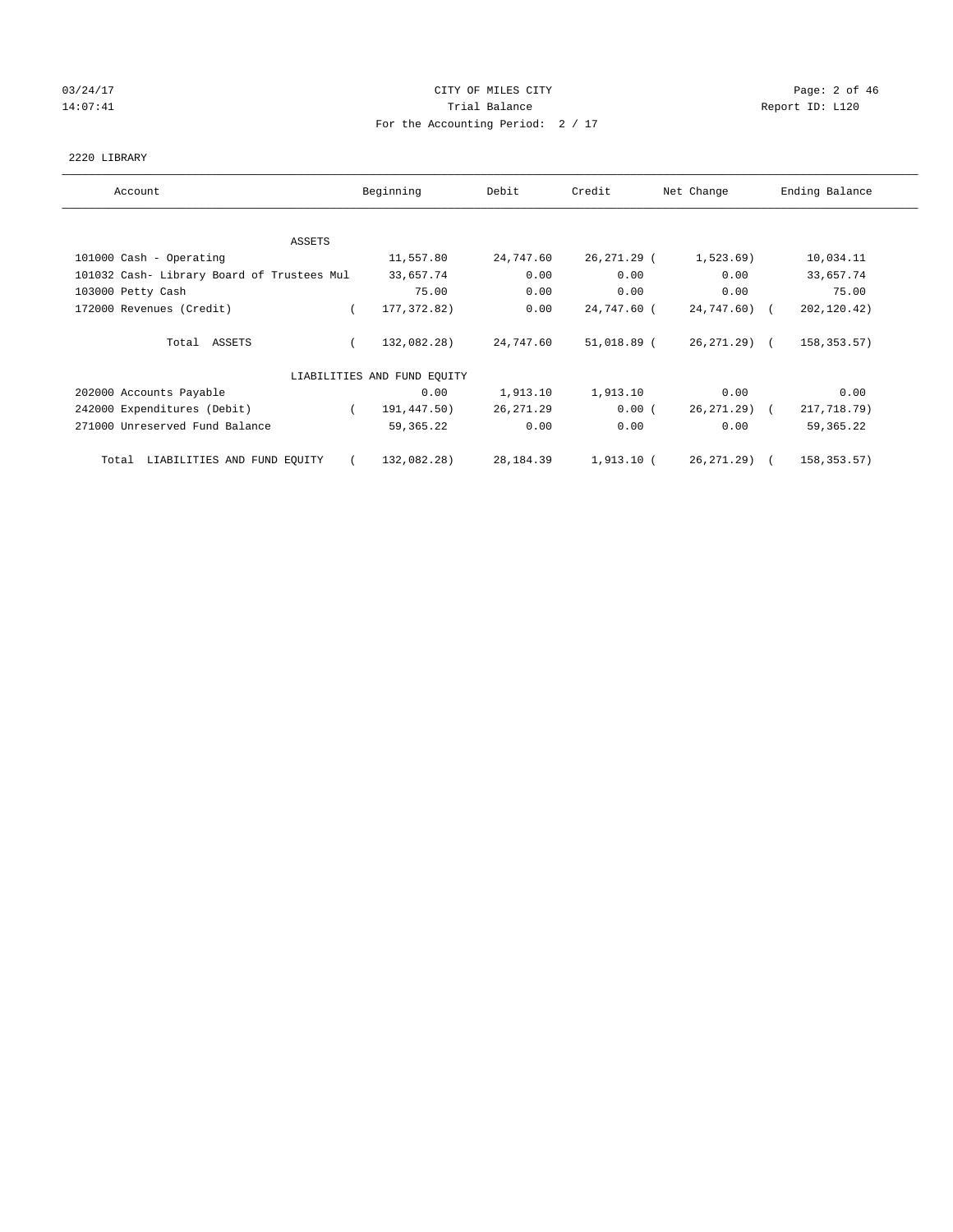# 03/24/17 Page: 3 of 46 14:07:41 CHEREN Report ID: L120 For the Accounting Period: 2 / 17

#### 2260 EMERGENCY DISASTER

| Account                                   | Beginning                   | Debit | Credit   | Net Change | Ending Balance |
|-------------------------------------------|-----------------------------|-------|----------|------------|----------------|
|                                           |                             |       |          |            |                |
| ASSETS                                    |                             |       |          |            |                |
| 101000 Cash - Operating                   | 93.10                       | 0.98  | 0.00     | 0.98       | 94.08          |
| 113211 Taxes Receivable - Real 2011       | 3.46                        | 0.00  | 0.00     | 0.00       | 3.46           |
| 172000 Revenues (Credit)                  | 12.48)                      | 0.00  | $0.98$ ( | 0.98)      | 13.46)         |
| Total ASSETS                              | 84.08                       | 0.98  | 0.98     | 0.00       | 84.08          |
|                                           | LIABILITIES AND FUND EQUITY |       |          |            |                |
| 223100 Deferred Revenue - Real Prop Taxes | 3.46                        | 0.00  | 0.00     | 0.00       | 3.46           |
| 271000 Unreserved Fund Balance            | 80.62                       | 0.00  | 0.00     | 0.00       | 80.62          |
| LIABILITIES AND FUND EQUITY<br>Total      | 84.08                       | 0.00  | 0.00     | 0.00       | 84.08          |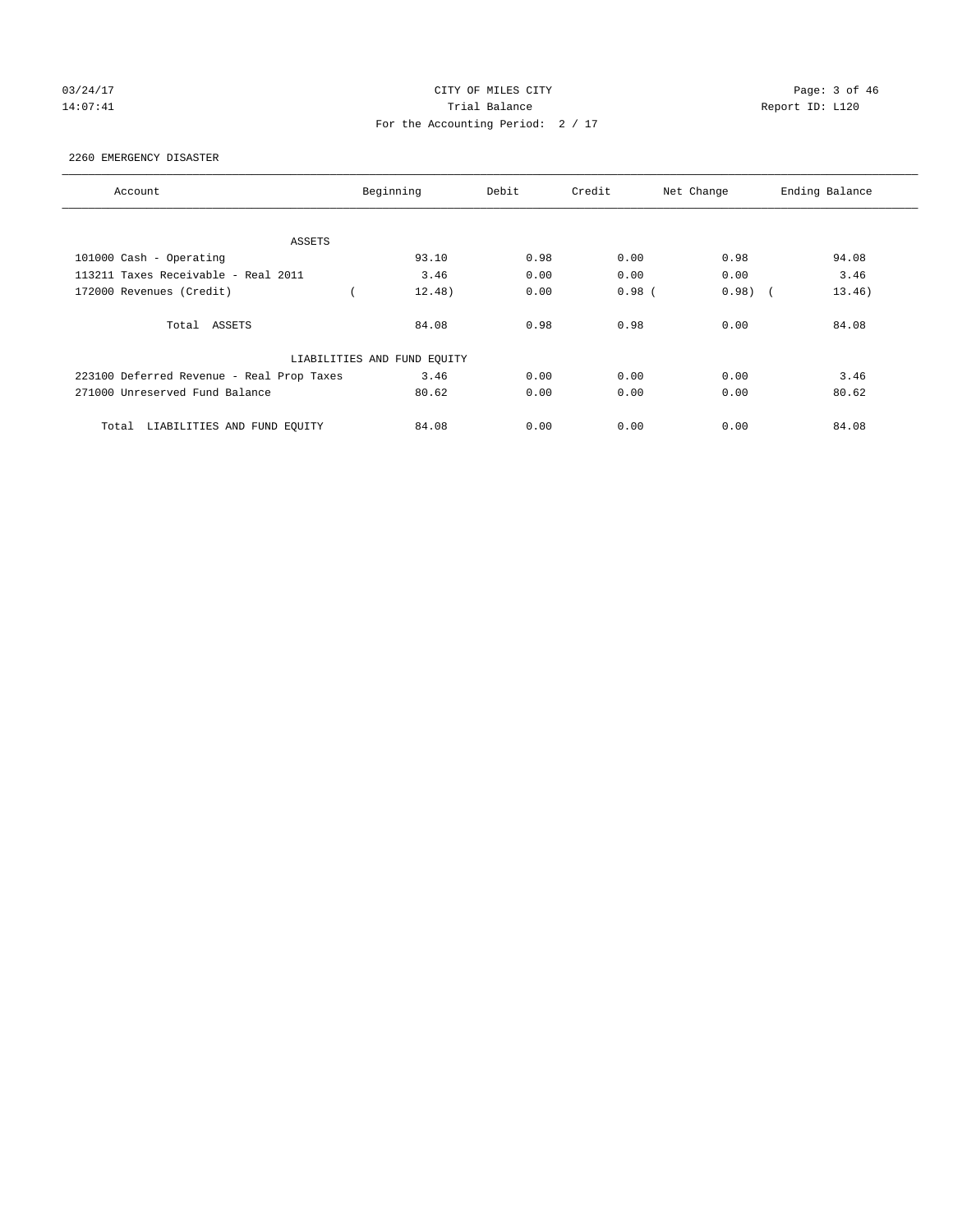# 03/24/17 Page: 4 of 46 14:07:41 CHEREN Report ID: L120 For the Accounting Period: 2 / 17

## 2270 Health

| Account                              | Beginning                   | Debit | Credit | Net Change | Ending Balance |
|--------------------------------------|-----------------------------|-------|--------|------------|----------------|
| ASSETS                               |                             |       |        |            |                |
| 101000 Cash - Operating              | 34,796.63                   | 0.00  | 0.00   | 0.00       | 34,796.63      |
| 172000 Revenues (Credit)             | 6,500.00)                   | 0.00  | 0.00   | 0.00       | 6,500.00)      |
| Total ASSETS                         | 28, 296.63                  | 0.00  | 0.00   | 0.00       | 28,296.63      |
|                                      | LIABILITIES AND FUND EQUITY |       |        |            |                |
| 242000 Expenditures (Debit)          | 0.67)                       | 0.00  | 0.00   | 0.00       | 0.67)          |
| 271000 Unreserved Fund Balance       | 28, 297.30                  | 0.00  | 0.00   | 0.00       | 28, 297.30     |
| LIABILITIES AND FUND EQUITY<br>Total | 28,296.63                   | 0.00  | 0.00   | 0.00       | 28,296.63      |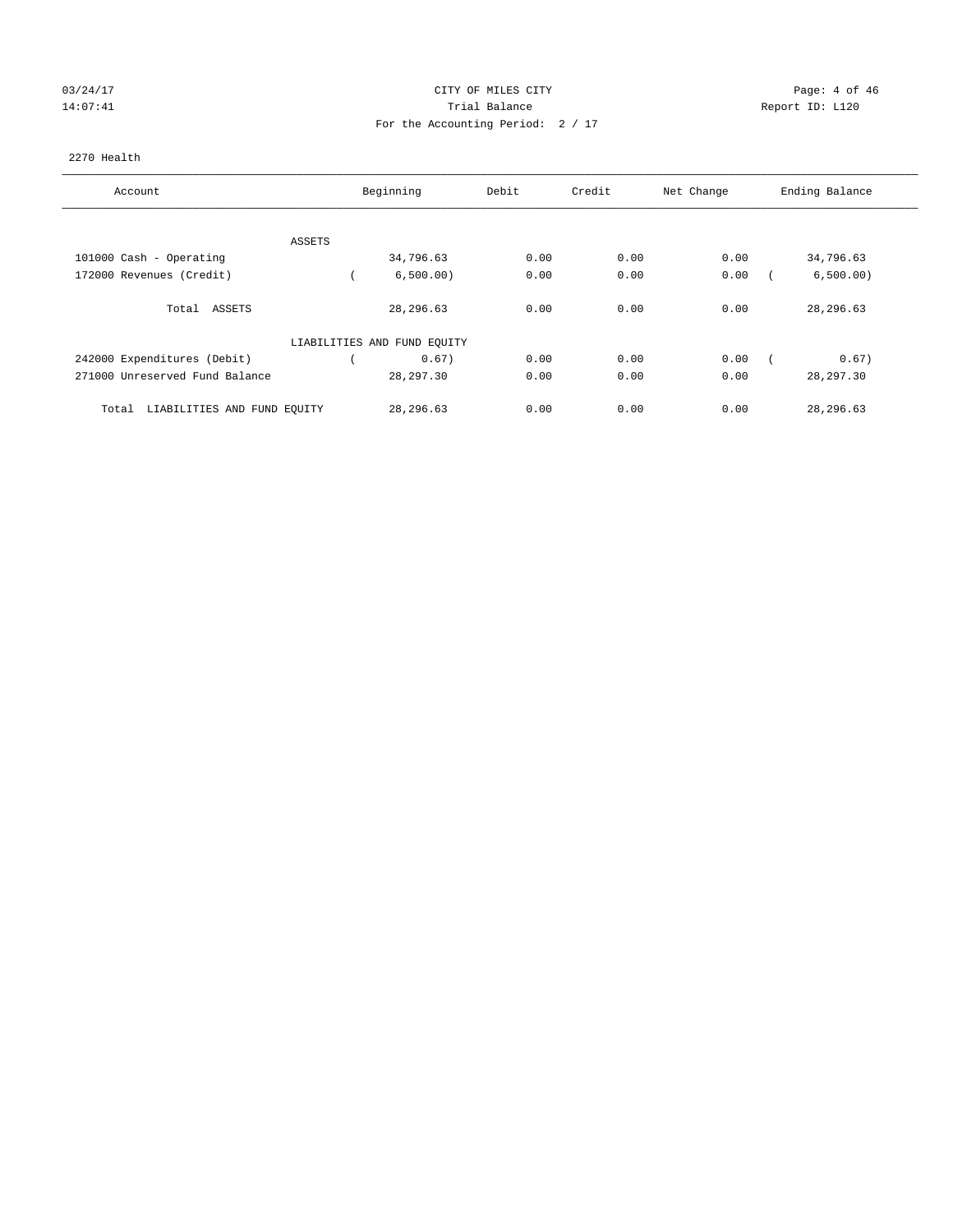# $03/24/17$  Page: 5 of 46 14:07:41 CHEREN Report ID: L120 For the Accounting Period: 2 / 17

#### 2310 TIFD-Downtown

| Account                              | Beginning                   | Debit | Credit | Net Change | Ending Balance |
|--------------------------------------|-----------------------------|-------|--------|------------|----------------|
|                                      |                             |       |        |            |                |
| ASSETS                               |                             |       |        |            |                |
| 101000 Cash - Operating              | 4,350.00                    | 0.00  | 0.00   | 0.00       | 4,350.00       |
| 172000 Revenues (Credit)             | 5,800.00)                   | 0.00  | 0.00   | 0.00       | 5,800.00)      |
| Total ASSETS                         | 1,450.00)                   | 0.00  | 0.00   | 0.00       | 1,450.00)      |
|                                      | LIABILITIES AND FUND EQUITY |       |        |            |                |
| 242000 Expenditures (Debit)          | 13,450.00)                  | 0.00  | 0.00   | 0.00       | 13,450.00)     |
| 271000 Unreserved Fund Balance       | 12,000.00                   | 0.00  | 0.00   | 0.00       | 12,000.00      |
| LIABILITIES AND FUND EQUITY<br>Total | 1,450.00)                   | 0.00  | 0.00   | 0.00       | 1,450.00)      |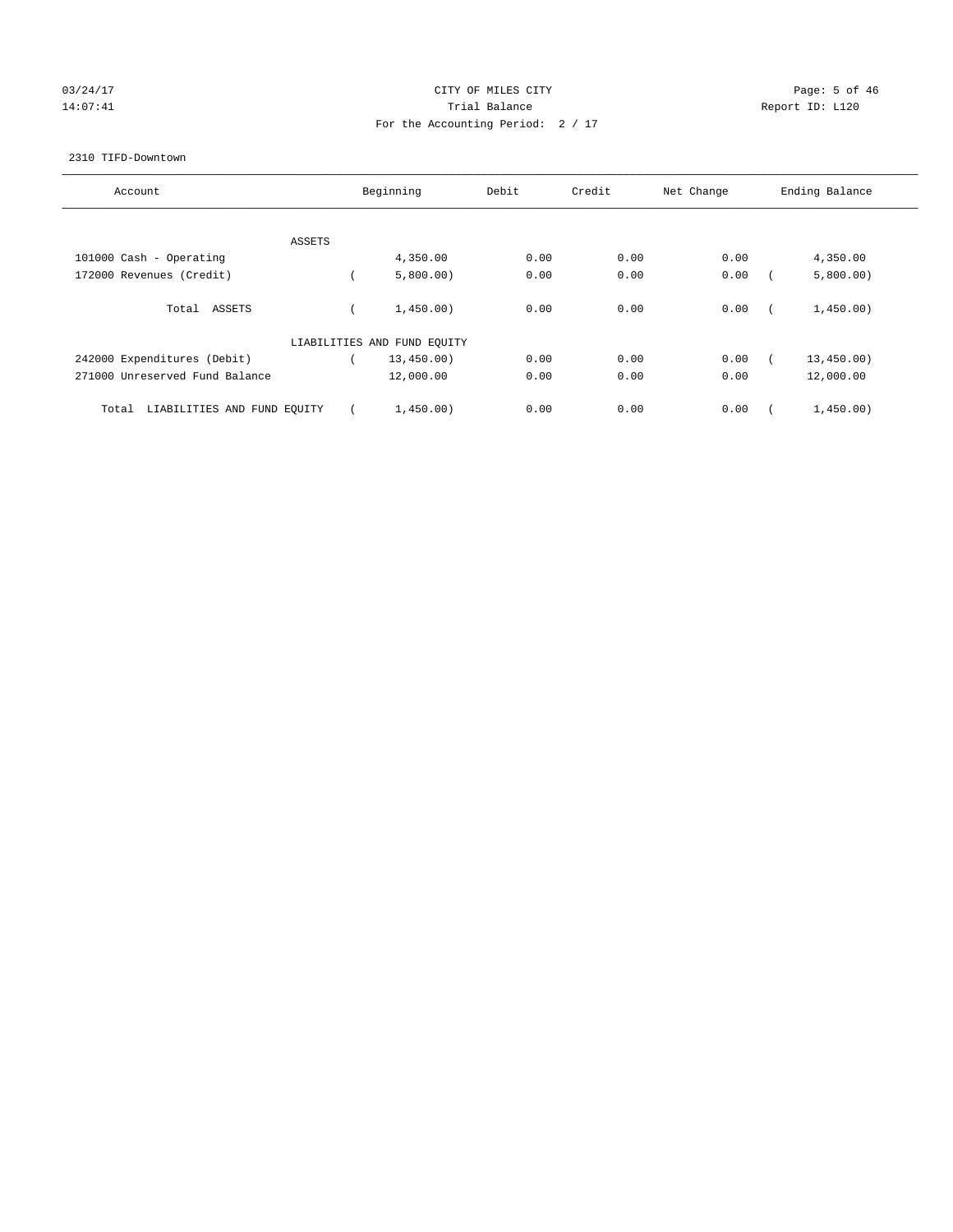# 03/24/17 Page: 6 of 46 14:07:41 CHEREN Report ID: L120 For the Accounting Period: 2 / 17

# 2350 Local Government/Study Commission

| Account                                   | Beginning                   | Debit    | Credit       | Net Change   | Ending Balance |
|-------------------------------------------|-----------------------------|----------|--------------|--------------|----------------|
|                                           |                             |          |              |              |                |
| <b>ASSETS</b>                             |                             |          |              |              |                |
| 101000 Cash - Operating                   | 7,860.17                    | 3.65     | $2,603.00$ ( | 2,599.35)    | 5,260.82       |
| 113214 Taxes Receivable- Real 2014        | 1.89                        | 0.00     | 0.00         | 0.00         | 1.89           |
| 113215 Tax Receivables Real-2015          | 19.49                       | 0.00     | 0.50(        | 0.50)        | 18.99          |
| 115215 Taxes Receivable Personal-2015     | 0.12                        | 0.00     | 0.00         | 0.00         | 0.12           |
| 115216 Tax receivable personal-2016       | 6.52                        | 0.00     | $3.15$ (     | 3.15)        | 3.37           |
| 172000 Revenues (Credit)                  | 91.33)                      | 0.00     | $3.65$ (     | $3.65)$ (    | 94.98)         |
| Total ASSETS                              | 7,796.86                    | 3.65     | 2,610.30 (   | 2,606.65     | 5,190.21       |
|                                           | LIABILITIES AND FUND EQUITY |          |              |              |                |
| 202000 Accounts Payable                   | 0.00                        | 2,603.00 | 2,603.00     | 0.00         | 0.00           |
| 223100 Deferred Revenue - Real Prop Taxes | 21.38                       | 0.50     | 0.00(        | 0.50)        | 20.88          |
| 223200 Deferred Revenue - Pers Prop Taxes | 6.64                        | 3.15     | 0.00(        | 3.15)        | 3.49           |
| 242000 Expenditures (Debit)               | 3, 239.46)                  | 2,603.00 | 0.00(        | $2,603.00$ ( | 5,842.46)      |
| 271000 Unreserved Fund Balance            | 11,008.30                   | 0.00     | 0.00         | 0.00         | 11,008.30      |
| Total LIABILITIES AND FUND EQUITY         | 7,796.86                    | 5,209.65 | $2,603.00$ ( | 2,606.65)    | 5,190.21       |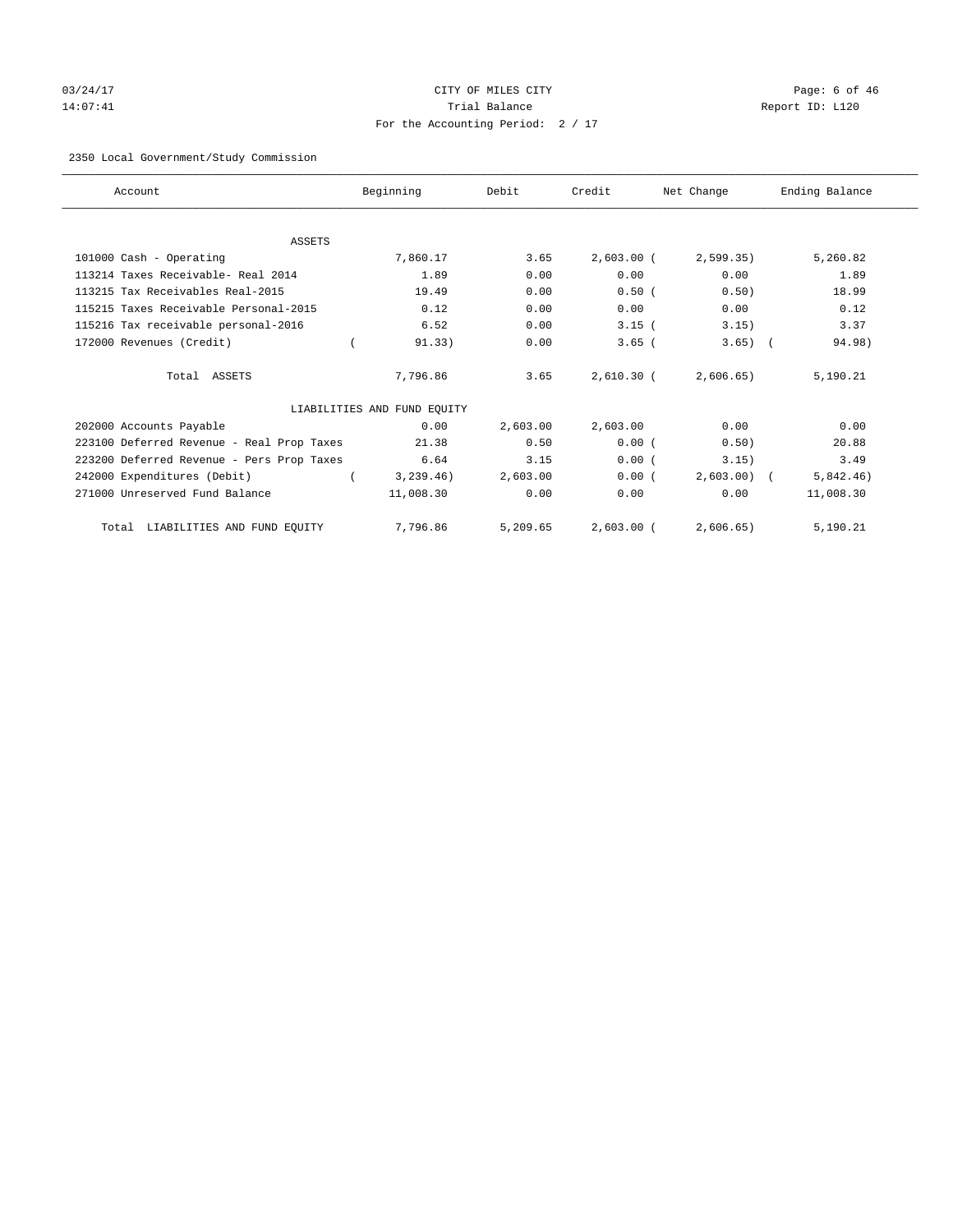# $03/24/17$  Page: 7 of 46 14:07:41 CHEREN Report ID: L120 For the Accounting Period: 2 / 17

2372 Permissive Medical Levy

| Account                                     |          | Beginning                   | Debit  | Credit     | Net Change   | Ending Balance |
|---------------------------------------------|----------|-----------------------------|--------|------------|--------------|----------------|
|                                             |          |                             |        |            |              |                |
| <b>ASSETS</b>                               |          |                             |        |            |              |                |
| 101000 Cash - Operating                     |          | 711.17                      | 495.34 | 0.00       | 495.34       | 1,206.51       |
| 113211 Taxes Receivable - Real 2011         |          | 5.80)                       | 0.00   | 0.00       | 0.00         | 5.80)          |
| 113213 Tax Receivables Real-2013            |          | 9.68)                       | 0.00   | 0.00       | 0.00         | 9.68)          |
| 113214 Taxes Receivable- Real 2014          |          | 43.30                       | 0.00   | 0.00       | 0.00         | 43.30          |
| 113215 Tax Receivables Real-2015            |          | 376.48                      | 0.00   | $9.66$ (   | 9.66         | 366.82         |
| 113216 Tax Receivables real-2016            |          | 106, 290.43)                | 0.00   | $421.48$ ( | $421.48$ ) ( | 106,711.91)    |
| 115214 Taxes Receivable Personal 2014       |          | 0.01)                       | 0.00   | 0.00       | 0.00         | 0.01)          |
| 115215 Taxes Receivable Personal-2015       |          | 2.93                        | 0.00   | 0.00       | 0.00         | 2.93           |
| 115216 Tax receivable personal-2016         |          | 125.95                      | 0.00   | $60.78$ (  | 60.78)       | 65.17          |
| 172000 Revenues (Credit)                    |          | 108, 112.17)                | 0.00   | 495.34 (   | 495.34) (    | 108,607.51)    |
| Total ASSETS                                |          | 213, 158, 26)               | 495.34 | 987.26 (   | 491.92) (    | 213,650.18)    |
|                                             |          | LIABILITIES AND FUND EQUITY |        |            |              |                |
| 223100 Deferred Revenue - Real Prop Taxes ( |          | 105,886.16)                 | 431.14 | 0.00(      | $431.14)$ (  | 106, 317.30)   |
| 223200 Deferred Revenue - Pers Prop Taxes   |          | 126.27                      | 60.78  | 0.00(      | 60.78)       | 65.49          |
| 242000 Expenditures (Debit)                 | $\left($ | 107, 401.00)                | 0.00   | 0.00       | 0.00         | 107,401.00)    |
| 271000 Unreserved Fund Balance              |          | 2.63                        | 0.00   | 0.00       | 0.00         | 2.63           |
| Total LIABILITIES AND FUND EQUITY           |          | 213, 158.26)                | 491.92 | 0.00(      | 491.92)      | 213,650.18)    |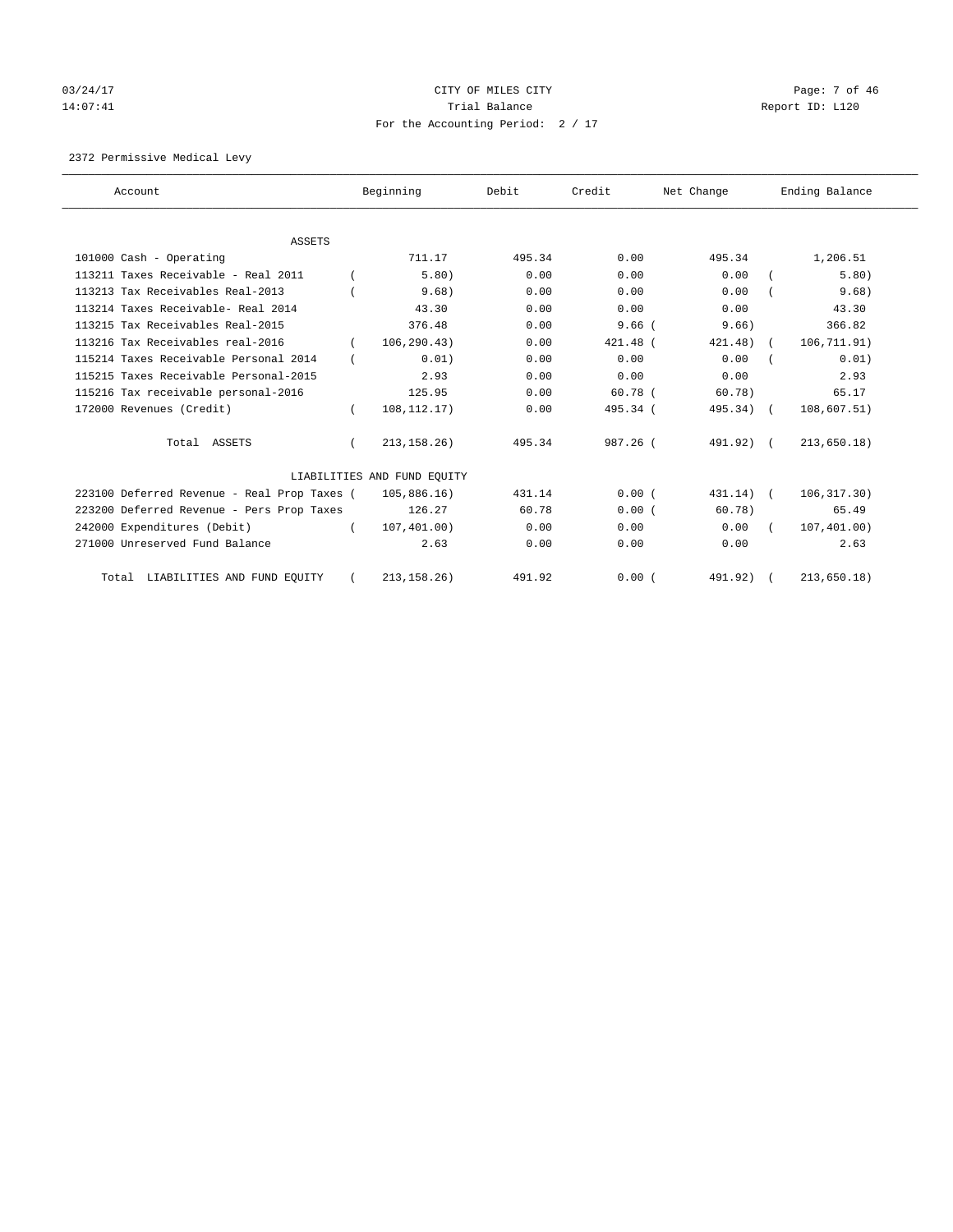# 03/24/17 Page: 8 of 46 14:07:41 Report ID: L120 For the Accounting Period: 2 / 17

#### 2394 BUILDING CODE ENFORCEMENT

| Account                              | Beginning                   | Debit     | Credit       | Net Change    | Ending Balance |
|--------------------------------------|-----------------------------|-----------|--------------|---------------|----------------|
|                                      |                             |           |              |               |                |
| ASSETS                               |                             |           |              |               |                |
| 101000 Cash - Operating              | 116,369.77                  | 6,395.74  | 7,098.33 (   | 702.59)       | 115,667.18     |
| 172000 Revenues (Credit)             | 71, 345.51)                 | 0.00      | $6,395.74$ ( | $6,395.74$ (  | 77,741.25)     |
| Total ASSETS                         | 45,024.26                   | 6,395.74  | 13,494.07 (  | 7,098.33)     | 37,925.93      |
|                                      | LIABILITIES AND FUND EQUITY |           |              |               |                |
| 202000 Accounts Payable              | 0.00                        | 4,980.95  | 4,980.95     | 0.00          | 0.00           |
| 242000 Expenditures (Debit)          | 62,727.28)                  | 7,098.33  | 0.00(        | $7,098.33)$ ( | 69,825.61)     |
| 271000 Unreserved Fund Balance       | 107,751.54                  | 0.00      | 0.00         | 0.00          | 107,751.54     |
| LIABILITIES AND FUND EQUITY<br>Total | 45,024.26                   | 12,079.28 | $4.980.95$ ( | 7.098.33)     | 37,925.93      |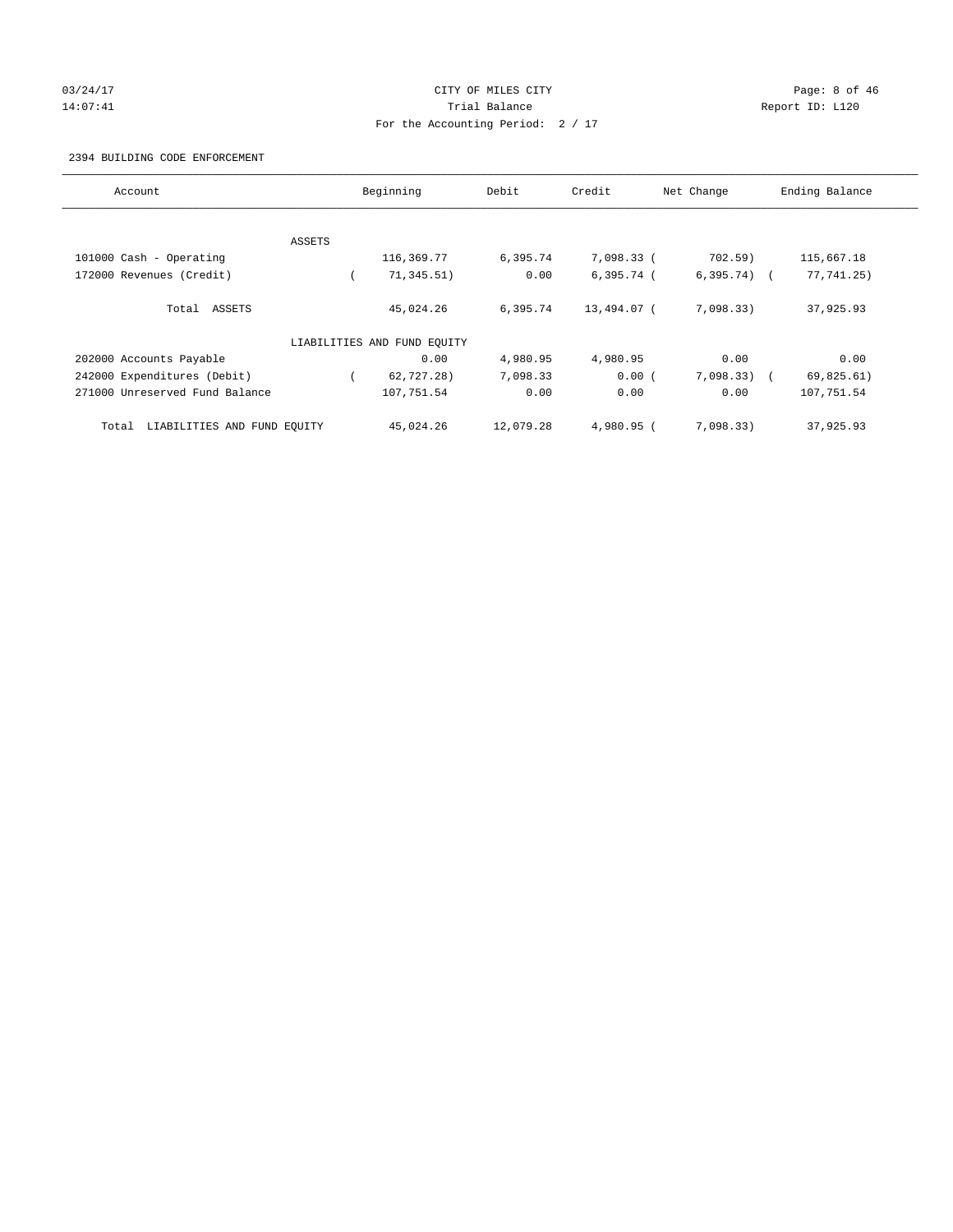# $03/24/17$  Page: 9 of 46 14:07:41 CHEREN Report ID: L120 For the Accounting Period: 2 / 17

2400 LTG M D#165-(Gen City)

| Account                                     | Beginning                   | Debit     | Credit      | Net Change       | Ending Balance |
|---------------------------------------------|-----------------------------|-----------|-------------|------------------|----------------|
|                                             |                             |           |             |                  |                |
| <b>ASSETS</b>                               |                             |           |             |                  |                |
| 101000 Cash - Operating                     | 47,742.27                   | 766.90    | 14,374.28 ( | 13,607.38)       | 34,134.89      |
| 118130 Special Assessments Receivable 2013( | 13.38)                      | 0.00      | 0.00        | 0.00             | 13.38)         |
| 118140 Special Assessments Receivables-201  | 140.36                      | 0.00      | 0.00        | 0.00             | 140.36         |
| 118150 Special Assessments Receivables-201  | 1,259.22                    | 0.00      | $51.78$ (   | 51.78)           | 1,207.44       |
| 118160 Special Assessments Receivables-201( | 101,389.24)                 | 0.00      | 697.11 (    | 697.11) (        | 102,086.35)    |
| 172000 Revenues (Credit)                    | 104,283.21)                 | 0.00      | 766.90 (    | 766.90) (        | 105,050.11)    |
| Total ASSETS                                | 156,543.98)                 | 766.90    | 15,890.07 ( | 15,123.17) (     | 171,667.15)    |
|                                             | LIABILITIES AND FUND EQUITY |           |             |                  |                |
| 202000 Accounts Payable                     | 0.00                        | 14,374.28 | 14,374.28   | 0.00             | 0.00           |
| 223000 Deferred Revenue/Uncollected Taxes ( | 100,001.68)                 | 748.89    | $0.00$ (    | 748.89) (        | 100,750.57)    |
| 242000 Expenditures (Debit)                 | 104,655.70)                 | 14,374.28 | 0.00(       | 14,374.28) (     | 119,029.98)    |
| 271000 Unreserved Fund Balance              | 48,113.40                   | 0.00      | 0.00        | 0.00             | 48,113.40      |
| Total LIABILITIES AND FUND EQUITY           | 156,543.98)                 | 29,497.45 | 14,374.28 ( | $15, 123, 17)$ ( | 171,667.15)    |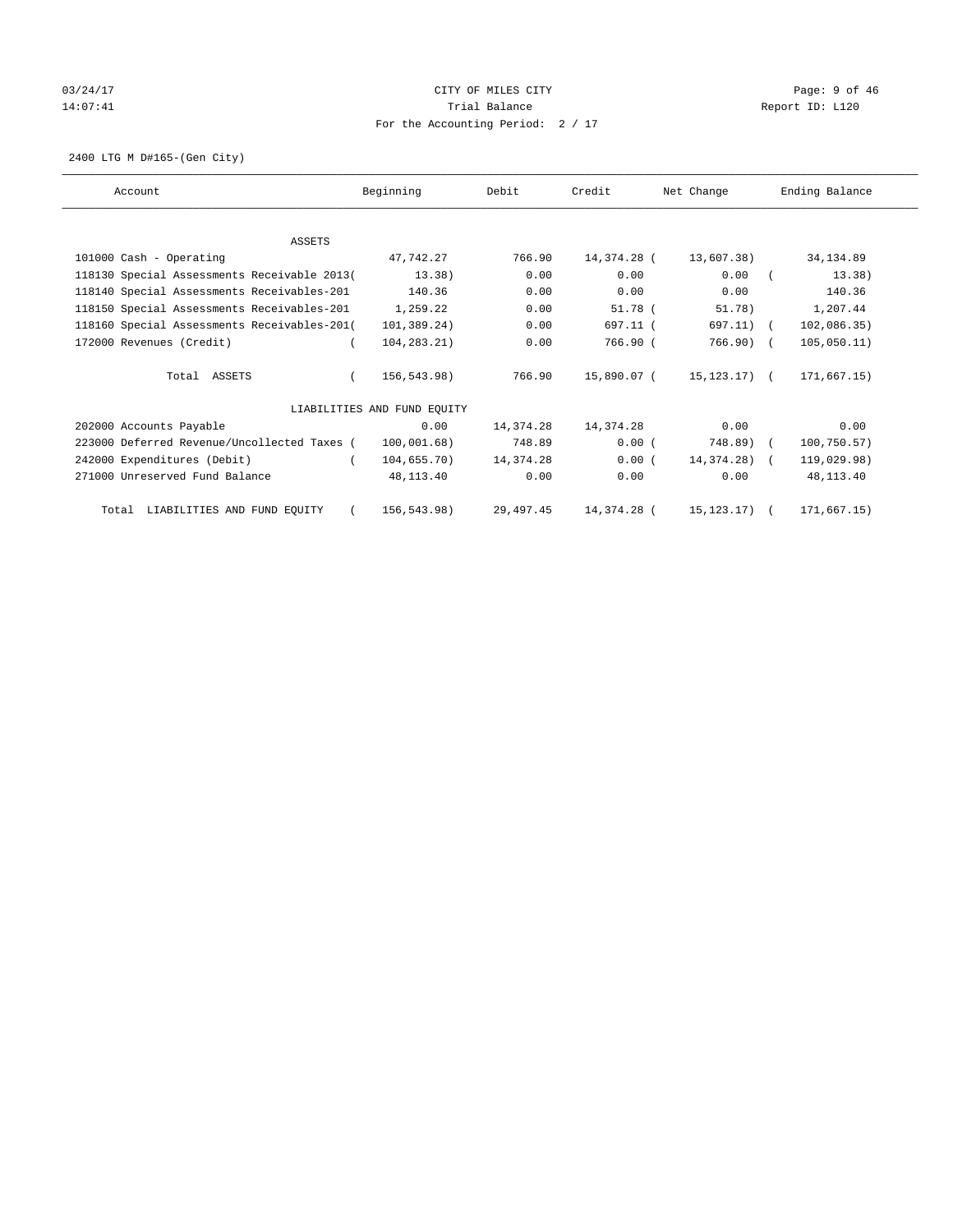# 03/24/17 Page: 10 of 46 14:07:41 CHEREN Report ID: L120 For the Accounting Period: 2 / 17

2420 LTG M D#167-(MilesAddn Etc)

| Account                                     | Beginning                   | Debit    | Credit       | Net Change     | Ending Balance |
|---------------------------------------------|-----------------------------|----------|--------------|----------------|----------------|
| ASSETS                                      |                             |          |              |                |                |
| 101000 Cash - Operating                     | 13,644.28                   | 109.28   | $2,410.39$ ( | 2,301.11)      | 11,343.17      |
| 118160 Special Assessments Receivables-201( | 16, 710.55)                 | 0.00     | 107.46 (     | $107.46$ ) (   | 16,818.01)     |
| 172000 Revenues (Credit)                    | 17,993.66)                  | 0.00     | 109.28 (     | $109.28$ ) (   | 18,102.94)     |
| Total ASSETS                                | 21,059.93)                  | 109.28   | $2.627.13$ ( | $2,517.85$ ) ( | 23,577.78)     |
|                                             | LIABILITIES AND FUND EQUITY |          |              |                |                |
| 202000 Accounts Payable                     | 0.00                        | 2,410.39 | 2,410.39     | 0.00           | 0.00           |
| 223000 Deferred Revenue/Uncollected Taxes ( | 16, 710.55)                 | 107.46   | 0.00(        | $107.46)$ (    | 16, 818.01)    |
| 242000 Expenditures (Debit)                 | 18,336.04)                  | 2,410.39 | 0.00(        | $2,410.39$ (   | 20,746.43)     |
| 271000 Unreserved Fund Balance              | 13,986.66                   | 0.00     | 0.00         | 0.00           | 13,986.66      |
| LIABILITIES AND FUND EQUITY<br>Total        | 21,059.93)                  | 4,928.24 | $2,410.39$ ( | $2,517.85$ ) ( | 23,577.78)     |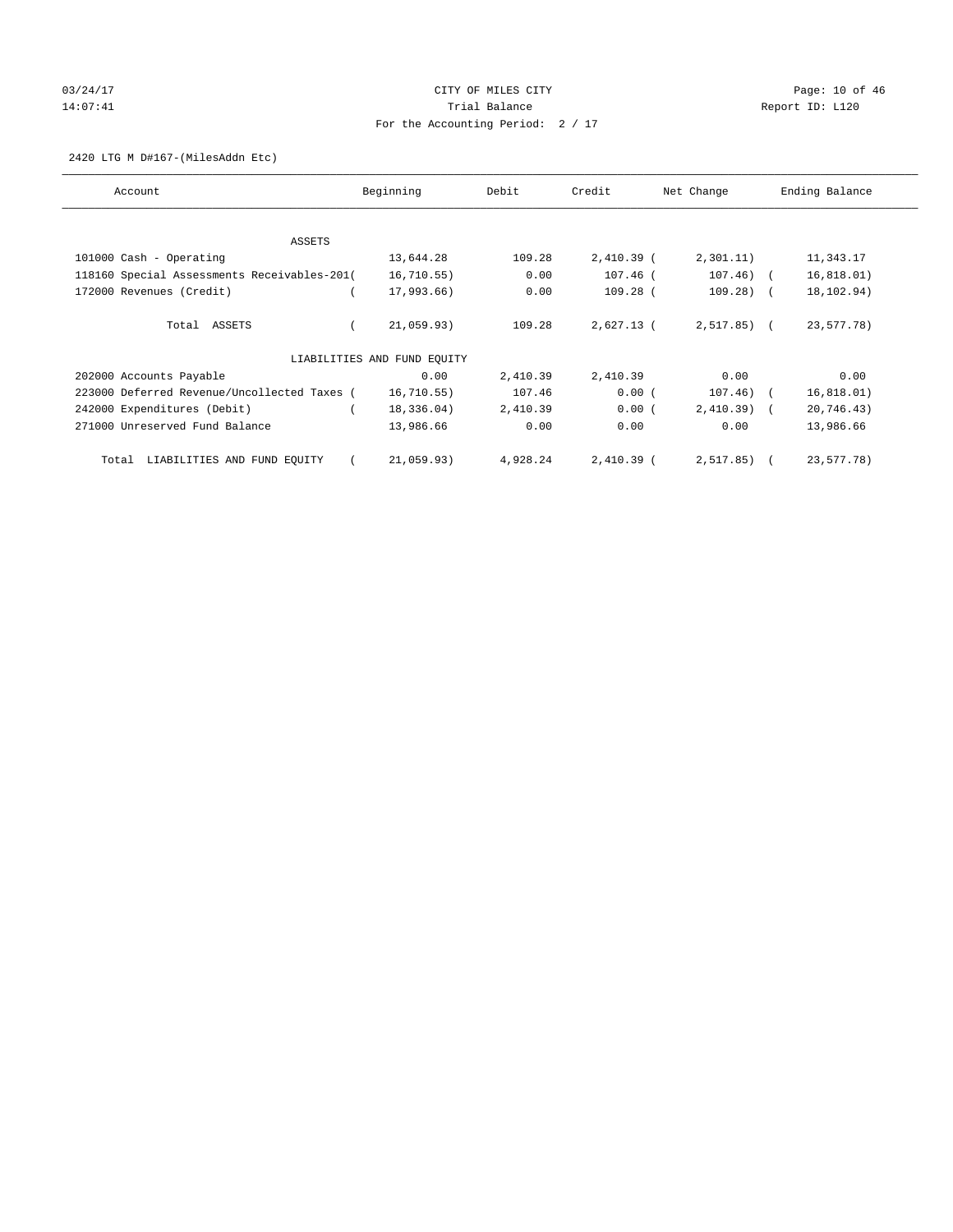# 03/24/17 Page: 11 of 46 14:07:41 CHEREN Report ID: L120 For the Accounting Period: 2 / 17

2430 LTG M D#171-(Balsam Est)

| Account                                     | Beginning                   | Debit  | Credit     | Net Change  | Ending Balance |
|---------------------------------------------|-----------------------------|--------|------------|-------------|----------------|
| ASSETS                                      |                             |        |            |             |                |
| 101000 Cash - Operating                     | 2,108.46                    | 47.84  | $120.17$ ( | 72.33)      | 2,036.13       |
| 118160 Special Assessments Receivables-201( | 3,182.64)                   | 0.00   | $47.04$ (  | $47.04)$ (  | 3,229.68)      |
| 172000 Revenues (Credit)                    | 3,187.42)                   | 0.00   | $47.84$ (  | $47.84$ ) ( | 3, 235.26)     |
| Total ASSETS                                | 4,261.60)                   | 47.84  | $215.05$ ( | $167.21)$ ( | 4,428.81)      |
|                                             | LIABILITIES AND FUND EQUITY |        |            |             |                |
| 202000 Accounts Payable                     | 0.00                        | 120.17 | 120.17     | 0.00        | 0.00           |
| 223000 Deferred Revenue/Uncollected Taxes ( | 3,182.64)                   | 47.04  | 0.00(      | $47.04)$ (  | 3,229.68)      |
| 242000 Expenditures (Debit)                 | 2,324.96)                   | 120.17 | 0.00(      | $120.17)$ ( | 2,445.13)      |
| 271000 Unreserved Fund Balance              | 1,246.00                    | 0.00   | 0.00       | 0.00        | 1,246.00       |
| LIABILITIES AND FUND EQUITY<br>Total        | 4,261.60)                   | 287.38 | $120.17$ ( | 167.21)     | 4,428.81)      |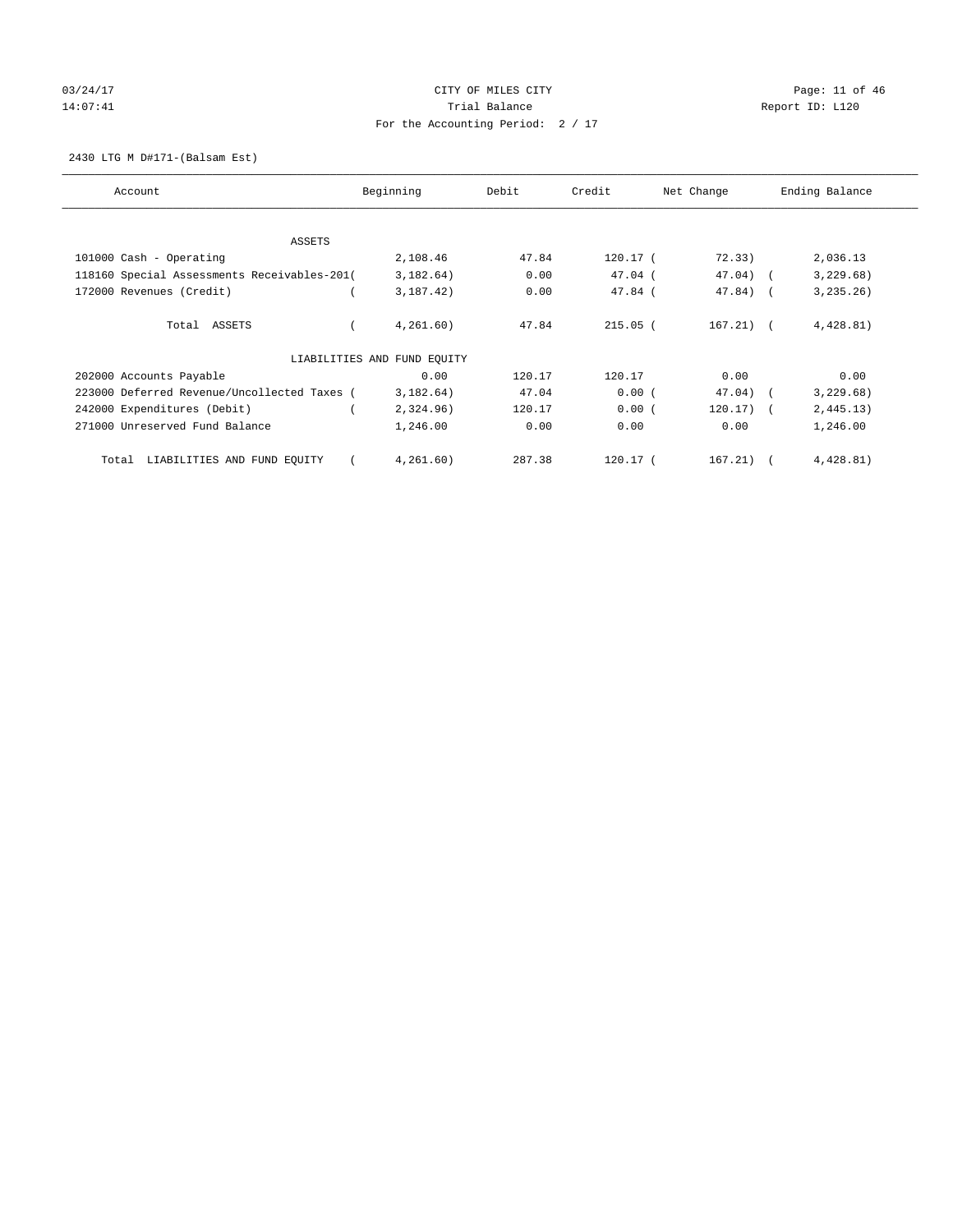# 03/24/17 Page: 12 of 46 14:07:41 CHEREN Report ID: L120 For the Accounting Period: 2 / 17

2440 LTG M D#172-(Main Str)

| Account                                     | Beginning                   | Debit     | Credit     | Net Change   | Ending Balance |
|---------------------------------------------|-----------------------------|-----------|------------|--------------|----------------|
| ASSETS                                      |                             |           |            |              |                |
| 101000 Cash - Operating                     | 9,064.73                    | 94.34     | 7,777.38 ( | 7,683.04)    | 1,381.69       |
| 118160 Special Assessments Receivables-201( | 10,617.61)                  | 0.00      | 92.77(     | $92.77$ ) (  | 10, 710.38)    |
| 172000 Revenues (Credit)                    | 11,029.73)                  | 0.00      | 94.34(     | 94.34) (     | 11, 124.07)    |
| Total ASSETS                                | 12,582.61)                  | 94.34     | 7,964,49 ( | $7.870.15$ ( | 20,452.76)     |
|                                             | LIABILITIES AND FUND EQUITY |           |            |              |                |
| 202000 Accounts Payable                     | 0.00                        | 7,777.38  | 7,777.38   | 0.00         | 0.00           |
| 223000 Deferred Revenue/Uncollected Taxes ( | 10,617.61)                  | 92.77     | 0.00(      | 92.77) (     | 10, 710.38)    |
| 242000 Expenditures (Debit)                 | 10, 189.31)                 | 7,777.38  | 0.00(      | $7,777.38$ ( | 17,966.69)     |
| 271000 Unreserved Fund Balance              | 8,224.31                    | 0.00      | 0.00       | 0.00         | 8,224.31       |
| LIABILITIES AND FUND EQUITY<br>Total        | 12,582.61)                  | 15,647.53 | 7,777.38 ( | 7,870.15) (  | 20,452.76)     |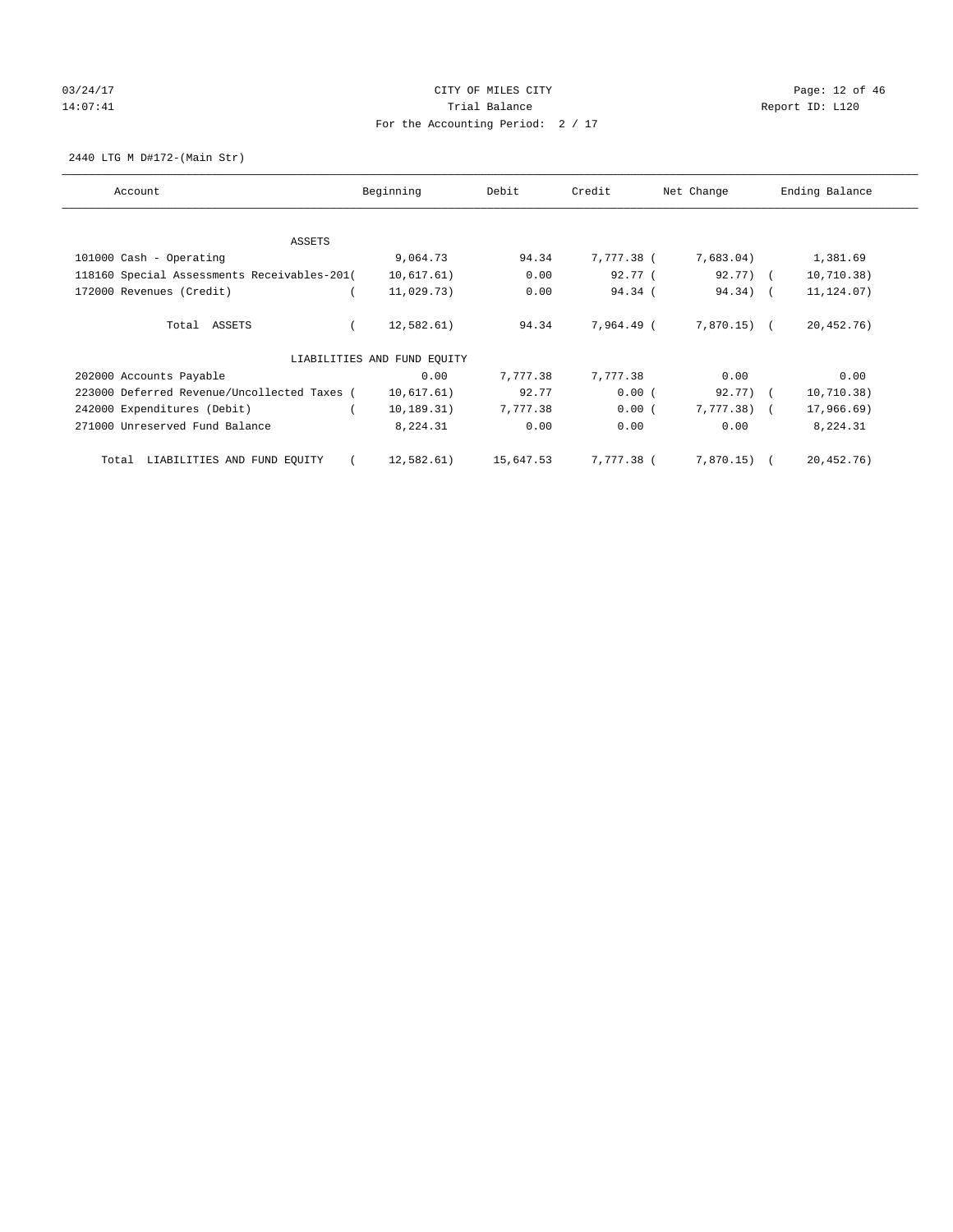# 03/24/17 Page: 13 of 46 14:07:41 CHEREN Report ID: L120 For the Accounting Period: 2 / 17

2450 LTG M D#195-(SG-Trico)

| Account                                     | Beginning                   | Debit  | Credit     | Net Change | Ending Balance |
|---------------------------------------------|-----------------------------|--------|------------|------------|----------------|
| ASSETS                                      |                             |        |            |            |                |
| 101000 Cash - Operating                     | 2,332.51                    | 0.00   | $401.84$ ( | 401.84)    | 1,930.67       |
| 118160 Special Assessments Receivables-201( | 3, 292.91)                  | 0.00   | 0.00       | 0.00       | 3, 292.91)     |
| 172000 Revenues (Credit)                    | 3,379.94)                   | 0.00   | 0.00       | 0.00       | 3,379.94)      |
| Total ASSETS                                | 4,340.34)                   | 0.00   | $401.84$ ( | $401.84$ ( | 4,742.18)      |
|                                             | LIABILITIES AND FUND EQUITY |        |            |            |                |
| 202000 Accounts Payable                     | 0.00                        | 401.84 | 401.84     | 0.00       | 0.00           |
| 223000 Deferred Revenue/Uncollected Taxes ( | 3, 292.91)                  | 0.00   | 0.00       | 0.00       | 3, 292.91)     |
| 242000 Expenditures (Debit)                 | 3,812.88)                   | 401.84 | 0.00(      | 401.84) (  | 4,214.72)      |
| 271000 Unreserved Fund Balance              | 2,765.45                    | 0.00   | 0.00       | 0.00       | 2,765.45       |
| LIABILITIES AND FUND EQUITY<br>Total        | 4,340.34)                   | 803.68 | 401.84 (   | 401.84)    | 4,742.18)      |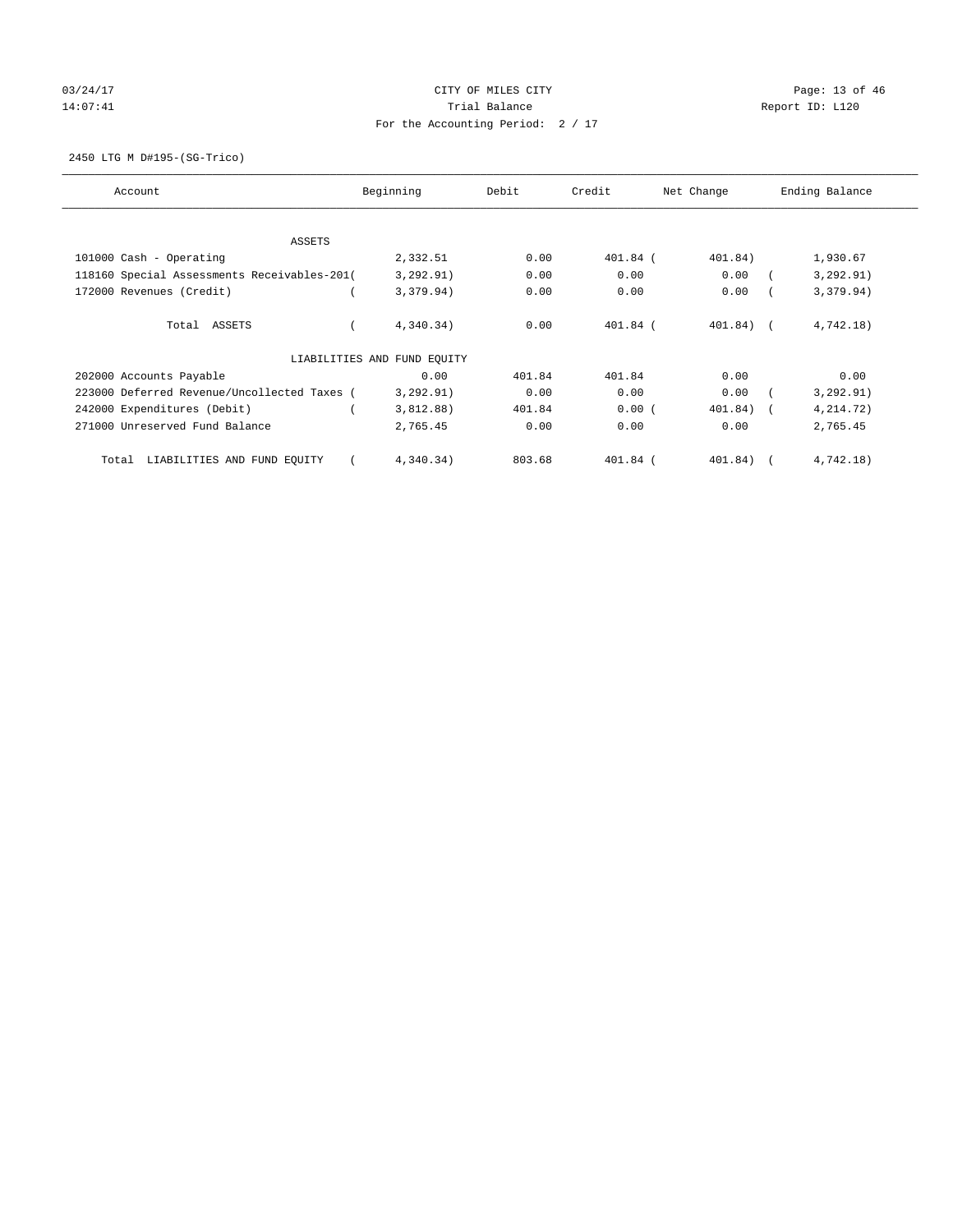# 03/24/17 Page: 14 of 46 14:07:41 CHEREN Report ID: L120 For the Accounting Period: 2 / 17

2470 LTG M D#202-(SG-MDU&NV)

| Account                                     | Beginning                   | Debit    | Credit     | Net Change   | Ending Balance |
|---------------------------------------------|-----------------------------|----------|------------|--------------|----------------|
| ASSETS                                      |                             |          |            |              |                |
| 101000 Cash - Operating                     | 2,663.10                    | 88.99    | $562.16$ ( | $473.17$ )   | 2,189.93       |
| 118160 Special Assessments Receivables-201( | $4,446.09$ )                | 0.00     | $87.51$ (  | $87.51)$ (   | 4,533.60       |
| 172000 Revenues (Credit)                    | 4,783.35)                   | 0.00     | 88.99 (    | 88.99) (     | 4,872.34)      |
| Total ASSETS                                | 6, 566.34)                  | 88.99    | 738.66 (   | $649.67$ ) ( | 7,216.01)      |
|                                             | LIABILITIES AND FUND EQUITY |          |            |              |                |
| 202000 Accounts Payable                     | 0.00                        | 562.16   | 562.16     | 0.00         | 0.00           |
| 223000 Deferred Revenue/Uncollected Taxes ( | $4,446.09$ )                | 87.51    | 0.00(      | 87.51)       | 4,533.60)      |
| 242000 Expenditures (Debit)                 | 5,043.05)                   | 562.16   | 0.00(      | $562.16)$ (  | 5,605.21)      |
| 271000 Unreserved Fund Balance              | 2,922.80                    | 0.00     | 0.00       | 0.00         | 2,922.80       |
| LIABILITIES AND FUND EQUITY<br>Total        | 6, 566.34)                  | 1,211.83 | $562.16$ ( | 649.67) (    | 7,216.01)      |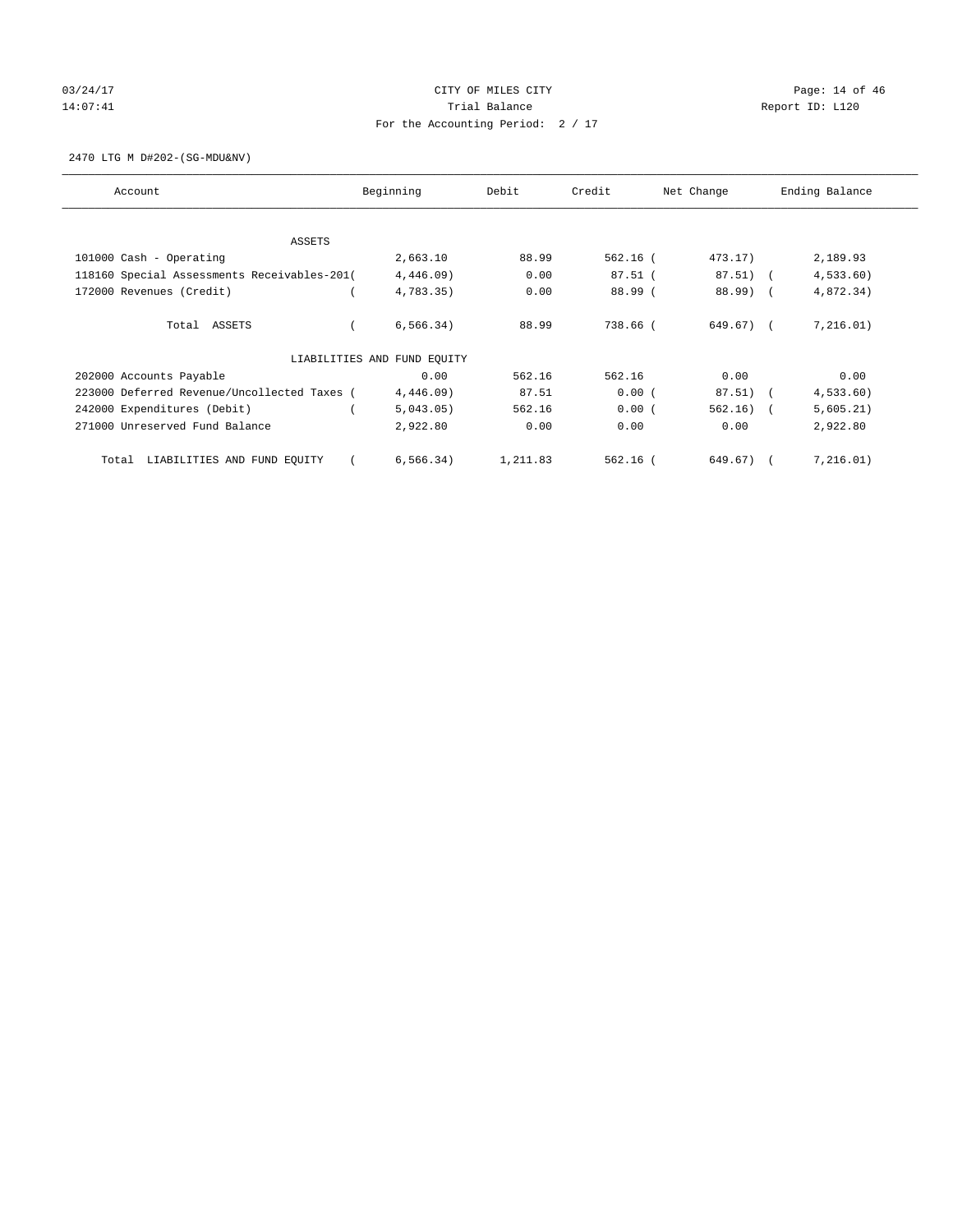# 03/24/17 Page: 15 of 46 14:07:41 CHEREN Report ID: L120 For the Accounting Period: 2 / 17

### 2480 LTG M M#173-(Milestown Estates)

| Account                                     | Beginning                   | Debit  | Credit  | Net Change          | Ending Balance |
|---------------------------------------------|-----------------------------|--------|---------|---------------------|----------------|
| ASSETS                                      |                             |        |         |                     |                |
| 101000 Cash - Operating                     | 1,500.48                    | 0.00   | 99.49 ( | 99.49)              | 1,400.99       |
| 118160 Special Assessments Receivables-201( | 1,095.40)                   | 0.00   | 0.00    | 0.00                | 1,095.40)      |
| 172000 Revenues (Credit)                    | 1,099.73)                   | 0.00   | 0.00    | 0.00                | 1,099.73)      |
| Total ASSETS                                | 694.65)                     | 0.00   | 99.49(  | $99.49$ $($         | 794.14)        |
|                                             | LIABILITIES AND FUND EQUITY |        |         |                     |                |
| 202000 Accounts Payable                     | 0.00                        | 99.49  | 99.49   | 0.00                | 0.00           |
| 223000 Deferred Revenue/Uncollected Taxes ( | 1,095.40)                   | 0.00   | 0.00    | 0.00                | 1,095.40)      |
| 242000 Expenditures (Debit)                 | 1,191.47)                   | 99.49  | 0.00(   | 99.49<br>$\sqrt{2}$ | 1, 290.96)     |
| 271000 Unreserved Fund Balance              | 1,592.22                    | 0.00   | 0.00    | 0.00                | 1,592.22       |
| LIABILITIES AND FUND EQUITY<br>Total        | 694.65)                     | 198.98 | 99.49(  | $99.49$ $($         | 794.14)        |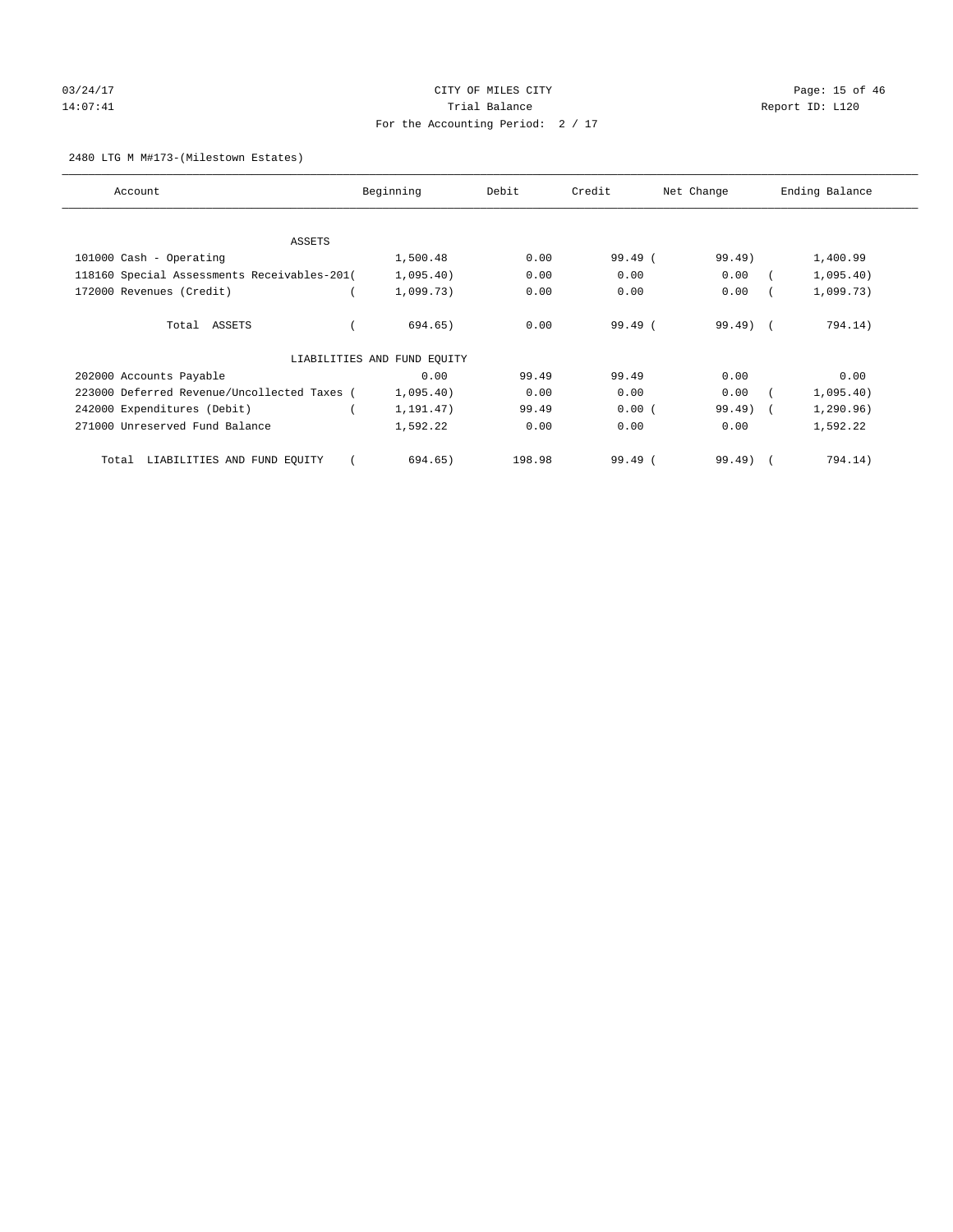# 03/24/17 Page: 16 of 46 14:07:41 CHEREN Report ID: L120 For the Accounting Period: 2 / 17

2510 STR MAINT DIST #204

| Account                                     | Beginning                   | Debit     | Credit       | Net Change     | Ending Balance |
|---------------------------------------------|-----------------------------|-----------|--------------|----------------|----------------|
|                                             |                             |           |              |                |                |
| <b>ASSETS</b>                               |                             |           |              |                |                |
| 101000 Cash - Operating                     | 559,884.28                  | 4,133.56  | 50,316.07 (  | 46,182.51)     | 513,701.77     |
| 118130 Special Assessments Receivable 2013  | 210.31                      | 0.00      | 0.00         | 0.00           | 210.31         |
| 118140 Special Assessments Receivables-201  | 452.37                      | 0.00      | 0.00         | 0.00           | 452.37         |
| 118150 Special Assessments Receivables-201  | 3,805.23                    | 0.00      | 0.00         | 0.00           | 3,805.23       |
| 118160 Special Assessments Receivables-201( | 661,909.58)                 | 0.00      | 4,064.66 (   | $4,064.66$ (   | 665, 974. 24)  |
| 172000 Revenues (Credit)                    | 724,982.15)                 | 0.00      | $4.133.56$ ( | $4, 133.56$ (  | 729, 115. 71)  |
| Total ASSETS                                | 822,539.54)                 | 4,133.56  | 58,514.29 (  | 54,380.73) (   | 876,920.27)    |
|                                             | LIABILITIES AND FUND EQUITY |           |              |                |                |
| 202000 Accounts Payable                     | 0.00                        | 16,754.15 | 16,754.15    | 0.00           | 0.00           |
| 223000 Deferred Revenue/Uncollected Taxes ( | 657,441.66)                 | 4,064.66  | 0.00(        | $4,064.66$ (   | 661,506.32)    |
| 242000 Expenditures (Debit)                 | 528, 530.36)                | 50,316.07 | 0.00(        | $50,316.07)$ ( | 578,846.43)    |
| 271000 Unreserved Fund Balance              | 363, 432.48                 | 0.00      | 0.00         | 0.00           | 363, 432.48    |
| Total LIABILITIES AND FUND EQUITY           | 822,539.54)                 | 71,134.88 | 16,754.15 (  | 54,380.73) (   | 876, 920. 27)  |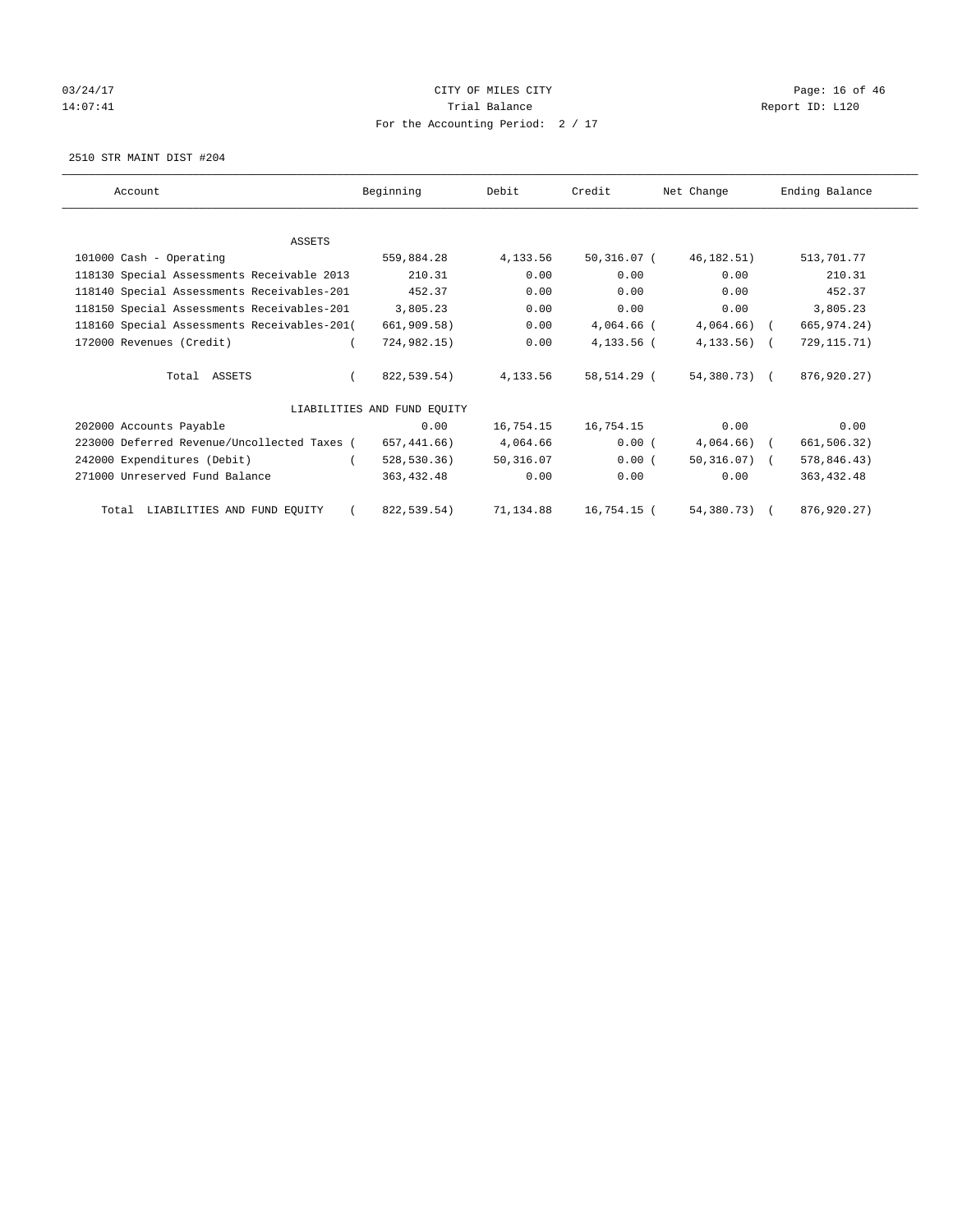# 03/24/17 Page: 17 of 46 14:07:41 CHEREN Report ID: L120 For the Accounting Period: 2 / 17

2520 STR MAINT DIST #205

| Account                                     | Beginning                   | Debit     | Credit       | Net Change    | Ending Balance |
|---------------------------------------------|-----------------------------|-----------|--------------|---------------|----------------|
|                                             |                             |           |              |               |                |
| ASSETS                                      |                             |           |              |               |                |
| 101000 Cash - Operating                     | 297, 217.84                 | 1,658.01  | 14,377.10 (  | 12,719.09)    | 284,498.75     |
| 118130 Special Assessments Receivable 2013( | 45.28)                      | 0.00      | 0.00         | 0.00          | 45.28)         |
| 118140 Special Assessments Receivables-201  | 604.50                      | 0.00      | 0.00         | 0.00          | 604.50         |
| 118150 Special Assessments Receivables-201  | 3,662.65                    | 0.00      | $266.94$ (   | 266.94)       | 3,395.71       |
| 118160 Special Assessments Receivables-201( | 147,765.37)                 | 0.00      | $1,336.51$ ( | $1,336.51)$ ( | 149,101.88)    |
| 172000 Revenues (Credit)                    | 201,030.12)                 | 0.00      | $1,658.01$ ( | $1,658.01)$ ( | 202,688.13)    |
| Total ASSETS                                | 47, 355, 78)                | 1,658.01  | 17,638.56 (  | 15,980.55) (  | 63, 336.33)    |
|                                             | LIABILITIES AND FUND EOUITY |           |              |               |                |
| 202000 Accounts Payable                     | 0.00                        | 4,055.56  | 4,055.56     | 0.00          | 0.00           |
| 223000 Deferred Revenue/Uncollected Taxes ( | 143,543.66)                 | 1,603.45  | 0.00(        | $1,603.45$ (  | 145, 147. 11)  |
| 242000 Expenditures (Debit)                 | 127,507.72)                 | 14,377.10 | 0.00(        | $14,377.10$ ( | 141,884.82)    |
| 271000 Unreserved Fund Balance              | 223,695.60                  | 0.00      | 0.00         | 0.00          | 223,695.60     |
| Total LIABILITIES AND FUND EQUITY           | 47, 355. 78)                | 20,036.11 | $4,055.56$ ( | 15,980.55)    | 63, 336.33)    |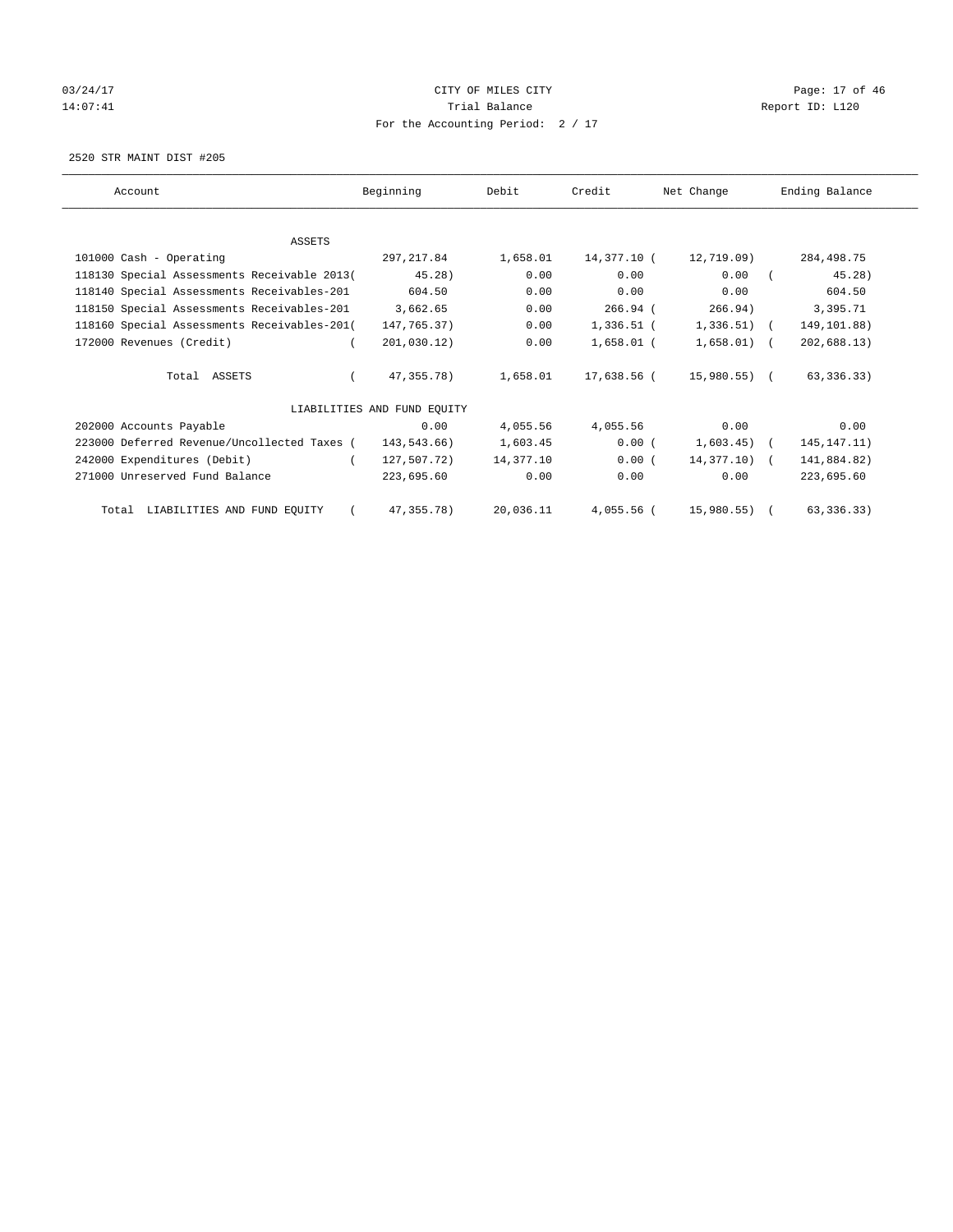# 03/24/17 Page: 18 of 46 14:07:41 CHEREN Report ID: L120 For the Accounting Period: 2 / 17

#### 2540 STR MAINT DIST#207-(MILESTOWN ESTATES)

| Account                                     | Beginning                   | Debit  | Credit   | Net Change | Ending Balance |
|---------------------------------------------|-----------------------------|--------|----------|------------|----------------|
|                                             |                             |        |          |            |                |
| ASSETS                                      |                             |        |          |            |                |
| 101000 Cash - Operating                     | 4,054.46                    | 0.00   | 448.50 ( | 448.50)    | 3,605.96       |
| 118160 Special Assessments Receivables-201( | 3,941.36)                   | 0.00   | 0.00     | 0.00       | 3,941.36)      |
| 172000 Revenues (Credit)                    | 3,961.55)                   | 0.00   | 0.00     | 0.00       | 3,961.55)      |
| Total ASSETS                                | 3,848.45)                   | 0.00   | 448.50 ( | $448.50$ ( | 4,296.95)      |
|                                             | LIABILITIES AND FUND EQUITY |        |          |            |                |
| 223000 Deferred Revenue/Uncollected Taxes ( | 3,941.36)                   | 0.00   | 0.00     | 0.00       | 3,941.36)      |
| 242000 Expenditures (Debit)                 | 3, 266.30)                  | 448.50 | 0.00(    | 448.50)    | 3,714.80)      |
| 271000 Unreserved Fund Balance              | 3,359.21                    | 0.00   | 0.00     | 0.00       | 3,359.21       |
| LIABILITIES AND FUND EQUITY<br>Total        | 3,848.45)                   | 448.50 | 0.00(    | 448.50)    | 4,296.95)      |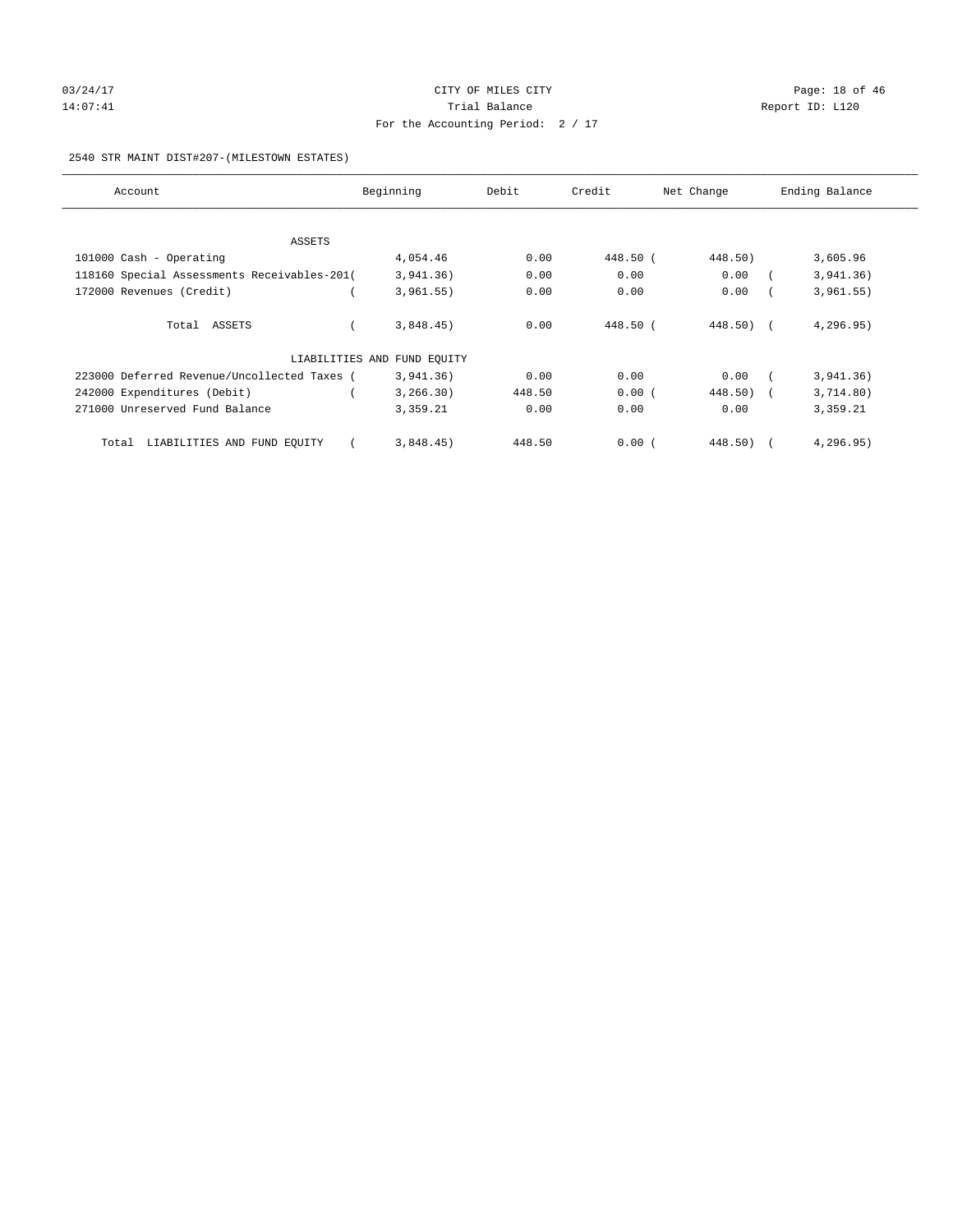| 03/24/17 |  |
|----------|--|
| 14:07:41 |  |

# CITY OF MILES CITY CONTROL CONTROL CITY CONTROL Page: 19 of 46 Partial Balance and Communications of the Report ID: L120 For the Accounting Period: 2 / 17

### 2701 Fire Grants

| Account                              | Beginning                   | Debit | Credit | Net Change | Ending Balance |
|--------------------------------------|-----------------------------|-------|--------|------------|----------------|
|                                      |                             |       |        |            |                |
|                                      | ASSETS                      |       |        |            |                |
| 101000 Cash - Operating              | 1,025.15                    | 0.00  | 0.00   | 0.00       | 1,025.15       |
| Total ASSETS                         | 1,025.15                    | 0.00  | 0.00   | 0.00       | 1,025.15       |
|                                      | LIABILITIES AND FUND EQUITY |       |        |            |                |
| 271000 Unreserved Fund Balance       | 1,025.15                    | 0.00  | 0.00   | 0.00       | 1,025.15       |
|                                      |                             |       |        |            |                |
| LIABILITIES AND FUND EQUITY<br>Total | 1,025.15                    | 0.00  | 0.00   | 0.00       | 1,025.15       |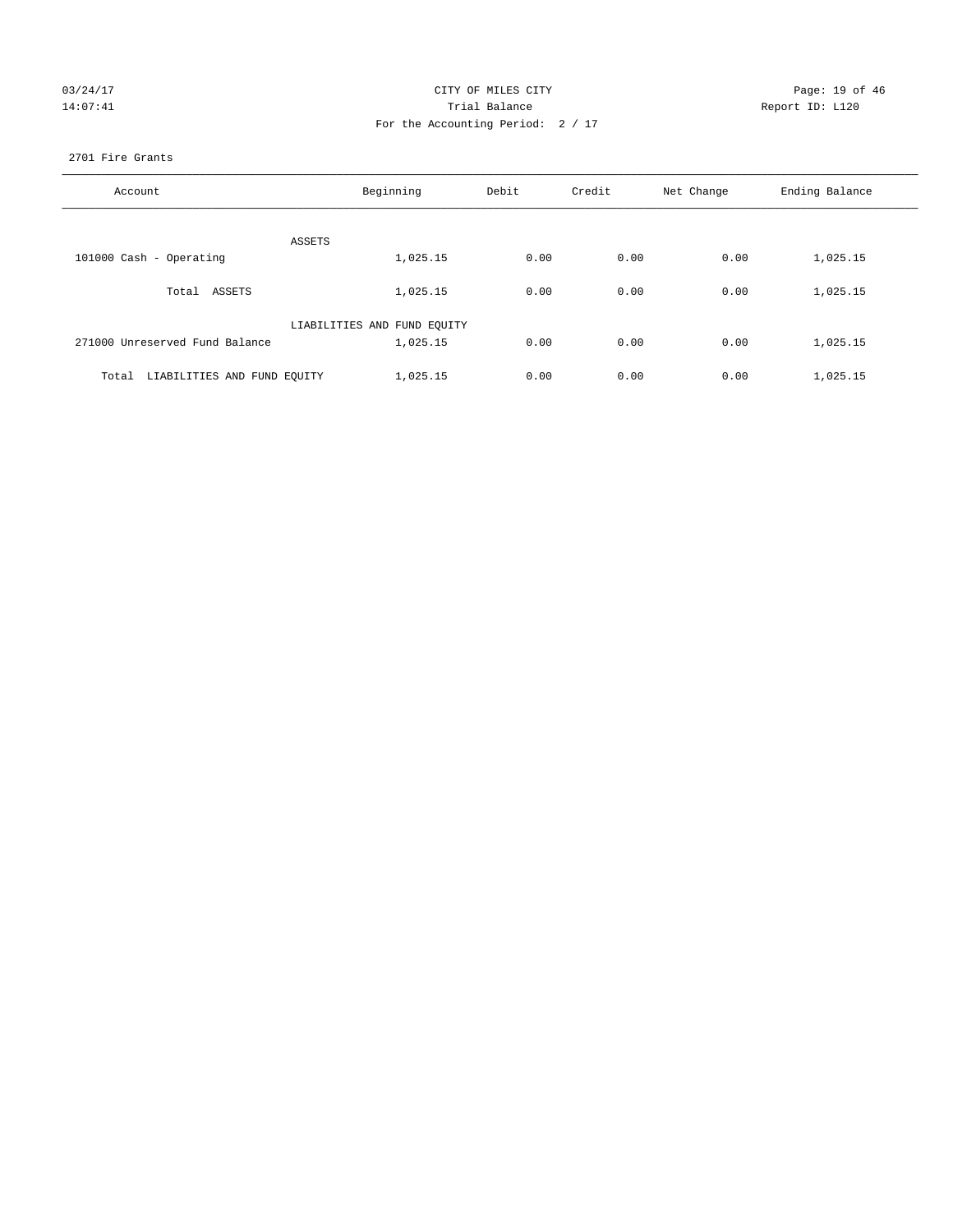# 03/24/17 Page: 20 of 46 14:07:41 CHEREN Report ID: L120 For the Accounting Period: 2 / 17

## 2820 GAS TAX

| Account                              | Beginning                   | Debit     | Credit      | Net Change | Ending Balance |
|--------------------------------------|-----------------------------|-----------|-------------|------------|----------------|
| ASSETS                               |                             |           |             |            |                |
| 101000 Cash - Operating              | 11,030.43                   | 14,927.12 | 557.00      | 14,370.12  | 25,400.55      |
| 172000 Revenues (Credit)             | 104,489.78)                 | 0.00      | 14,927.12 ( | 14,927.12) | 119,416.90)    |
| Total ASSETS                         | 93,459.35)                  | 14,927.12 | 15,484.12 ( | $557.00$ ( | 94,016.35)     |
|                                      | LIABILITIES AND FUND EQUITY |           |             |            |                |
| 242000 Expenditures (Debit)          | 93,461.00)                  | 557.00    | 0.00(       | $557.00$ ( | 94,018.00)     |
| 271000 Unreserved Fund Balance       | 1.65                        | 0.00      | 0.00        | 0.00       | 1.65           |
| LIABILITIES AND FUND EQUITY<br>Total | 93,459.35)                  | 557.00    | 0.00(       | $557.00$ ) | 94,016.35)     |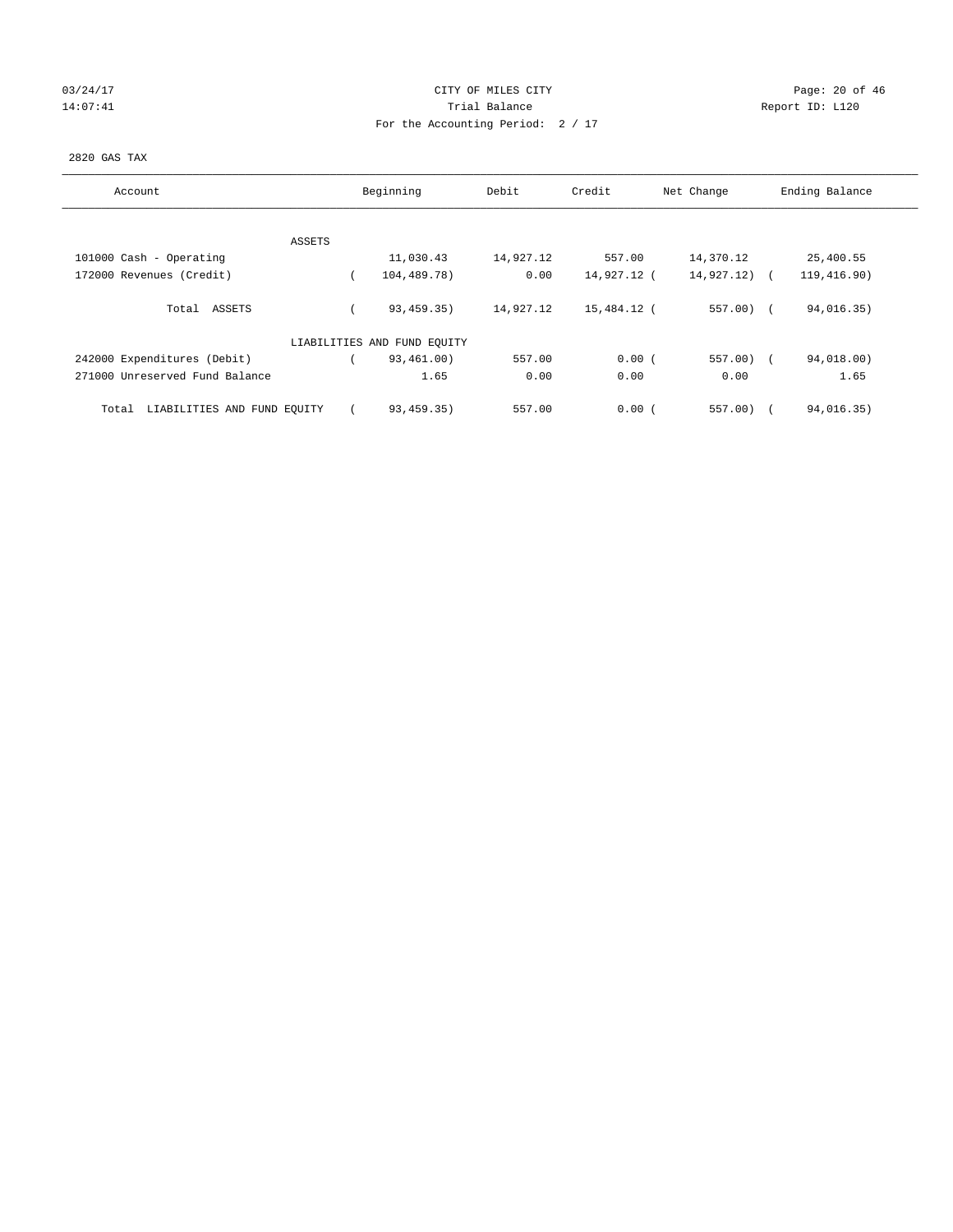# 03/24/17 Page: 21 of 46 14:07:41 CHEREN Report ID: L120 For the Accounting Period: 2 / 17

#### 2850 911 EMERGENCY

| Account                              |        | Beginning                   | Debit       | Credit        | Net Change     | Ending Balance |
|--------------------------------------|--------|-----------------------------|-------------|---------------|----------------|----------------|
|                                      |        |                             |             |               |                |                |
|                                      | ASSETS |                             |             |               |                |                |
| 101000 Cash - Operating              |        | 138,747.30                  | 50, 351. 15 | 10,096.39     | 40,254.76      | 179,002.06     |
| 172000 Revenues (Credit)             |        | 132,204.10)                 | 0.00        | $50,351,15$ ( | 50, 351.15)    | 182, 555. 25)  |
| ASSETS<br>Total                      |        | 6,543.20                    | 50, 351. 15 | 60,447.54 (   | $10,096.39)$ ( | $3, 553.19$ )  |
|                                      |        | LIABILITIES AND FUND EQUITY |             |               |                |                |
| 202000 Accounts Payable              |        | 0.00                        | 10,096.39   | 10,096.39     | 0.00           | 0.00           |
| 242000 Expenditures (Debit)          |        | 139, 473.56)                | 10,096.39   | 0.00(         | 10,096.39)     | 149,569.95)    |
| 271000 Unreserved Fund Balance       |        | 146,016.76                  | 0.00        | 0.00          | 0.00           | 146,016.76     |
| LIABILITIES AND FUND EQUITY<br>Total |        | 6,543.20                    | 20,192.78   | 10,096.39 (   | 10,096.39)     | $3, 553.19$ )  |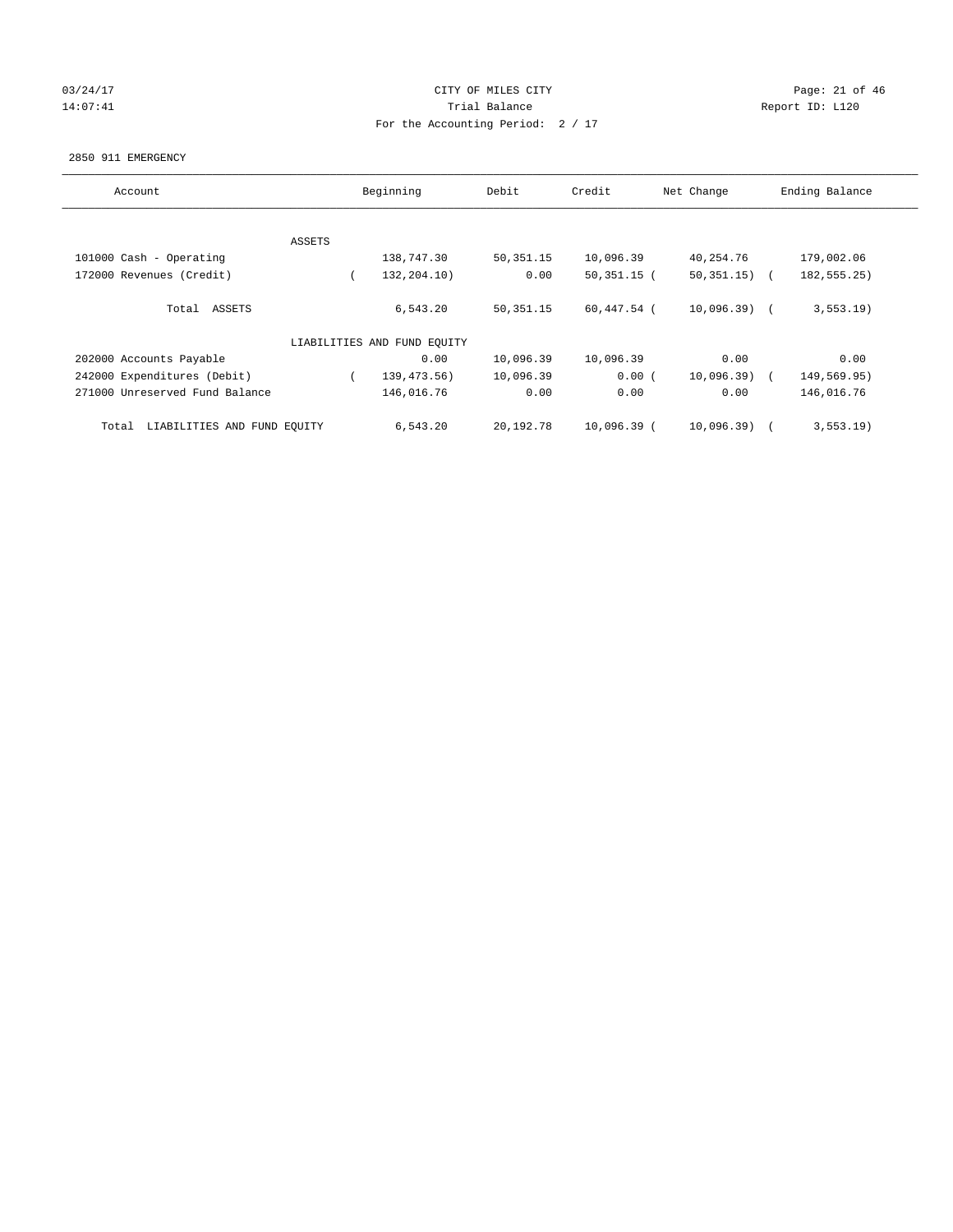# 03/24/17 Page: 22 of 46 14:07:41 CHEREN Report ID: L120 For the Accounting Period: 2 / 17

#### 2880 LIBRARY GRANTS

| Account                                | Beginning                   | Debit    | Credit       | Net Change   | Ending Balance |
|----------------------------------------|-----------------------------|----------|--------------|--------------|----------------|
|                                        |                             |          |              |              |                |
| ASSETS                                 |                             |          |              |              |                |
| 101000 Cash - Operating                | 270.00)                     | 0.00     | 0.00         | 0.00         | 270.00)        |
| 101003 Cash - per capita               | 16,159.67                   | 0.00     | 0.00         | 0.00         | 16, 159.67     |
| 101020 Cash - Partners Program         | 40,496.20                   | 0.00     | $310.00$ (   | 310.00)      | 40,186.20      |
| 101030 Cash - Sagebrush Fed/Base Grant | 12,543.22                   | 0.00     | $1,654.00$ ( | 1,654.00)    | 10,889.22      |
| 101033 Library - Humanities Grant      | 502.08                      | 0.00     | 0.00         | 0.00         | 502.08         |
| 172000 Revenues (Credit)               | 10, 295.88)                 | 0.00     | 0.00         | 0.00         | 10, 295.88)    |
| Total ASSETS                           | 59, 135. 29                 | 0.00     | 1,964.00 (   | 1,964.00)    | 57, 171.29     |
|                                        | LIABILITIES AND FUND EQUITY |          |              |              |                |
| 202000 Accounts Payable                | 0.00                        | 1,964.00 | 1,964.00     | 0.00         | 0.00           |
| 242000 Expenditures (Debit)            | 2,415.23)                   | 1,964.00 | 0.00(        | $1,964.00$ ( | 4,379.23)      |
| 271000 Unreserved Fund Balance         | 61,550.52                   | 0.00     | 0.00         | 0.00         | 61,550.52      |
| LIABILITIES AND FUND EQUITY<br>Total   | 59, 135. 29                 | 3,928.00 | 1,964.00 (   | 1,964.00)    | 57, 171.29     |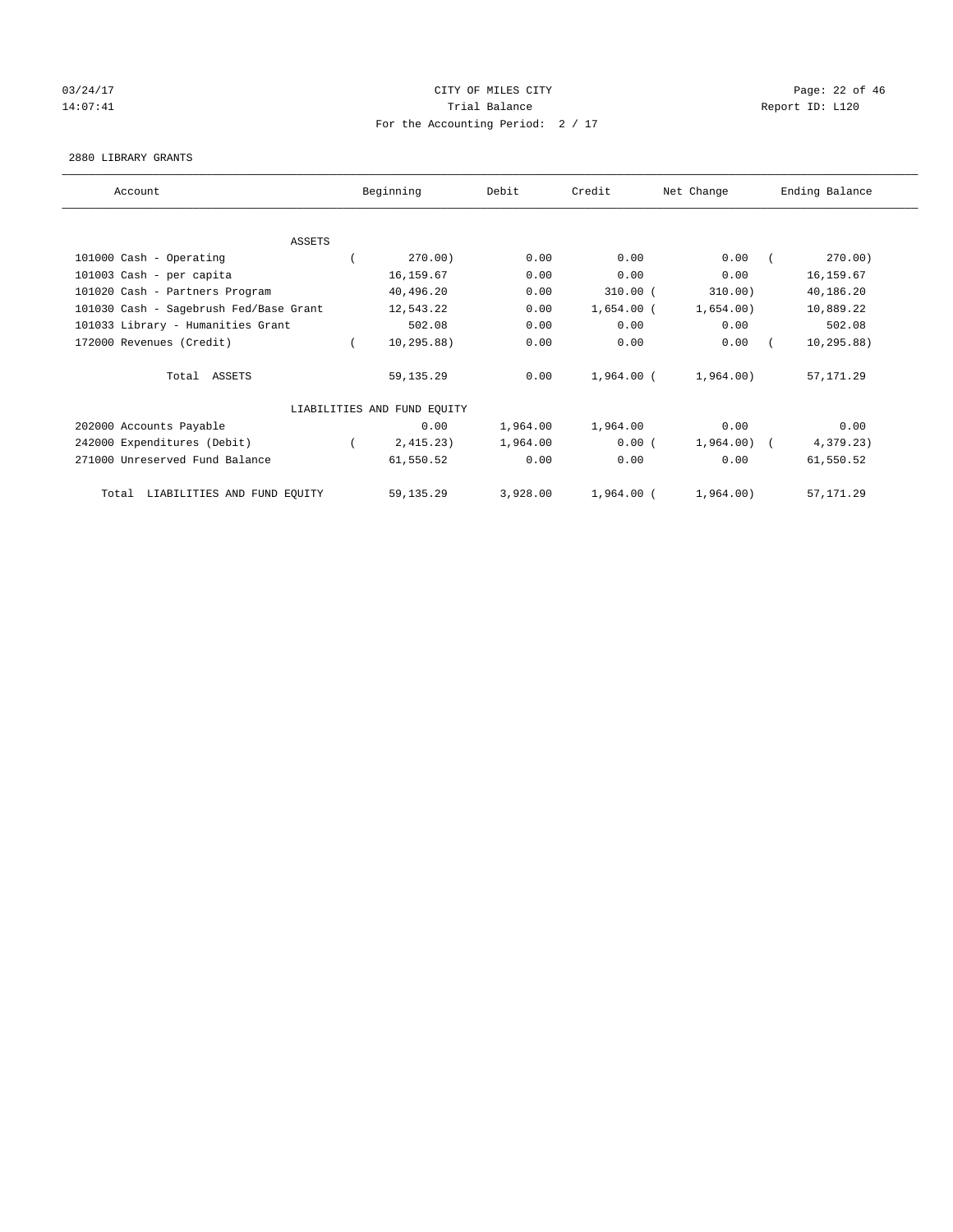# 03/24/17 Page: 23 of 46 14:07:41 CHEREN Report ID: L120 For the Accounting Period: 2 / 17

2935 Historic Preservation

| Account                                 | Beginning                   | Debit  | Credit     | Net Change | Ending Balance |
|-----------------------------------------|-----------------------------|--------|------------|------------|----------------|
| ASSETS                                  |                             |        |            |            |                |
| 101000 Cash - Operating                 | 4,668.28                    | 114.62 | $290.56$ ( | 175.94)    | 4,492.34       |
| 101039 HP- CCHS Grant                   | 286.00                      | 0.00   | 0.00       | 0.00       | 286.00         |
| 132000 Due From Government (Short Term) | 3,286.38                    | 0.00   | 0.00       | 0.00       | 3,286.38       |
| 172000 Revenues (Credit)                | 4,950.00                    | 0.00   | 0.00       | 0.00       | 4,950.00       |
| Total ASSETS                            | 3,290.66                    | 114.62 | $290.56$ ( | 175.94)    | 3, 114.72      |
|                                         | LIABILITIES AND FUND EQUITY |        |            |            |                |
| 202000 Accounts Payable                 | 0.00                        | 72.85  | 72.85      | 0.00       | 0.00           |
| 242000 Expenditures (Debit)             | 5, 235.24)                  | 290.56 | 114.62 (   | 175.94) (  | 5,411.18)      |
| 271000 Unreserved Fund Balance          | 8,525.90                    | 0.00   | 0.00       | 0.00       | 8,525.90       |
| LIABILITIES AND FUND EQUITY<br>Total    | 3,290.66                    | 363.41 | 187.47 (   | 175.94)    | 3, 114.72      |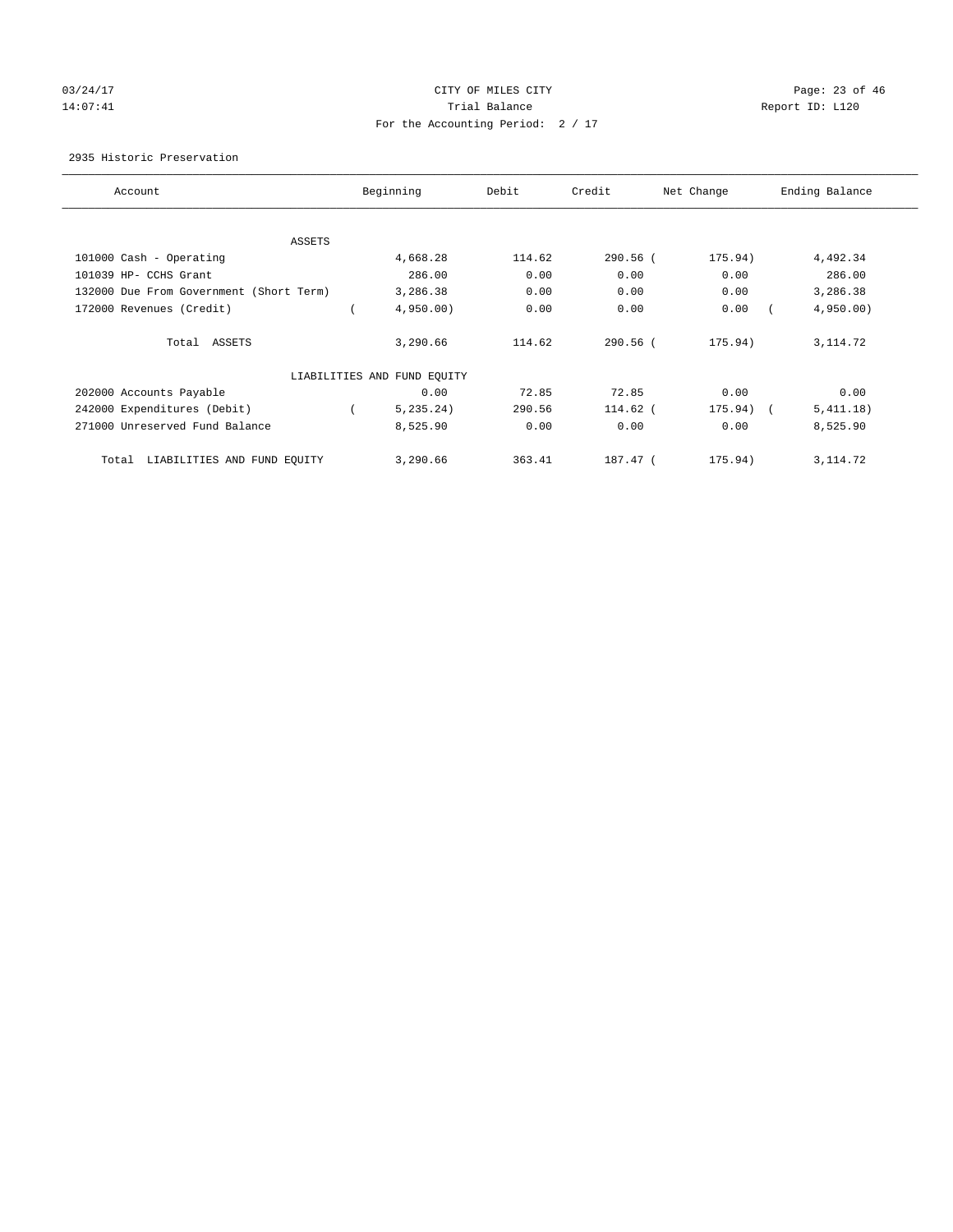# 03/24/17 Page: 24 of 46 14:07:41 CHEREN Report ID: L120 For the Accounting Period: 2 / 17

2985 RETIRED SENIOR VOLUNTEER PROG (RSVP)

| Account                                    | Beginning                   | Debit     | Credit        | Net Change    | Ending Balance |
|--------------------------------------------|-----------------------------|-----------|---------------|---------------|----------------|
|                                            |                             |           |               |               |                |
| <b>ASSETS</b><br>101000 Cash - Operating   | 6, 376.02)                  | 11,141.12 | 10,632.54     | 508.58        | 5,867.44)      |
|                                            |                             | 500.00    |               |               |                |
| 101004 RSVP Non-Federal Cash Operating-Cus | 11,551.64                   |           | $1,321.59$ (  | 821.59)       | 10,730.05      |
| 101008 RSVP- Custer Excess                 | 2,521.42                    | 4,308.20  | $5,385.25$ (  | 1,077.05)     | 1,444.37       |
| 103100 Petty Cash-                         | 200.00                      | 0.00      | 0.00          | 0.00          | 200.00         |
| 172000 Revenues (Credit)                   | 50, 101, 71)                | 0.00      | $6, 255.87$ ( | $6, 255.87$ ( | 56, 357.58     |
| Total ASSETS                               | 42,204.67)                  | 15,949.32 | 23,595.25 (   | $7,645.93$ (  | 49,850.60)     |
|                                            | LIABILITIES AND FUND EQUITY |           |               |               |                |
| 202000 Accounts Payable                    | 0.00                        | 2,260.68  | 2,260.68      | 0.00          | 0.00           |
| 242000 Expenditures (Debit)                | 52, 312, 69)                | 17,339.38 | $9,693.45$ (  | 7,645.93)     | 59,958.62)     |
| 271000 Unreserved Fund Balance             | 10,108.02                   | 0.00      | 0.00          | 0.00          | 10,108.02      |
| LIABILITIES AND FUND EQUITY<br>Total       | 42, 204. 67)                | 19,600.06 | 11,954.13 (   | $7,645.93$ (  | 49,850.60)     |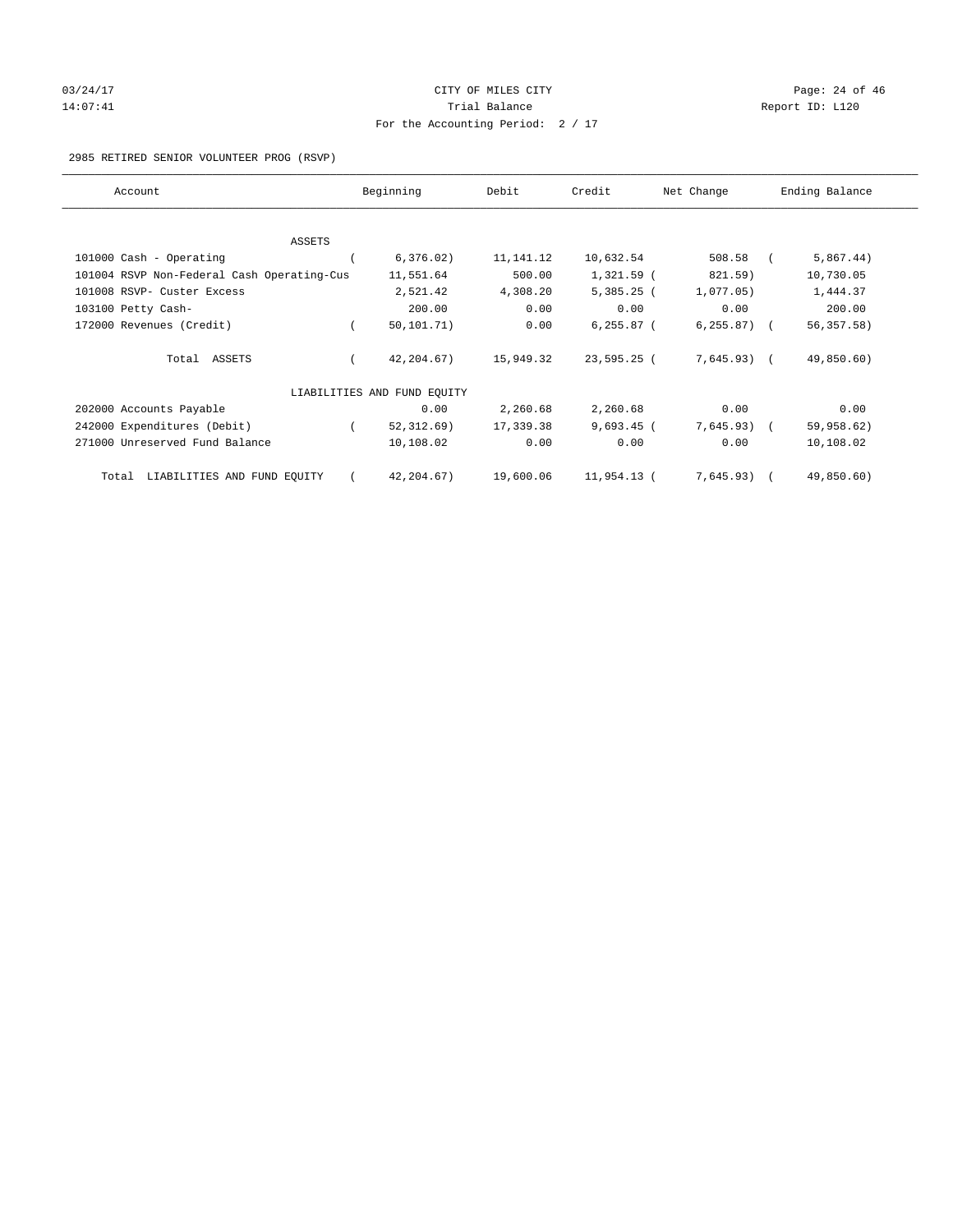3300 Judgement & Losses-Power Settlement

| Account                                     | Beginning                   | Debit | Credit | Net Change | Ending Balance                    |
|---------------------------------------------|-----------------------------|-------|--------|------------|-----------------------------------|
| ASSETS                                      |                             |       |        |            |                                   |
| 115208 Taxes Receivable - Personal 2008     | 0.47)                       | 0.00  | 0.00   | 0.00       | 0.47)<br>$\sqrt{2}$               |
| Total ASSETS                                | 0.47)                       | 0.00  | 0.00   | 0.00       | 0.47)<br>$\sqrt{ }$               |
|                                             | LIABILITIES AND FUND EQUITY |       |        |            |                                   |
| 223200 Deferred Revenue - Pers Prop Taxes ( | 0.47)                       | 0.00  | 0.00   | 0.00       | 0.47)<br>$\overline{\phantom{a}}$ |
| Total LIABILITIES AND FUND EOUITY           | 0.47)                       | 0.00  | 0.00   | 0.00       | 0.47)                             |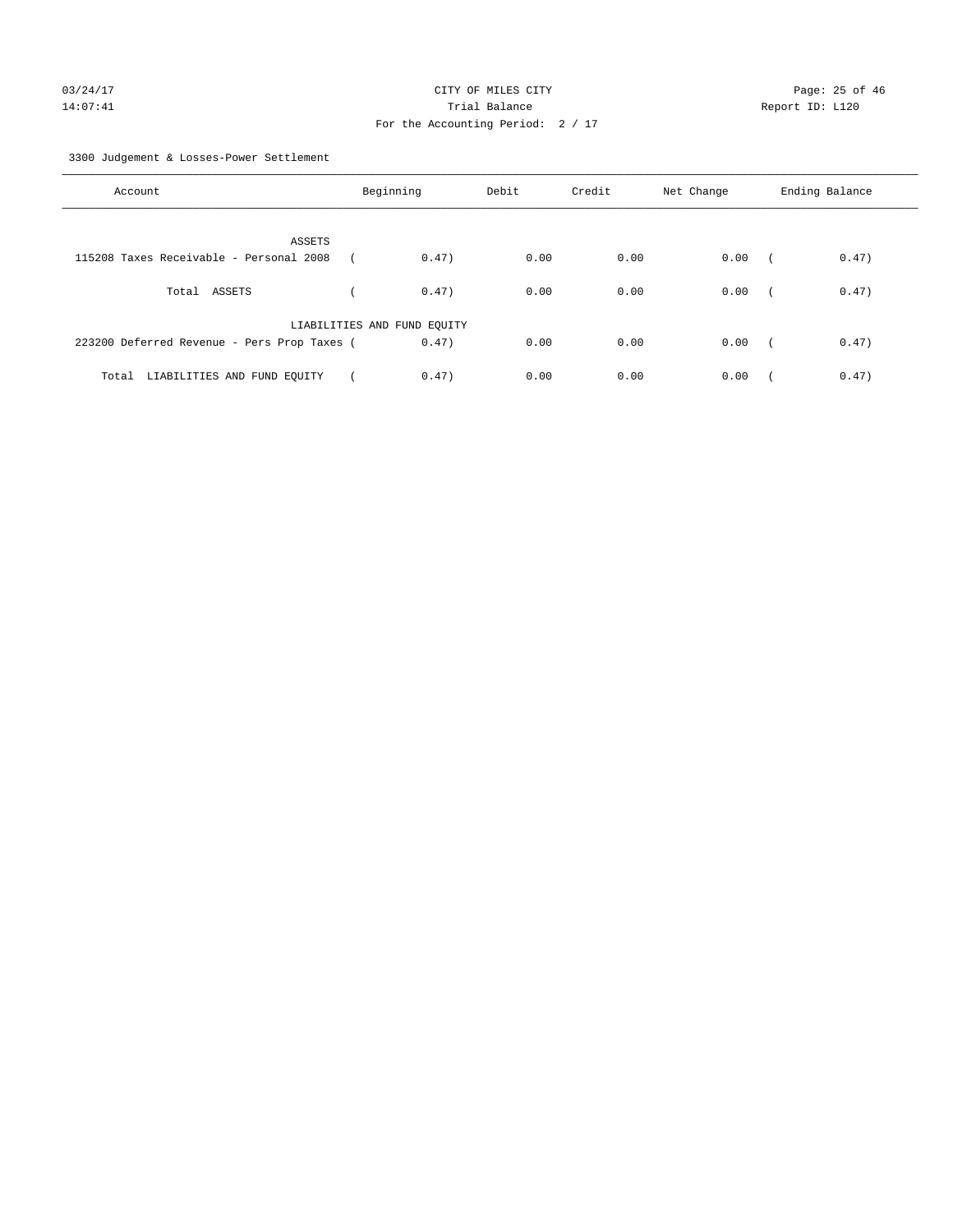# 03/24/17 Page: 26 of 46 14:07:41 Report ID: L120 For the Accounting Period: 2 / 17

## 3400 SID REVOLVING FUND

| Account                  |        | Beginning | Debit | Credit | Net Change | Ending Balance |
|--------------------------|--------|-----------|-------|--------|------------|----------------|
|                          | ASSETS |           |       |        |            |                |
| 101000 Cash - Operating  |        | 2,985.00  | 0.00  | 0.00   | 0.00       | 2,985.00       |
| 172000 Revenues (Credit) |        | 2,985.00  | 0.00  | 0.00   | 0.00       | 2,985.00       |
| Total ASSETS             |        | 0.00      | 0.00  | 0.00   | 0.00       | 0.00           |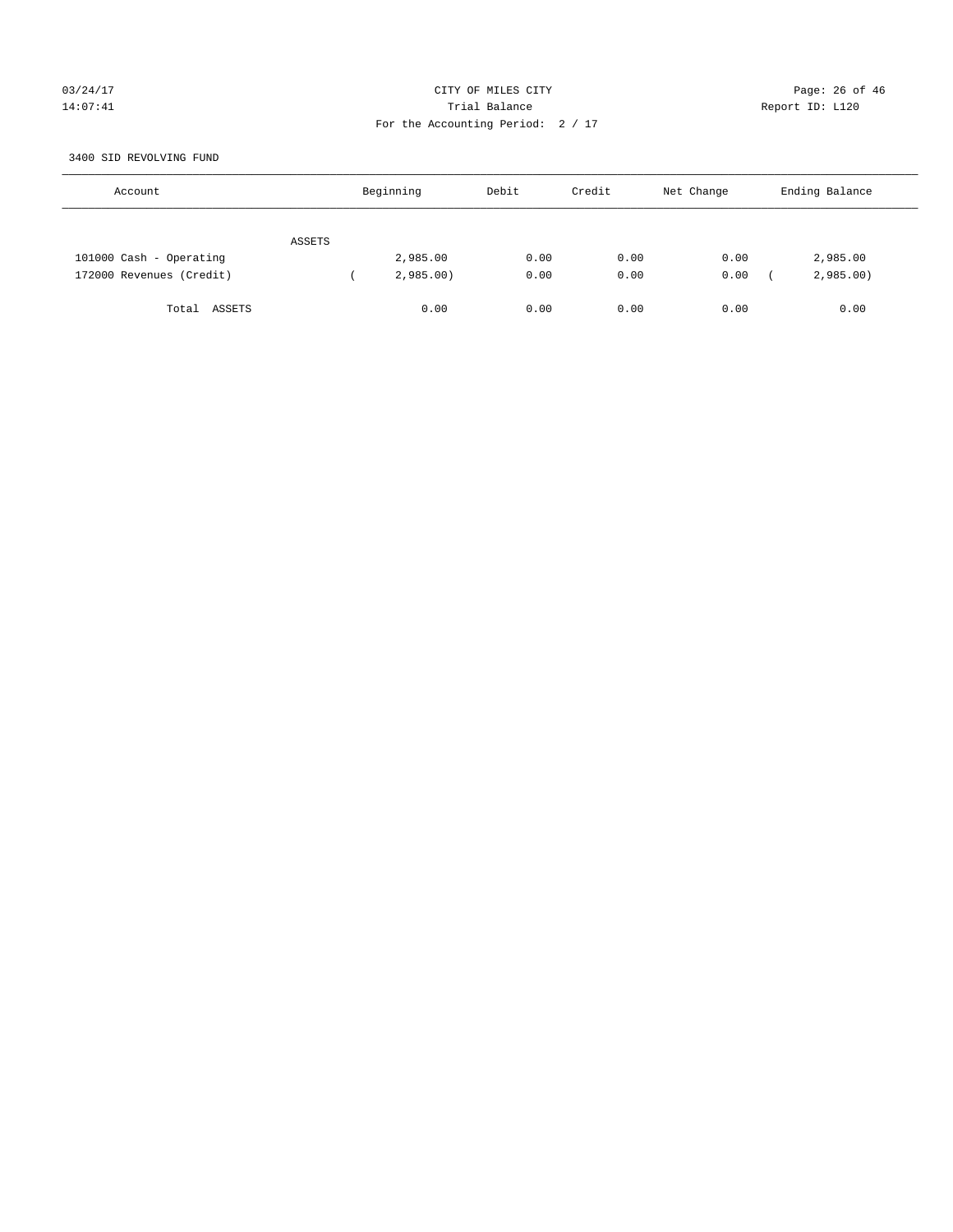# 03/24/17 Page: 27 of 46 14:07:41 CHEREN Report ID: L120 For the Accounting Period: 2 / 17

#### 3670 SID 211

| Account                                     | Beginning                   | Debit | Credit | Net Change | Ending Balance |
|---------------------------------------------|-----------------------------|-------|--------|------------|----------------|
|                                             |                             |       |        |            |                |
| ASSETS                                      |                             |       |        |            |                |
| 101000 Cash - Operating                     | 12,828.35                   | 0.00  | 0.00   | 0.00       | 12,828.35      |
| 118000 Special Assessments Receivable 2000  | 2,551.35                    | 0.00  | 0.00   | 0.00       | 2,551.35       |
| 118150 Special Assessments Receivables-201  | 1,228.29                    | 0.00  | 0.00   | 0.00       | 1,228.29       |
| 118160 Special Assessments Receivables-201( | 3,816.70)                   | 0.00  | 0.00   | 0.00       | 3,816.70)      |
| 119000 Special Assmt Recbl - Deferred       | 37,821.52                   | 0.00  | 0.00   | 0.00       | 37,821.52      |
| 172000 Revenues (Credit)                    | 17,597.09)                  | 0.00  | 0.00   | 0.00       | $17, 597.09$ ) |
| Total ASSETS                                | 33,015.72                   | 0.00  | 0.00   | 0.00       | 33,015.72      |
|                                             | LIABILITIES AND FUND EOUITY |       |        |            |                |
| 223000 Deferred Revenue/Uncollected Taxes   | 37,784.46                   | 0.00  | 0.00   | 0.00       | 37,784.46      |
| 242000 Expenditures (Debit)                 | 7,534.32)                   | 0.00  | 0.00   | 0.00       | 7,534.32)      |
| 271000 Unreserved Fund Balance              | 2,765.58                    | 0.00  | 0.00   | 0.00       | 2,765.58       |
| LIABILITIES AND FUND EQUITY<br>Total        | 33,015.72                   | 0.00  | 0.00   | 0.00       | 33,015.72      |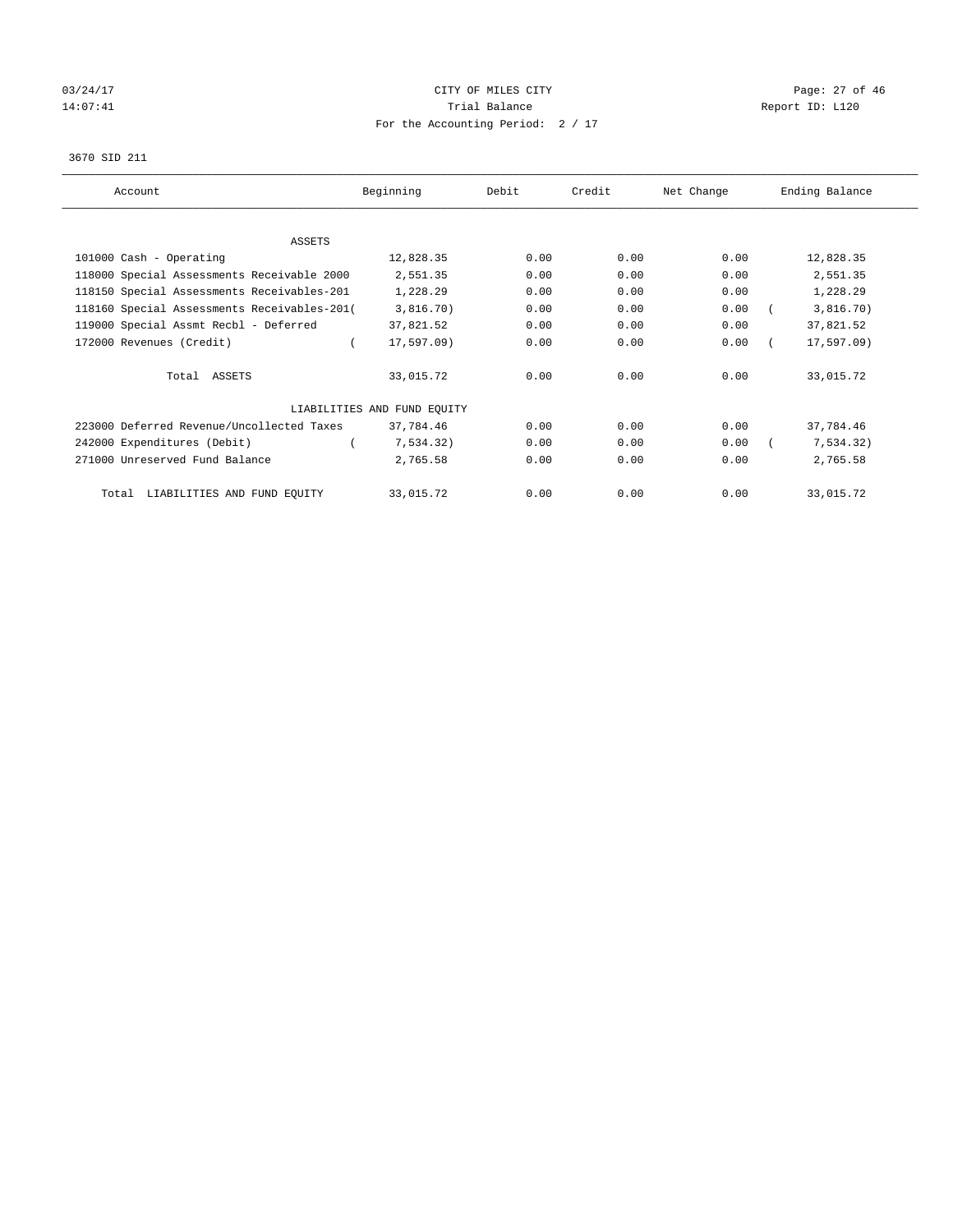# For the Accounting Period: 2 / 17

# 4000 General Fund Capitol Improvement Fund

| Account                              | Beginning                   | Debit | Credit | Net Change | Ending Balance |
|--------------------------------------|-----------------------------|-------|--------|------------|----------------|
|                                      |                             |       |        |            |                |
| ASSETS                               |                             |       |        |            |                |
| 101000 Cash - Operating              | 113,603.89                  | 0.00  | 0.00   | 0.00       | 113,603.89     |
| 172000 Revenues (Credit)             | 77, 154. 23)                | 0.00  | 0.00   | 0.00       | 77, 154. 23)   |
| Total ASSETS                         | 36,449.66                   | 0.00  | 0.00   | 0.00       | 36,449.66      |
|                                      | LIABILITIES AND FUND EQUITY |       |        |            |                |
| 271000 Unreserved Fund Balance       | 36,449.66                   | 0.00  | 0.00   | 0.00       | 36,449.66      |
| LIABILITIES AND FUND EQUITY<br>Total | 36,449.66                   | 0.00  | 0.00   | 0.00       | 36,449.66      |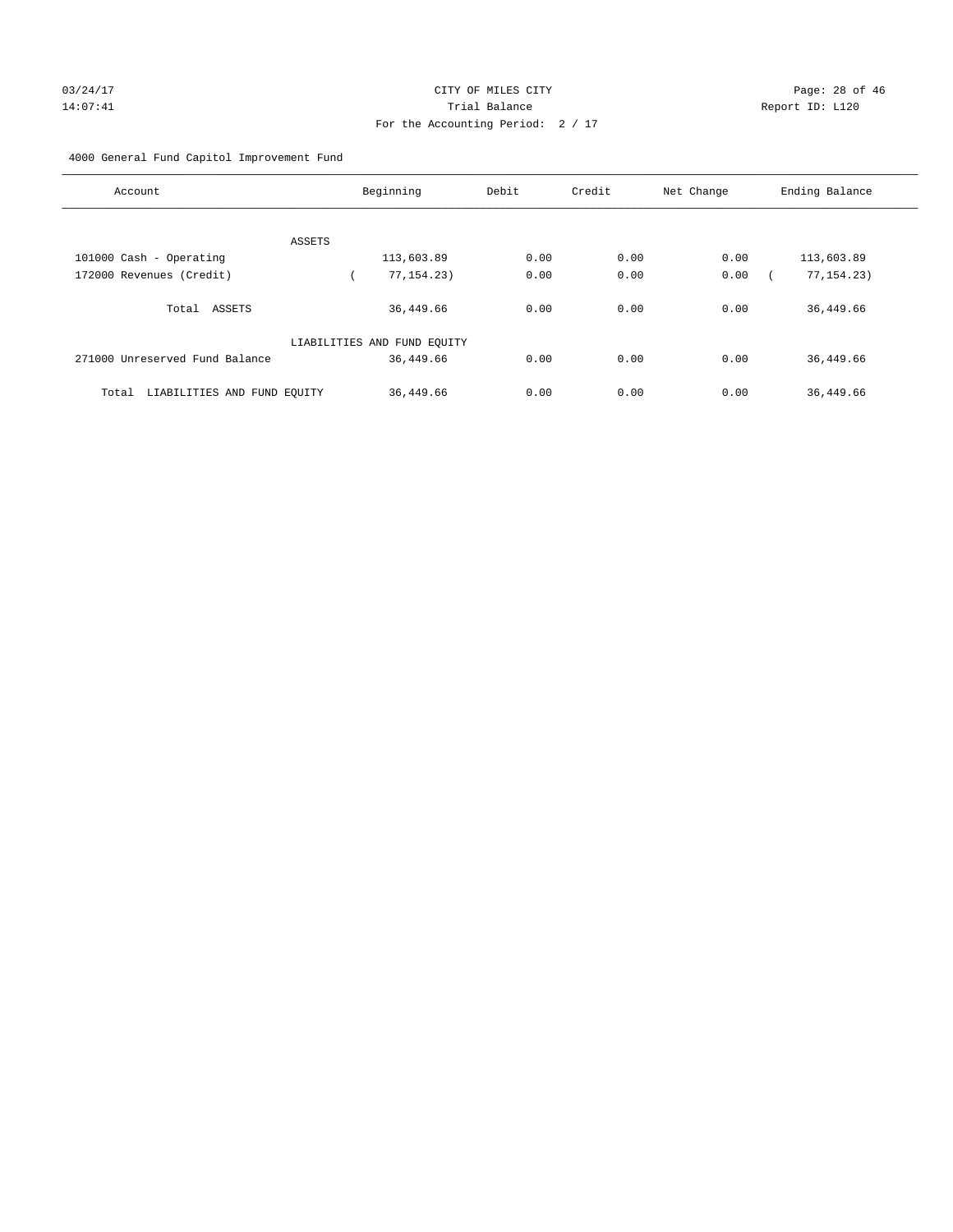# 03/24/17 Page: 29 of 46 14:07:41 Trial Balance Report ID: L120 For the Accounting Period: 2 / 17

4050 Ambulance Capital Improvement Fund

| Account                              | Beginning                   | Debit | Credit | Net Change | Ending Balance |
|--------------------------------------|-----------------------------|-------|--------|------------|----------------|
| ASSETS                               |                             |       |        |            |                |
| 101000 Cash - Operating              | 13,779.06                   | 0.00  | 0.00   | 0.00       | 13,779.06      |
| Total ASSETS                         | 13,779.06                   | 0.00  | 0.00   | 0.00       | 13,779.06      |
|                                      | LIABILITIES AND FUND EQUITY |       |        |            |                |
| 271000 Unreserved Fund Balance       | 13,779.06                   | 0.00  | 0.00   | 0.00       | 13,779.06      |
| LIABILITIES AND FUND EQUITY<br>Total | 13,779.06                   | 0.00  | 0.00   | 0.00       | 13,779.06      |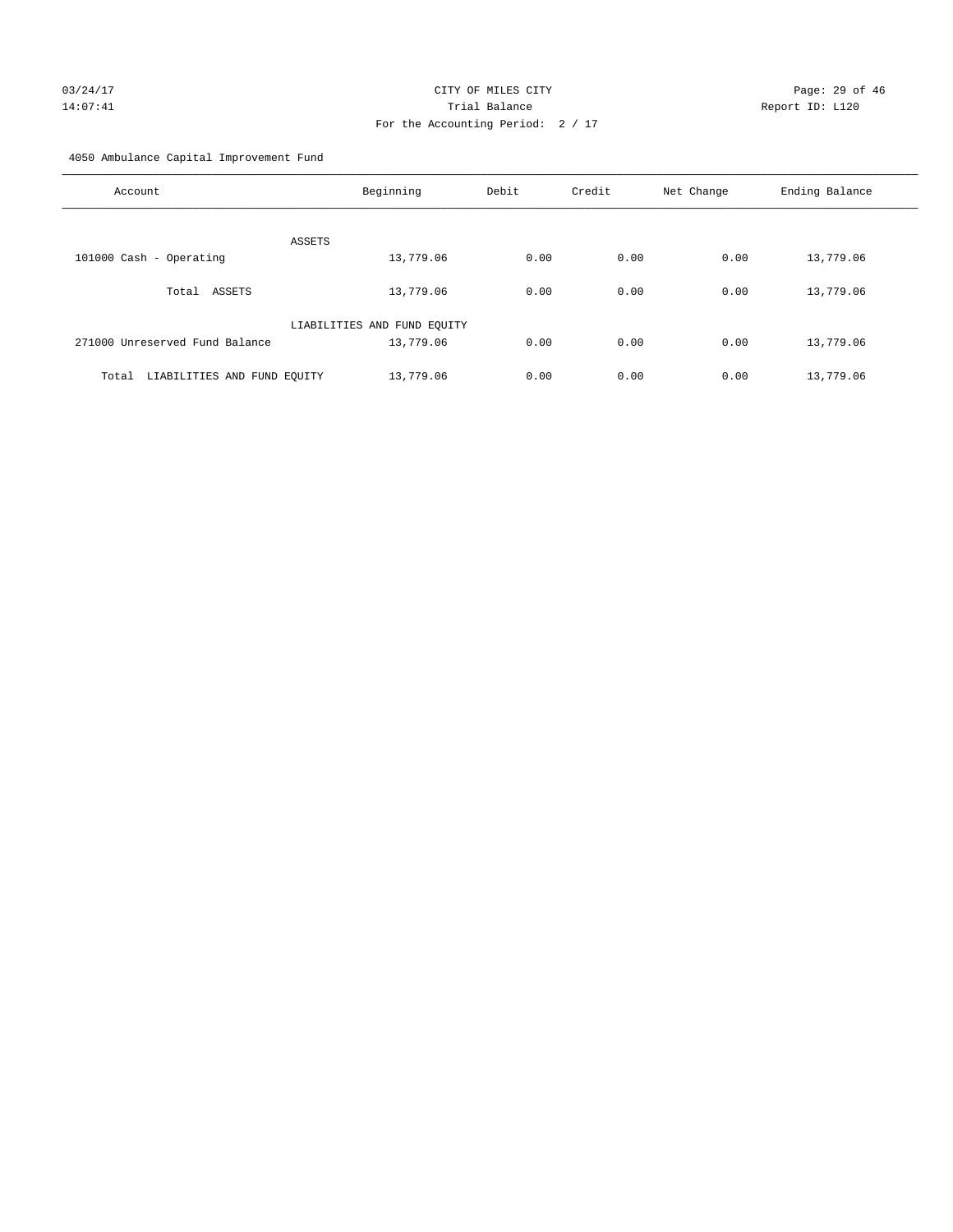# 03/24/17 Page: 30 of 46 14:07:41 CHEREN Report ID: L120 For the Accounting Period: 2 / 17

# 4056 Airport- Capital Improvement Plan

| Account                              |        | Beginning                   | Debit     | Credit      | Net Change     | Ending Balance |
|--------------------------------------|--------|-----------------------------|-----------|-------------|----------------|----------------|
|                                      |        |                             |           |             |                |                |
|                                      | ASSETS |                             |           |             |                |                |
| 101000 Cash - Operating              |        | 65,530.12                   | 0.00      | 12,500.00 ( | 12,500.00)     | 53,030.12      |
| 172000 Revenues (Credit)             |        | 10, 339.12)                 | 0.00      | 0.00        | 0.00           | 10, 339.12)    |
| Total ASSETS                         |        | 55,191.00                   | 0.00      | 12,500.00 ( | 12,500.00)     | 42,691.00      |
|                                      |        | LIABILITIES AND FUND EQUITY |           |             |                |                |
| 202000 Accounts Payable              |        | 0.00                        | 12,500.00 | 12,500.00   | 0.00           | 0.00           |
| 242000 Expenditures (Debit)          |        | 18,000.00)                  | 12,500.00 | 0.00(       | $12,500.00)$ ( | 30, 500.00)    |
| 271000 Unreserved Fund Balance       |        | 73,191.00                   | 0.00      | 0.00        | 0.00           | 73,191.00      |
| LIABILITIES AND FUND EQUITY<br>Total |        | 55,191.00                   | 25,000.00 | 12,500.00 ( | 12,500.00)     | 42,691.00      |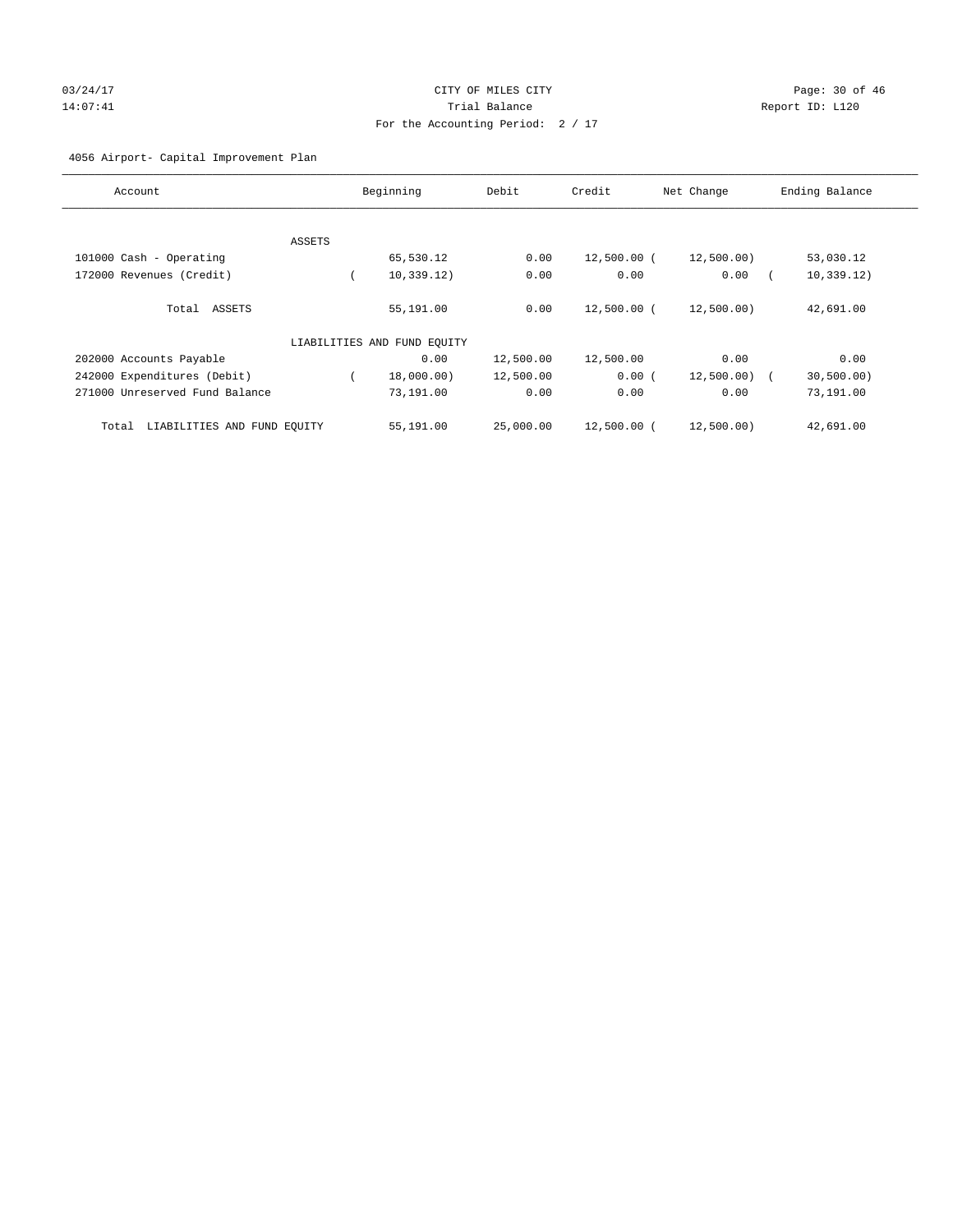# 03/24/17 Page: 31 of 46 14:07:41 Trial Balance Report ID: L120 For the Accounting Period: 2 / 17

4060 CAPITAL IMPROV-PUBLIC WORKS

| Account                              | Beginning                   | Debit    | Credit       | Net Change | Ending Balance |
|--------------------------------------|-----------------------------|----------|--------------|------------|----------------|
|                                      |                             |          |              |            |                |
| ASSETS                               |                             |          |              |            |                |
| 101000 Cash - Operating              | 308,381.98                  | 1,027.00 | 0.00         | 1,027.00   | 309,408.98     |
| 122000 Accounts Receivable           | 802.00                      | 0.00     | $802.00$ (   | 802.00)    | 0.00           |
| 172000 Revenues (Credit)             | 82, 169, 85)                | 100.00   | $325.00$ $($ | $225.00$ ( | 82,394.85)     |
| Total ASSETS                         | 227,014.13                  | 1,127.00 | 1,127.00     | 0.00       | 227,014.13     |
|                                      | LIABILITIES AND FUND EQUITY |          |              |            |                |
| 271000 Unreserved Fund Balance       | 227,014.13                  | 0.00     | 0.00         | 0.00       | 227,014.13     |
| LIABILITIES AND FUND EQUITY<br>Total | 227,014.13                  | 0.00     | 0.00         | 0.00       | 227,014.13     |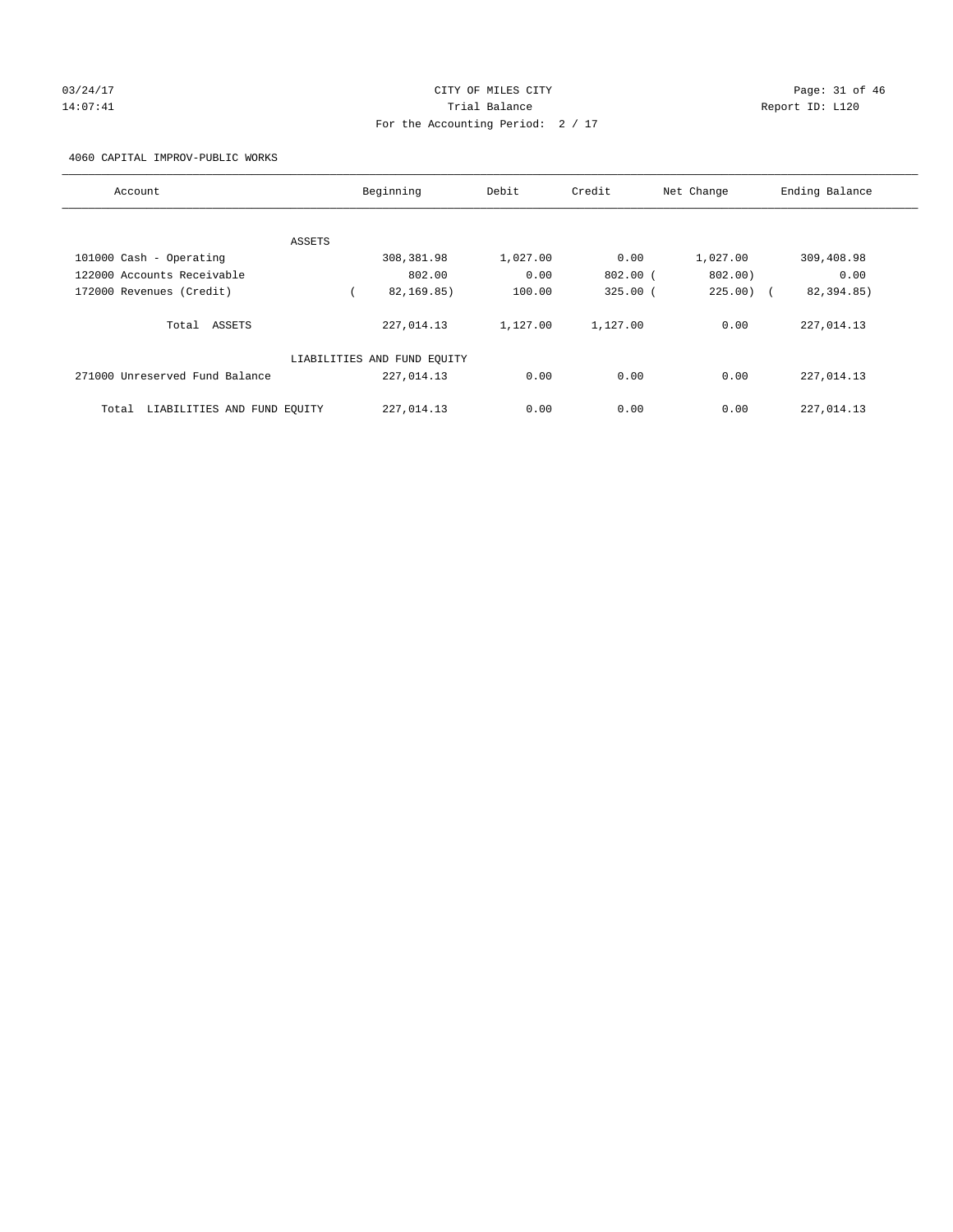# 03/24/17 Page: 32 of 46 14:07:41 Trial Balance Report ID: L120 For the Accounting Period: 2 / 17

#### 5210 WATER UTILITY

| Account                                                   | Beginning                   | Debit        | Credit       | Net Change   | Ending Balance          |
|-----------------------------------------------------------|-----------------------------|--------------|--------------|--------------|-------------------------|
| ASSETS                                                    |                             |              |              |              |                         |
| 101000 Cash - Operating                                   | 2,614,047.56                | 167,797.22   | 115,421.61   | 52,375.61    | 2,666,423.17            |
| 101010 Deposit Cash                                       | 100,100.00                  | 3,400.00     | $4,650.00$ ( | 1, 250.00)   | 98,850.00               |
| 102240 Cash - Replacement & Depreciation                  | 1,489,589.35                | 0.00         | 0.00         | 0.00         | 1,489,589.35            |
| 102250 Cash - System Devlopment Fees                      | 294,833.25                  | 0.00         | 0.00         | 0.00         | 294,833.25              |
| 102270 Cash - Curb Stop Replacement Fee                   | 279,816.91                  | 3,593.48     | 1,887.47     | 1,706.01     | 281,522.92              |
| 102312 RevBnd/CurYearDebt-DNRC/CarbonTank                 | 29,333.71                   | 11,520.52    | 0.00         | 11,520.52    | 40,854.23               |
| 102313 RevBnd/CurYearDebt-DNRC/NE WtrLine                 | 17,407.39                   | 11,805.94    | 0.00         | 11,805.94    | 29, 213.33              |
| 102315 RevBnd/CurYearDebt-ARRA/NE Water Li                | 1,459.04                    | 1,473.96     | 0.00         | 1,473.96     | 2,933.00                |
| 102322 RevBnd/Reserve-DNRC/CarbonTank                     | 153,009.00                  | 0.00         | 0.00         | 0.00         | 153,009.00              |
| 102323 RevBnd/Reserve-DNRC/NE WtrLine                     | 128,653.00                  | 0.00         | 0.00         | 0.00         | 128,653.00              |
| 102325 RevBnd/Reserve-ARRA B-NE Waterline                 | 18,245.00                   | 0.00         | 0.00         | 0.00         | 18,245.00               |
| 103000 Petty Cash                                         | 330.00                      | 0.00         | 0.00         | 0.00         | 330.00                  |
| 122000 Accounts Receivable                                | 156,778.47                  | 149,760.05   | 142,654.63   | 7,105.42     | 163,883.89              |
| 122020 Accounts Receivable-\$2.00 State Ass               | 7,002.15                    | 0.00         | $5,742.56$ ( | 5,742.56)    | 1,259.59                |
| 132000 Due From Government (Short Term)                   | 11,027.93                   | 0.00         | 0.00         | 0.00         | 11,027.93               |
| 162000 Deferred outflows-GASB68                           | 35,161.00                   | 0.00         | 0.00         | 0.00         | 35,161.00               |
| 172000 Revenues (Credit)                                  | (1, 358, 940.97)            | 42.14        | 165,558.05 ( | 165, 515.91) | 1,524,456.88)           |
| 181000 Land                                               | 41,844.00                   | 0.00         | 0.00         | 0.00         | 41,844.00               |
| 182000 Buildings                                          | 22,997.00                   | 0.00         | 0.00         | 0.00         | 22,997.00               |
| 182100 Allowance for Depr - Buildings (Cre(               | 22,997.00)                  | 0.00         | 0.00         | 0.00         | 22,997.00)              |
| 186000 Machinery and Equipment                            | 427, 225.70                 | 0.00         | 0.00         | 0.00         | 427, 225.70             |
| 186100 Allowance for Depr - Machinery & Eq(               | 265, 339.00)                | 0.00         | 0.00         | 0.00         | 265, 339.00)            |
| 188000 Const. Work in Progress-NE Wtr Line                | 81,951.75                   | 0.00         | 0.00         | 0.00         | 81,951.75               |
| 189100 Source of Supply                                   | 3, 448, 234.49              | 0.00         | 0.00         | 0.00         | 3,448,234.49            |
| 189110 Allowance for Depreciation - Source(               | 569,298.00)                 | 0.00         | 0.00         | 0.00         | 569,298.00)<br>$\left($ |
| 189300 Treatment Plant                                    | 3,716,158.00                | 0.00         | 0.00         | 0.00         | 3,716,158.00            |
| 189310 Allowance for Depr - Treatment Plan(               | 1,895,615.00)               | 0.00         | 0.00         | 0.00         | (1,895,615.00)          |
| 189400 Transmission & Distribution                        | 12,964,779.77               | 0.00         | 0.00         | 0.00         | 12,964,779.77           |
| 189410 Allowance for Depr - Trans & Distri( 3,749,501.00) |                             | 0.00         | 0.00         | 0.00         | 3,749,501.00)           |
| Total ASSETS                                              | 18, 178, 293.50             | 349, 393. 31 | 435,914.32 ( | 86,521.01)   | 18,091,772.49           |
|                                                           | LIABILITIES AND FUND EQUITY |              |              |              |                         |
| 202000 Accounts Payable                                   | 0.00                        | 27,022.34    | 27,022.34    | 0.00         | 0.00                    |
| 214000 Deposits Payable                                   | 100,250.00                  | 4,650.00     | 3,400.00 (   | 1, 250.00)   | 99,000.00               |
| 214010 Refunds Payable<br>$\left($                        | 189.50)                     | 472.54       | 472.54       | 0.00         | 189.50)                 |
| 223899 Deferred inflows-GASB 68                           | 49,087.00                   | 0.00         | 0.00         | 0.00         | 49,087.00               |
| 231000 BONDS PAYABLE                                      | 4,665,000.00                | 0.00         | 0.00         | 0.00         | 4,665,000.00            |
| 237000 Net Pension liability-GASB 68                      | 473,885.00                  | 0.00         | 0.00         | 0.00         | 473,885.00              |
| 238000 Other Post Employment Benefits                     | 5,459.00                    | 0.00         | 0.00         | 0.00         | 5,459.00                |
| 239000 Compensated Absences Payable                       | 91,620.00                   | 0.00         | 0.00         | 0.00         | 91,620.00               |
| 242000 Expenditures (Debit)                               | (1, 202, 027.71)            | 86,525.43    | $1,254.42$ ( | 85,271.01)   | 1,287,298.72)           |
| 250300 Reserve Revenue Bond - Current Debt                | 323, 303.85                 | 0.00         | 0.00         | 0.00         | 323, 303.85             |
| 250500 Reserve - System Dev Fees                          | 171,098.25                  | 0.00         | 0.00         | 0.00         | 171,098.25              |
| 250600 Reserve for Replacement & Depreciat                | 1,351,889.30                | 0.00         | 0.00         | 0.00         | 1,351,889.30            |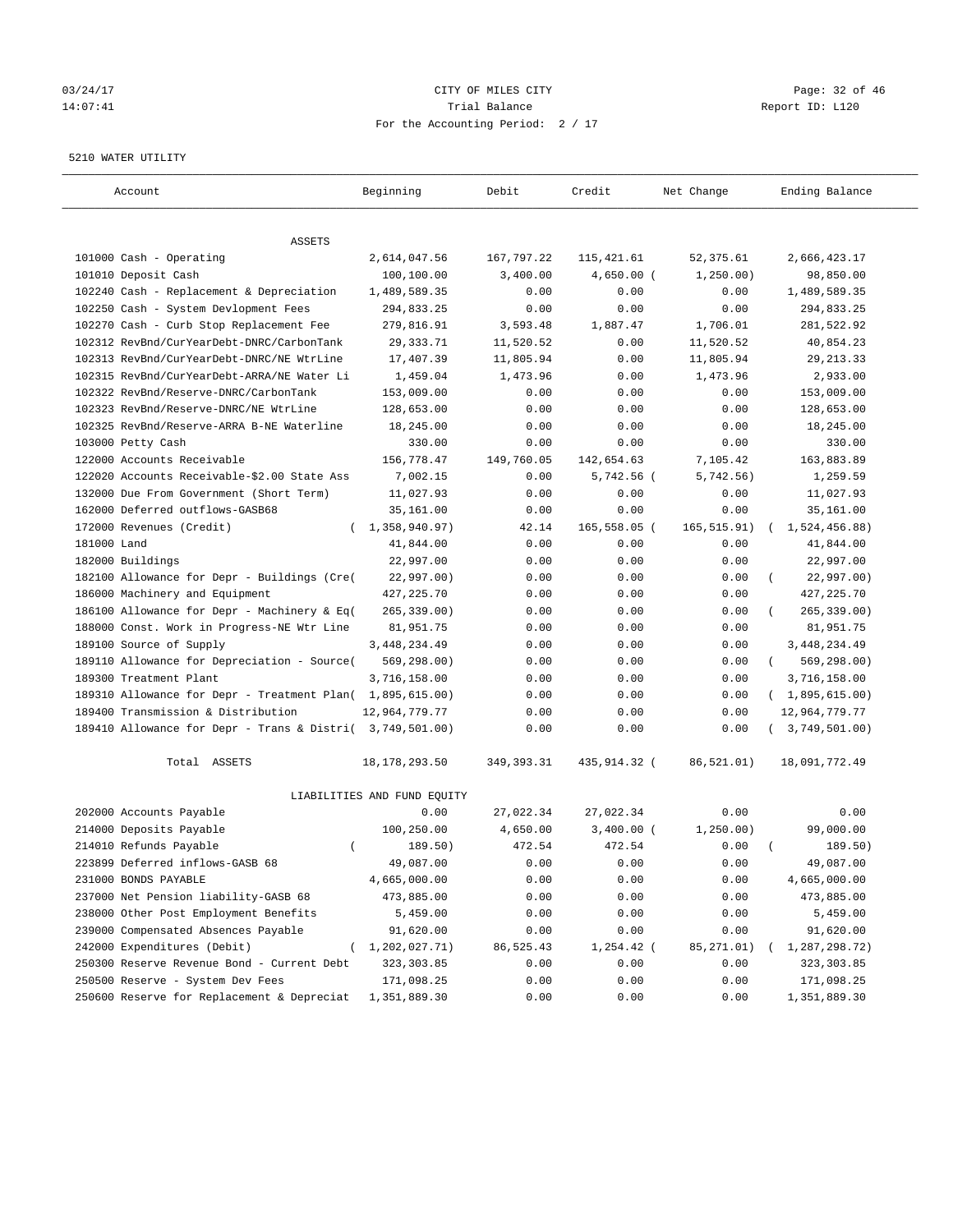# 03/24/17 Page: 33 of 46 14:07:41 CHEREN Report ID: L120 For the Accounting Period: 2 / 17

5210 WATER UTILITY

| Account                              | Beginning       | Debit      | Credit        | Net Change | Ending Balance |
|--------------------------------------|-----------------|------------|---------------|------------|----------------|
| 271000 Unreserved Fund Balance       | 479,092.93)     | 0.00       | 0.00          | 0.00       | 479,092.93)    |
| 272000 Unreserved Retained Earnings  | 12,628,011.24   | 0.00       | 0.00          | 0.00       | 12,628,011.24  |
| LIABILITIES AND FUND EQUITY<br>Total | 18, 178, 293.50 | 118,670.31 | $32.149.30$ ( | 86.521.01) | 18,091,772.49  |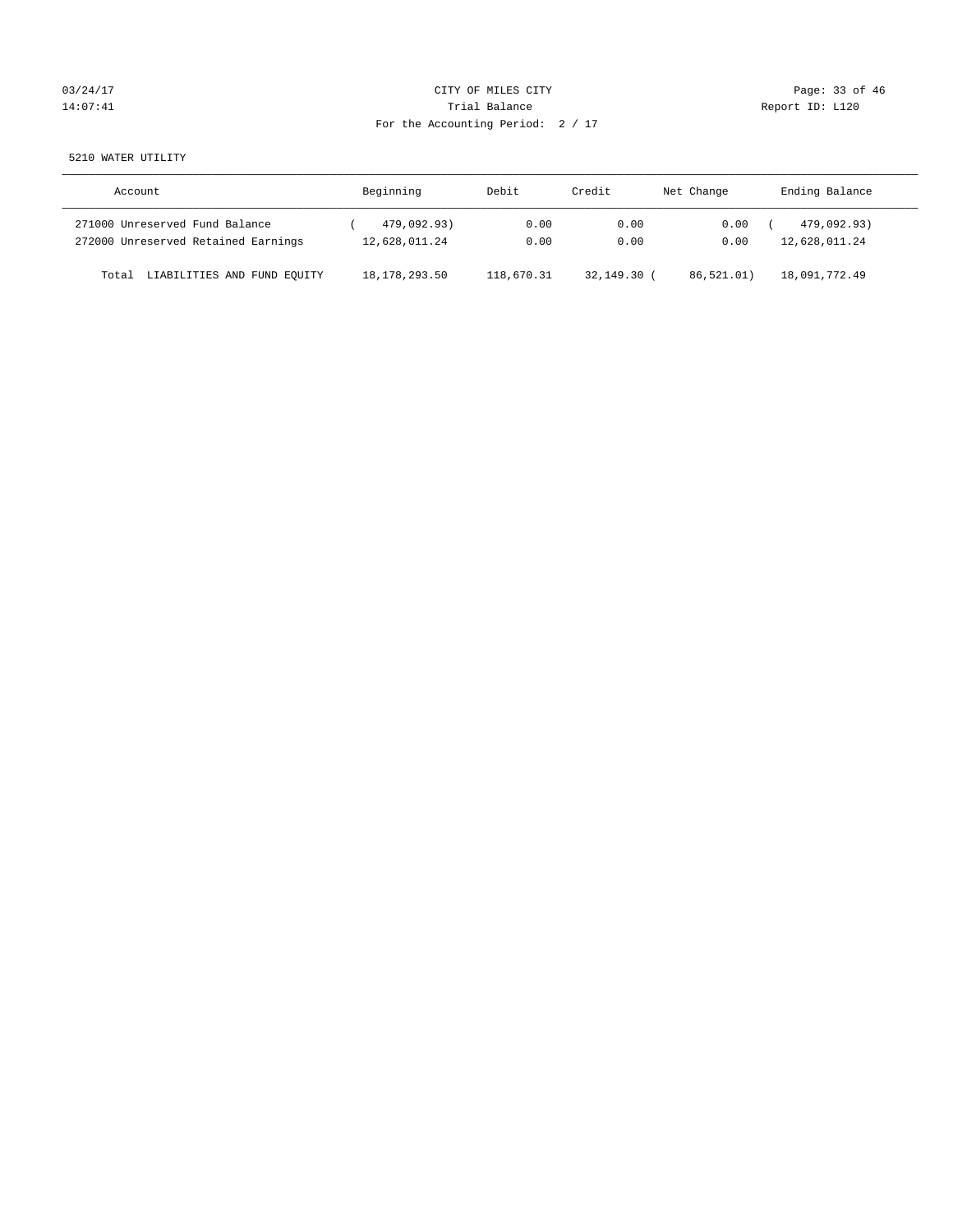# 03/24/17 Page: 34 of 46 14:07:41 CHEREN Report ID: L120 For the Accounting Period: 2 / 17

5310 SEWER UTILITY

| Account                                     | Beginning                   | Debit        | Credit       | Net Change     | Ending Balance   |
|---------------------------------------------|-----------------------------|--------------|--------------|----------------|------------------|
| <b>ASSETS</b>                               |                             |              |              |                |                  |
| 101000 Cash - Operating                     | 580,153.42                  | 165, 152. 25 | 108,526.15   | 56,626.10      | 636,779.52       |
| 102240 Cash - Replacement & Depreciation    | 195,098.39                  | 0.00         | 0.00         | 0.00           | 195,098.39       |
| 102250 Cash - System Devlopment Fees        | 144,120.91                  | 0.00         | 0.00         | 0.00           | 144,120.91       |
| 102279 WWtr Treatment Plant-Phase II Const( | 869,004.41)                 | 0.00         | 47, 313.55 ( | 47, 313.55)    | 916, 317.96)     |
| 102280 WWtr Treatment Plant-Phase I Constr  | 1,018,063.46                | 0.00         | 0.00         | 0.00           | 1,018,063.46     |
| 102316 RevBnd/CurYearDebt-Phase 1 Haynes L  | 108,780.15                  | 8,398.75     | 0.00         | 8,398.75       | 117,178.90       |
| 102317 RevBnd/CurYearDebt-WWTP Phase II     | 72,349.03                   | 27,882.64    | 0.00         | 27,882.64      | 100,231.67       |
| 102390 REV BOND/RESERVE-Sewer Phase 1       | 101,735.00                  | 0.00         | 0.00         | 0.00           | 101,735.00       |
| 102396 REV BOND/RESERVE-SEWER PHASE II      | 2,368.00                    | 0.00         | 0.00         | 0.00           | 2,368.00         |
| 122000 Accounts Receivable                  | 191,816.82                  | 184, 377.52  | 164, 165.91  | 20, 211.61     | 212,028.43       |
| 132000 Due From Government (Short Term)     | 11,027.93                   | 0.00         | 0.00         | 0.00           | 11,027.93        |
| 162000 Deferred outflows-GASB68             | 28,579.00                   | 0.00         | 0.00         | 0.00           | 28,579.00        |
| 172000 Revenues (Credit)<br>$\left($        | 2,339,551.02)               | 69.44        | 185,406.58 ( | 185, 337. 14)  | 2,524,888.16     |
| 181000 Land                                 | 2.00                        | 0.00         | 0.00         | 0.00           | 2.00             |
| 186000 Machinery and Equipment              | 742,196.54                  | 0.00         | 0.00         | 0.00           | 742,196.54       |
| 186100 Allowance for Depr - Machinery & Eq( | 419,509.00)                 | 0.00         | 0.00         | 0.00           | 419,509.00)      |
| 188000 Const. Work in Progress-NE Wtr Line  | 436,099.60                  | 0.00         | 0.00         | 0.00           | 436,099.60       |
| 189300 Treatment Plant                      | 4,648,138.96                | 0.00         | 0.00         | 0.00           | 4,648,138.96     |
| 189310 Allowance for Depr - Treatment Plan( | 1,346,808.00                | 0.00         | 0.00         | 0.00           | (1, 346, 808.00) |
| 189400 Transmission & Distribution          | 4,028,819.40                | 0.00         | 0.00         | 0.00           | 4,028,819.40     |
| 189410 Allowance for Depr - Trans & Distri( | 1,402,371.00)               | 0.00         | 0.00         | 0.00           | (1, 402, 371.00) |
| Total ASSETS                                | 5,932,105.18                | 385,880.60   | 505,412.19 ( | 119,531.59)    | 5,812,573.59     |
|                                             | LIABILITIES AND FUND EQUITY |              |              |                |                  |
| 202000 Accounts Payable                     | 0.00                        | 70,779.47    | 70,779.47    | 0.00           | 0.00             |
| 223899 Deferred inflows-GASB 68             | 39,898.00                   | 0.00         | 0.00         | 0.00           | 39,898.00        |
| 231300 Bonds Pay 1979 Issue                 | 1,275,000.00                | 0.00         | 0.00         | 0.00           | 1,275,000.00     |
| 237000 Net Pension liability-GASB 68        | 385,177.00                  | 0.00         | 0.00         | 0.00           | 385,177.00       |
| 238000 Other Post Employment Benefits       | 4,469.00                    | 0.00         | 0.00         | 0.00           | 4,469.00         |
| 239000 Compensated Absences Payable         | 73,362.00                   | 0.00         | 0.00         | 0.00           | 73,362.00        |
| 242000 Expenditures (Debit)<br>$\left($     | 2,544,095.31)               | 119,576.18   | 44.59 (      | 119, 531.59)   | 2,663,626.90)    |
| 250500 Reserve - System Dev Fees            | 82,925.91                   | 0.00         | 0.00         | 0.00           | 82,925.91        |
| 250600 Reserve for Replacement & Depreciat  | 1,666,491.83                | 0.00         | 0.00         | 0.00           | 1,666,491.83     |
| $\left($<br>271000 Unreserved Fund Balance  | 362,628.93)                 | 0.00         | 0.00         | 0.00           | 362,628.93)      |
| 272000 Unreserved Retained Earnings         | 5, 311, 505.68              | 0.00         | 0.00         | 0.00           | 5, 311, 505.68   |
| Total LIABILITIES AND FUND EQUITY           | 5,932,105.18                | 190, 355.65  | 70,824.06 (  | $119.531.59$ ) | 5,812,573.59     |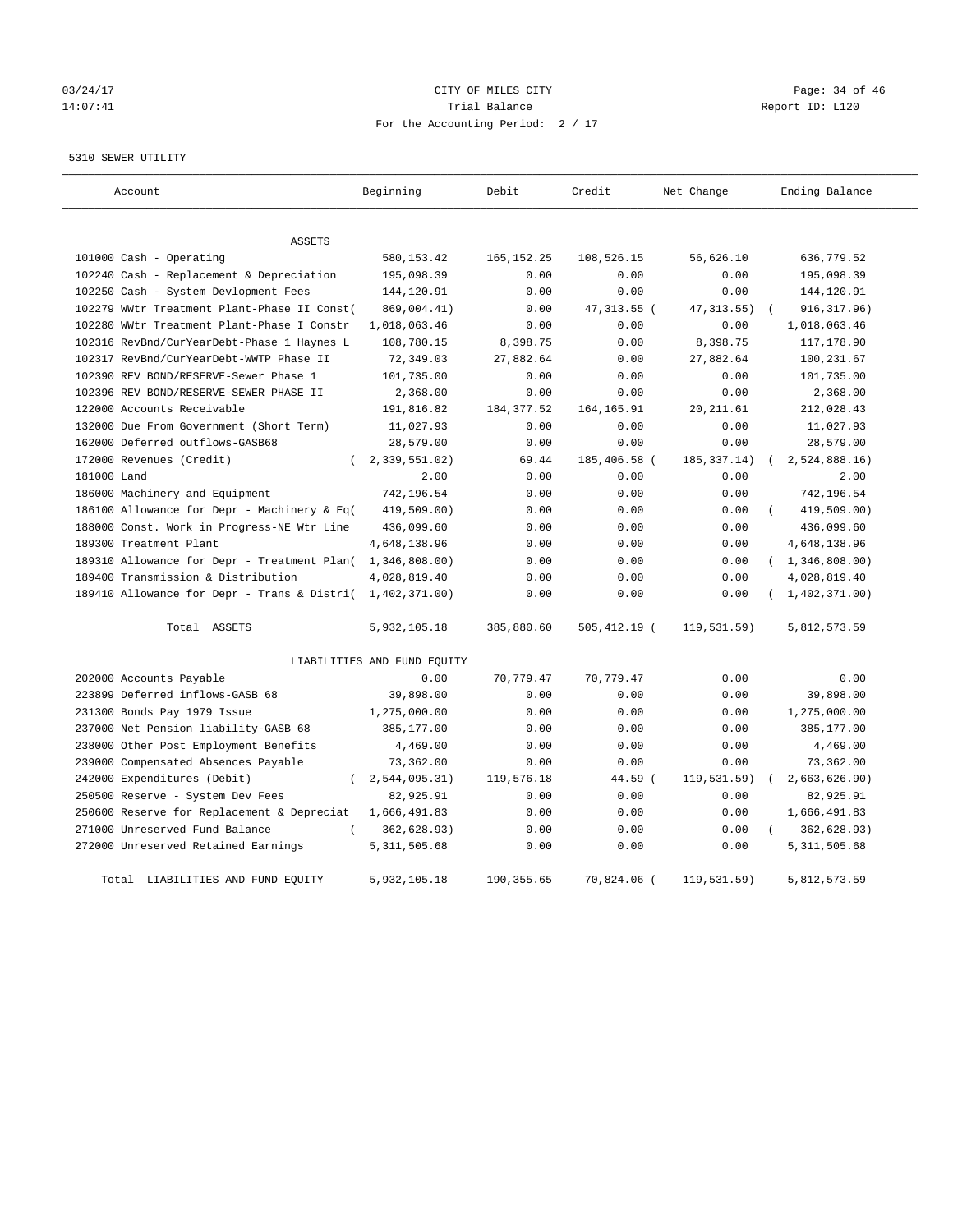# 03/24/17 Page: 35 of 46 14:07:41 Trial Balance Report ID: L120 For the Accounting Period: 2 / 17

#### 5510 AMBULANCE FUND

| Account                                           | Beginning                   | Debit      | Credit       | Net Change    | Ending Balance              |
|---------------------------------------------------|-----------------------------|------------|--------------|---------------|-----------------------------|
| <b>ASSETS</b>                                     |                             |            |              |               |                             |
| 101000 Cash - Operating<br>$\left($               | 243,027.36)                 | 31,542.69  | 34,650.71 (  | 3,108.02)     | 246, 135. 38)<br>$\sqrt{2}$ |
| 113211 Taxes Receivable - Real 2011               | 19.68                       | 0.00       | 0.00         | 0.00          | 19.68                       |
| 113213 Tax Receivables Real-2013<br>$\left($      | 0.47)                       | 0.00       | 0.00         | 0.00          | 0.47)                       |
| 113214 Taxes Receivable- Real 2014                | 1.89                        | 0.00       | 0.00         | 0.00          | 1.89                        |
| 113215 Tax Receivables Real-2015                  | 19.49                       | 0.00       | 0.50(        | 0.50)         | 18.99                       |
| 113216 Tax Receivables real-2016<br>$\left($      | 4,734.54)                   | 0.00       | 18.77 (      | 18.77)        | 4,753.31)<br>$\sqrt{2}$     |
| 115208 Taxes Receivable - Personal 2008           | 0.01                        | 0.00       | 0.00         | 0.00          | 0.01                        |
| 115214 Taxes Receivable Personal 2014<br>$\left($ | 0.01)                       | 0.00       | 0.00         | 0.00          | 0.01)                       |
| 115215 Taxes Receivable Personal-2015             | 0.12                        | 0.00       | 0.00         | 0.00          | 0.12                        |
| 115216 Tax receivable personal-2016               | 6.52                        | 0.00       | 3.15(        | 3.15)         | 3.37                        |
| 122000 Accounts Receivable                        | 205,776.15                  | 67,612.57  | 53, 576.29   | 14,036.28     | 219,812.43                  |
| 122100 Acct Receivable<br>$\left($                | 204, 915. 20)               | 0.00       | 0.00         | 0.00          | 204, 915.20)                |
| 162000 Deferred outflows-GASB68                   | 24,356.00                   | 0.00       | 0.00         | 0.00          | 24,356.00                   |
| 172000 Revenues (Credit)<br>$\left($              | 437,642.97)                 | 1,770.65   | 65,634.67 (  | 63,864.02)    | 501, 506.99)                |
| 186000 Machinery and Equipment                    | 411, 482.11                 | 0.00       | 0.00         | 0.00          | 411, 482.11                 |
| 186100 Allowance for Depr - Machinery & Eq(       | 245,859.00)                 | 0.00       | 0.00         | 0.00          | 245,859.00)                 |
| Total ASSETS<br>$\left($                          | 494, 517.58)                | 100,925.91 | 153,884.09 ( | $52,958.18$ ( | 547, 475.76)                |
|                                                   | LIABILITIES AND FUND EQUITY |            |              |               |                             |
| 202000 Accounts Payable                           | 0.00                        | 8,684.35   | 8,684.35     | 0.00          | 0.00                        |
| 223100 Deferred Revenue - Real Prop Taxes (       | 4,813.40)                   | 19.27      | 0.00(        | 19.27)        | 4,832.67)                   |
| 223200 Deferred Revenue - Pers Prop Taxes (       | 12.94)                      | 3.15       | 0.00(        | 3.15)         | 16.09)                      |
| 223899 Deferred inflows-GASB 68                   | 16,741.00                   | 0.00       | 0.00         | 0.00          | 16,741.00                   |
| 235000 CONTRACTS/NOTES/LOANS PAYABLE              | 13,180.35                   | 0.00       | 0.00         | 0.00          | 13,180.35                   |
| 237000 Net Pension liability-GASB 68              | 123,016.00                  | 0.00       | 0.00         | 0.00          | 123,016.00                  |
| 238000 Other Post Employment Benefits             | 2,330.00                    | 0.00       | 0.00         | 0.00          | 2,330.00                    |
| 239000 Compensated Absences Payable               | 19,147.00                   | 0.00       | 0.00         | 0.00          | 19,147.00                   |
| 242000 Expenditures (Debit)<br>$\left($           | 558, 547. 32)               | 69,630.50  | 16,694.74 (  | 52,935.76)    | 611, 483.08)                |
| 271000 Unreserved Fund Balance<br>$\left($        | 121,630.00)                 | 0.00       | 0.00         | 0.00          | 121, 630.00)                |
| 272000 Unreserved Retained Earnings               | 16,071.73                   | 0.00       | 0.00         | 0.00          | 16,071.73                   |
| Total LIABILITIES AND FUND EQUITY<br>$\left($     | 494, 517. 58)               | 78, 337.27 | 25,379.09 (  | 52,958.18)    | 547, 475. 76)               |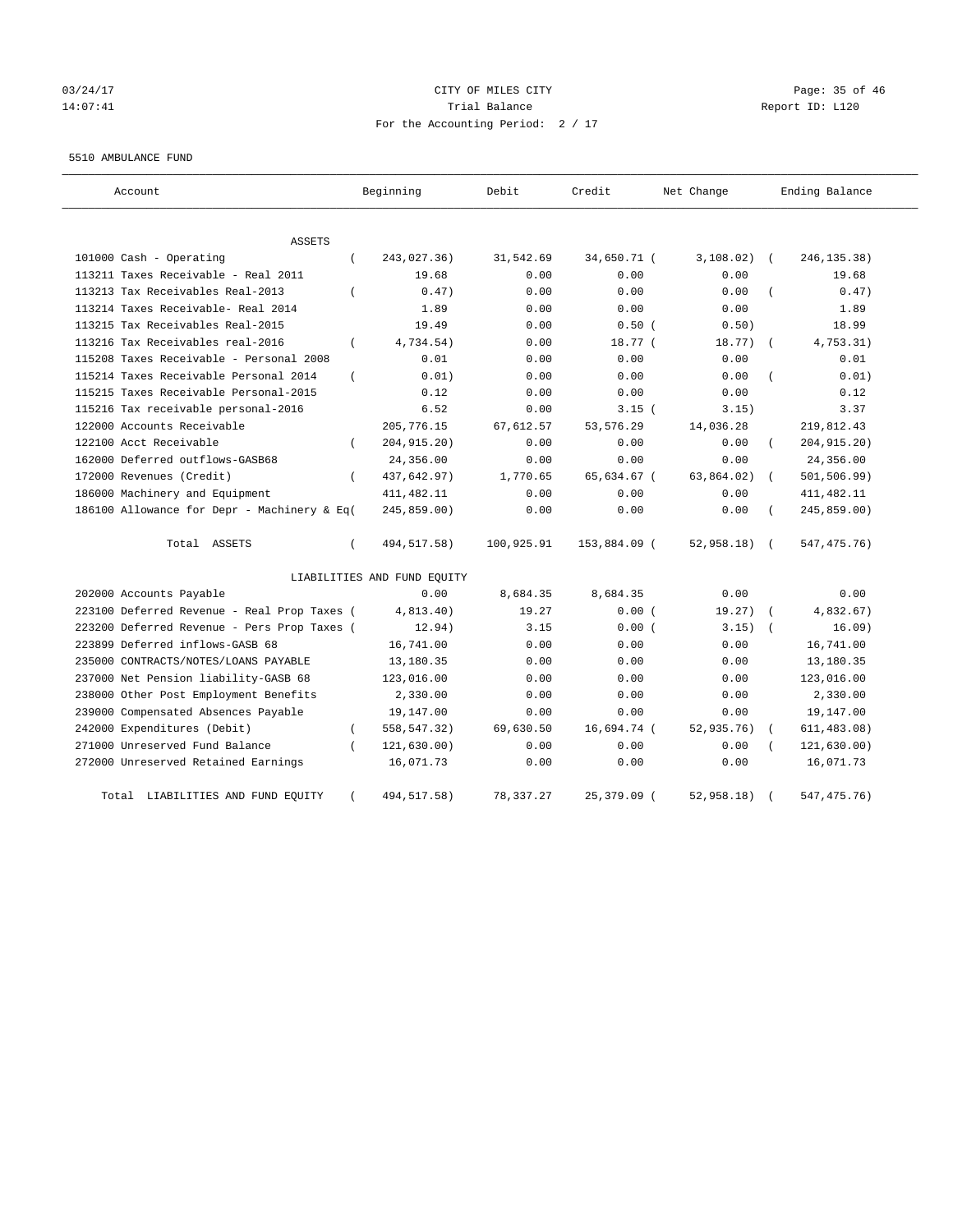# 03/24/17 Page: 36 of 46 14:07:41 CHEREN Report ID: L120 For the Accounting Period: 2 / 17

#### 5610 AIRPORT OPERATING

| Account                                      | Beginning                   | Debit       | Credit         | Net Change    | Ending Balance             |
|----------------------------------------------|-----------------------------|-------------|----------------|---------------|----------------------------|
| ASSETS                                       |                             |             |                |               |                            |
| 101000 Cash - Operating                      | 34, 343. 26                 | 18, 126. 43 | 76,950.48 (    | $58,824.05$ ( | 24,480.79)                 |
| 101100 Cash-FAA Grant/St Loan-2008           | 6,748.74                    | 0.00        | 0.00           | 0.00          | 6,748.74                   |
| 102230 Cash - Surplus/Credit Card Acct       | 4,460.66                    | 5,254.26    | $9,622.01$ (   | 4,367.75)     | 92.91                      |
| 103000 Petty Cash                            | 100.00                      | 0.00        | 0.00           | 0.00          | 100.00                     |
| 113211 Taxes Receivable - Real 2011          | 11.57                       | 0.00        | 0.00           | 0.00          | 11.57                      |
| 113213 Tax Receivables Real-2013             | 0.74)                       | 0.00        | 0.00           | 0.00          | 0.74)                      |
| 113214 Taxes Receivable- Real 2014           | 2.85                        | 0.00        | 0.00           | 0.00          | 2.85                       |
| 113215 Tax Receivables Real-2015             | 29.26                       | 0.00        | $0.75$ (       | 0.75)         | 28.51                      |
| 113216 Tax Receivables real-2016<br>$\left($ | 7, 101.83)                  | 0.00        | $28.16$ (      | 28.16)        | 7,129.99)                  |
| 115208 Taxes Receivable - Personal 2008      | 0.02                        | 0.00        | 0.00           | 0.00          | 0.02                       |
| 115215 Taxes Receivable Personal-2015        | 0.20                        | 0.00        | 0.00           | 0.00          | 0.20                       |
| 115216 Tax receivable personal-2016          | 9.79                        | 0.00        | $4.72$ (       | 4.72)         | 5.07                       |
| 122000 Accounts Receivable                   | 14,313.00                   | 0.00        | 0.00           | 0.00          | 14,313.00                  |
| 132000 Due From Government (Short Term)      | 306,196.40                  | 0.00        | 0.00           | 0.00          | 306,196.40                 |
| 141000 Prepaid Expense                       | 4,615.00                    | 0.00        | 0.00           | 0.00          | 4,615.00                   |
| 162000 Deferred outflows-GASB68              | 6,871.00                    | 0.00        | 0.00           | 0.00          | 6,871.00                   |
| 172000 Revenues (Credit)                     | 691,516.55)                 | 440.00      | 14,028.94 (    | 13,588.94)    | 705, 105.49)<br>$\sqrt{2}$ |
| 181000 Land                                  | 19,983.00                   | 0.00        | 0.00           | 0.00          | 19,983.00                  |
| 182000 Buildings                             | 677,537.00                  | 0.00        | 0.00           | 0.00          | 677,537.00                 |
| 182100 Allowance for Depr - Buildings (Cre(  | 358,424.00)                 | 0.00        | 0.00           | 0.00          | 358,424.00)                |
| 184000 Improvements Other Than Buildings     | 8,543,759.48                | 0.00        | 0.00           | 0.00          | 8,543,759.48               |
| 184100 Allowance for Depr - Imp Other Than(  | $2,580,004.00$ )            | 0.00        | 0.00           | 0.00          | 2,580,004.00<br>$\sqrt{2}$ |
| 186000 Machinery and Equipment               | 907,191.59                  | 0.00        | 0.00           | 0.00          | 907,191.59                 |
| 186100 Allowance for Depr - Machinery & Eq(  | 387,207.00)                 | 0.00        | 0.00           | 0.00          | 387,207.00)<br>$\left($    |
|                                              | 4, 424, 881.78              | 0.00        | 0.00           | 0.00          | 4, 424, 881.78             |
| 188000 Const. Work in Progress-NE Wtr Line   |                             |             |                |               |                            |
| Total ASSETS                                 | 10,926,800.48               | 23,820.69   | $100,635.06$ ( | 76,814.37)    | 10,849,986.11              |
|                                              | LIABILITIES AND FUND EQUITY |             |                |               |                            |
| 202000 Accounts Payable                      | 266,216.05                  | 63,082.38   | 63,082.38      | 0.00          | 266,216.05                 |
| 223100 Deferred Revenue - Real Prop Taxes (  | 7,220.11)                   | 28.91       | 0.00(          | 28.91)        | 7,249.02)                  |
| 223200 Deferred Revenue - Pers Prop Taxes (  | 19.41)                      | 4.72        | 0.00(          | 4.72)         | 24.13)<br>$\sqrt{2}$       |
| 223899 Deferred inflows-GASB 68              | 9,592.00                    | 0.00        | 0.00           | 0.00          | 9,592.00                   |
| 235000 CONTRACTS/NOTES/LOANS PAYABLE         | 7,801.10                    | 0.00        | 0.00           | 0.00          | 7,801.10                   |
| 235140 LTrm Pay/Intercap-Runway              | 35,649.13                   | 0.00        | 0.00           | 0.00          | 35,649.13                  |
| 235150 LTrm Pay/MT Aeronautics               | 9,842.00                    | 0.00        | 0.00           | 0.00          | 9,842.00                   |
| 235160 LTrm Pay/MT Aeronautics (2)           | 152,577.00                  | 0.00        | 0.00           | 0.00          | 152,577.00                 |
| 237000 Net Pension liability-GASB 68         | 92,598.00                   | 0.00        | 0.00           | 0.00          | 92,598.00                  |
| 238000 Other Post Employment Benefits        | 1,266.00                    | 0.00        | 0.00           | 0.00          | 1,266.00                   |
| 239000 Compensated Absences Payable          | 6,943.00                    | 0.00        | 0.00           | 0.00          | 6,943.00                   |
| 242000 Expenditures (Debit)                  | 620, 253.59)                | 76,950.48   | 169.74 (       | 76,780.74)    | 697,034.33)                |
| 250600 Reserve for Replacement & Depreciat   | 18,913.67                   | 0.00        | 0.00           | 0.00          | 18,913.67                  |
| 271000 Unreserved Fund Balance               | 80,253.00)                  | 0.00        | 0.00           | 0.00          | 80,253.00)                 |
| 272000 Unreserved Retained Earnings          | 11,033,148.64               | 0.00        | 0.00           | 0.00          | 11,033,148.64              |
| Total LIABILITIES AND FUND EQUITY            | 10,926,800.48               | 140,066.49  | 63,252.12 (    | 76,814.37)    | 10,849,986.11              |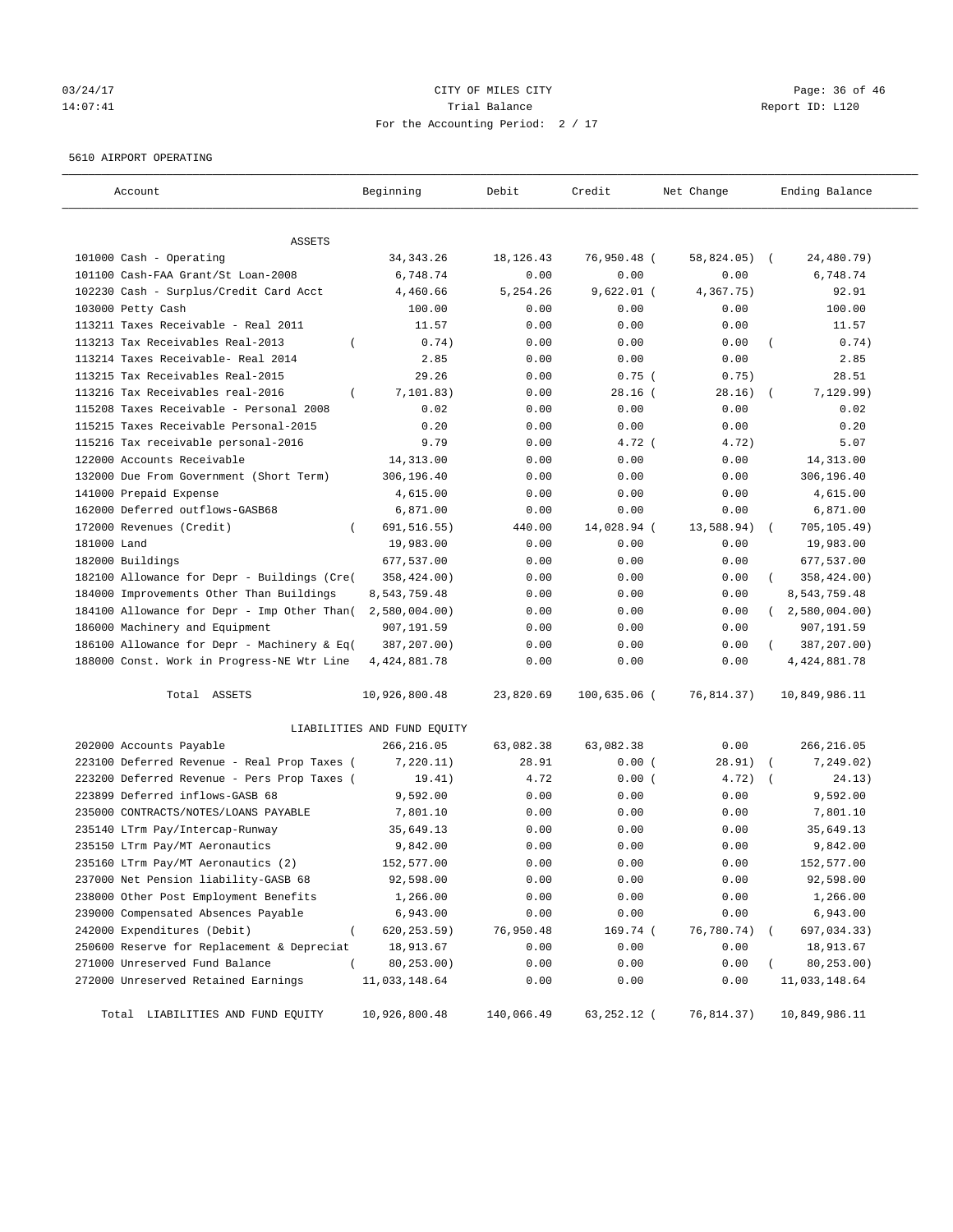# 03/24/17 Page: 37 of 46 14:07:41 CHEREN Report ID: L120 For the Accounting Period: 2 / 17

#### 6040 PUBLIC WORKS

| Account                              | Beginning                   | Debit     | Credit       | Net Change    | Ending Balance |      |
|--------------------------------------|-----------------------------|-----------|--------------|---------------|----------------|------|
| <b>ASSETS</b>                        |                             |           |              |               |                |      |
| 101000 Cash - Operating              | 44,565.74                   | 0.00      | 14,663.97 (  | 14,663.97)    | 29,901.77      |      |
| 172000 Revenues (Credit)             | 67, 189.26                  | 0.00      | 0.00         | 0.00          | 67, 189.26)    |      |
| Total ASSETS                         | 22,623.52)                  | 0.00      | 14,663.97 (  | 14,663.97) (  | 37, 287. 49)   |      |
|                                      | LIABILITIES AND FUND EQUITY |           |              |               |                |      |
| 202000 Accounts Payable              | 0.00                        | 2,135.62  | 2,135.62     | 0.00          |                | 0.00 |
| 239000 Compensated Absences Payable  | 13,896.00                   | 0.00      | 0.00         | 0.00          | 13,896.00      |      |
| 242000 Expenditures (Debit)          | 104, 135.88)                | 14,663.97 | 0.00(        | $14,663.97$ ( | 118,799.85)    |      |
| 271000 Unreserved Fund Balance       | 29,119.09)                  | 0.00      | 0.00         | 0.00          | 29,119.09)     |      |
| 272000 Unreserved Retained Earnings  | 96,735.45                   | 0.00      | 0.00         | 0.00          | 96,735.45      |      |
| LIABILITIES AND FUND EQUITY<br>Total | 22,623.52)                  | 16,799.59 | $2,135.62$ ( | 14,663.97)    | 37,287.49)     |      |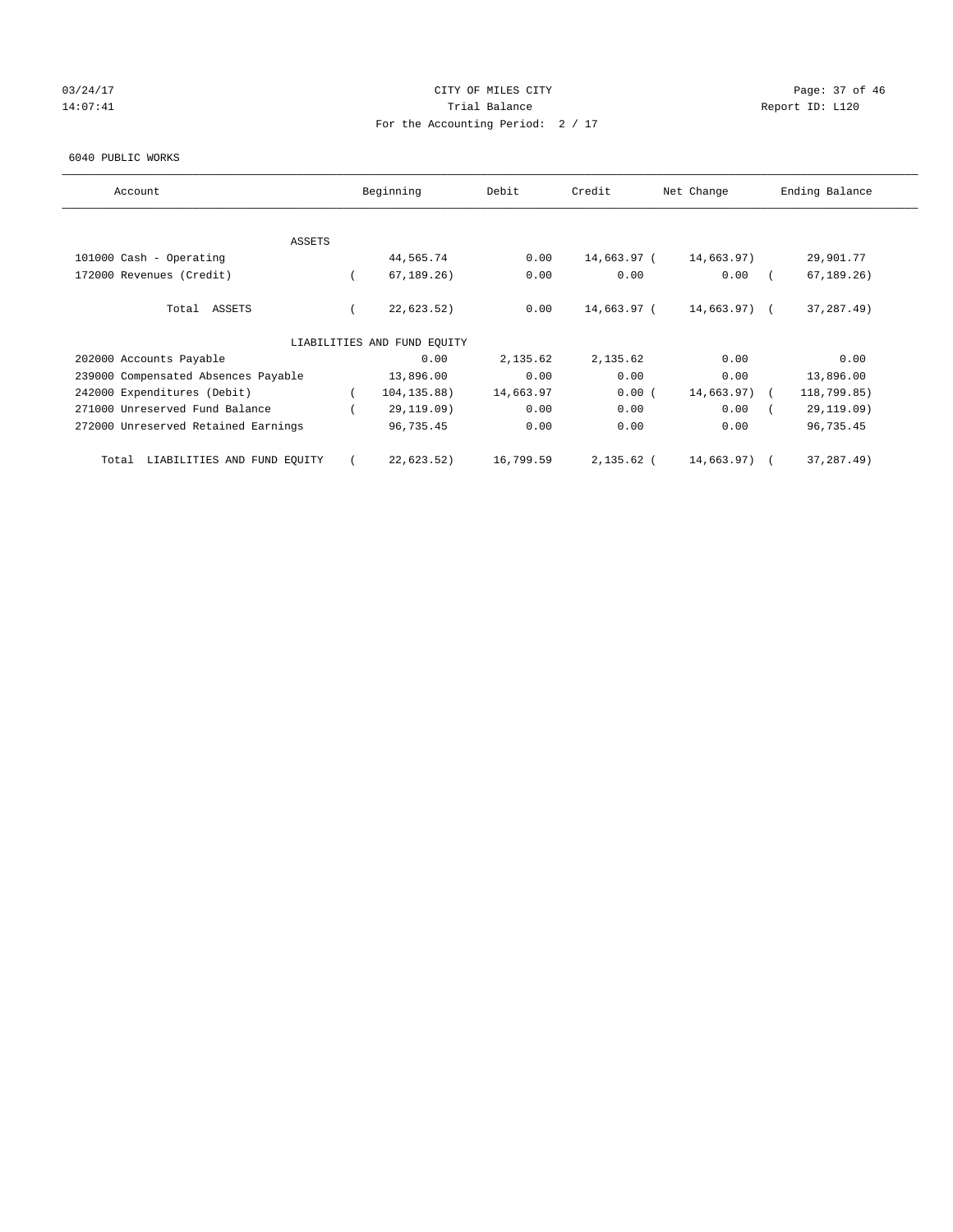# 03/24/17 Page: 38 of 46 14:07:41 CHEREN Report ID: L120 For the Accounting Period: 2 / 17

# 7370 TBID

| Account                              | Beginning                   | Debit     | Credit       | Net Change | Ending Balance |
|--------------------------------------|-----------------------------|-----------|--------------|------------|----------------|
|                                      |                             |           |              |            |                |
|                                      | ASSETS                      |           |              |            |                |
| 101000 Cash - Operating              | 0.00                        | 7,231.00  | 7,596.00 (   | $365.00$ ( | 365.00)        |
| Total ASSETS                         | 0.00                        | 7,231.00  | $7,596.00$ ( | $365.00$ ( | 365.00)        |
|                                      | LIABILITIES AND FUND EQUITY |           |              |            |                |
| 202000 Accounts Payable              | 0.00                        | 7,596.00  | 7,596.00     | 0.00       | 0.00           |
| 212500 Due to Others                 | 0.00                        | 7,596.00  | $7,231.00$ ( | $365.00$ ( | 365.00)        |
| LIABILITIES AND FUND EQUITY<br>Total | 0.00                        | 15,192.00 | 14,827.00 (  | 365.00     | 365.00)        |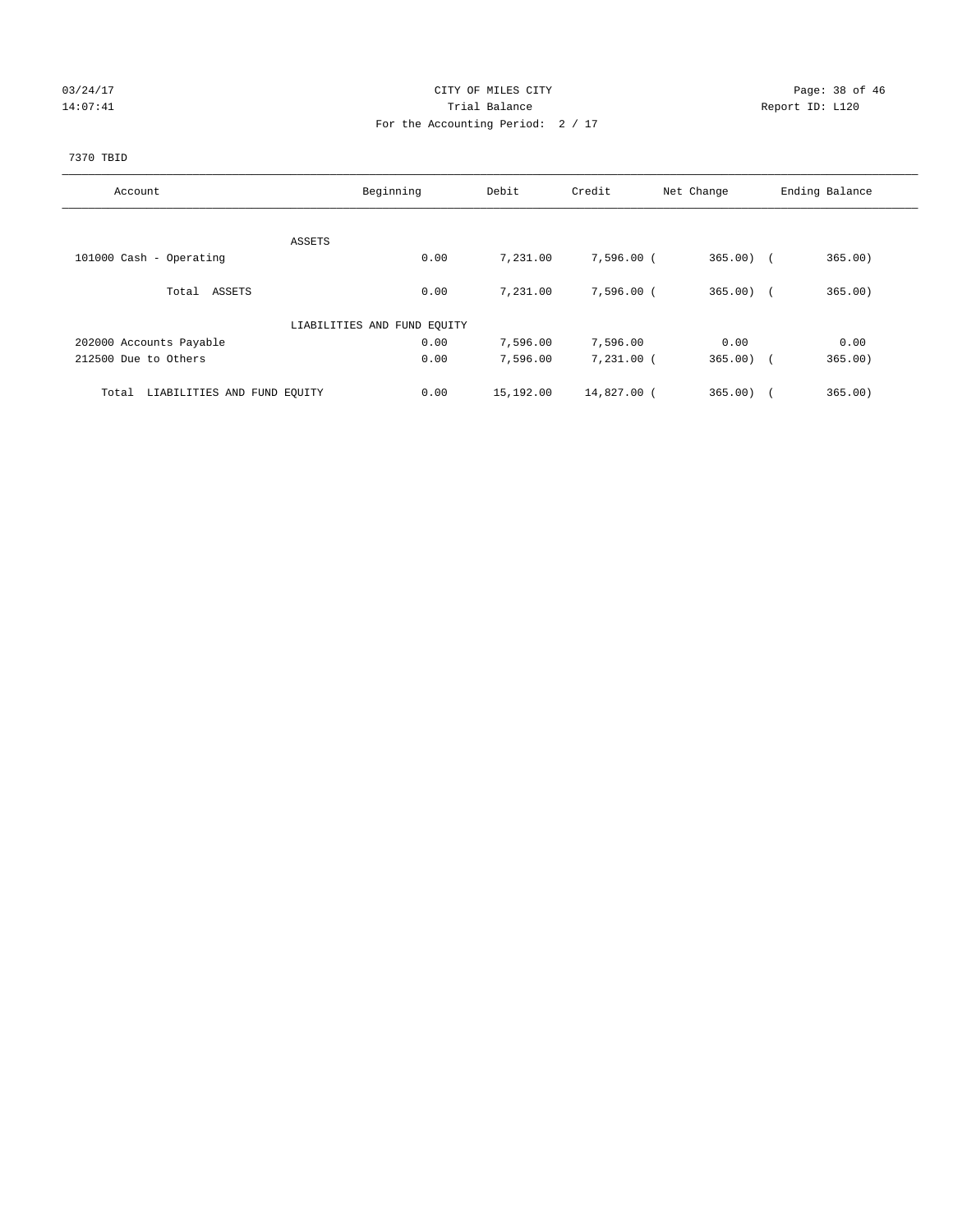# 03/24/17 Page: 39 of 46 14:07:41 Trial Balance Report ID: L120 For the Accounting Period: 2 / 17

7467 Law Enforcement Academy Surcharge

| Account                                   | Beginning                   | Debit  | Credit | Net Change | Ending Balance |
|-------------------------------------------|-----------------------------|--------|--------|------------|----------------|
| ASSETS                                    |                             |        |        |            |                |
| 101000 Cash - Operating                   | 490.00                      | 790.00 | 0.00   | 790.00     | 1,280.00       |
|                                           |                             |        |        |            |                |
| ASSETS<br>Total                           | 490.00                      | 790.00 | 0.00   | 790.00     | 1,280.00       |
|                                           |                             |        |        |            |                |
|                                           | LIABILITIES AND FUND EQUITY |        |        |            |                |
| 212200 Due to Federal, Soc Sec & Medicare | 490.00                      | 0.00   | 790.00 | 790.00     | 1,280.00       |
|                                           |                             |        |        |            |                |
| LIABILITIES AND FUND EQUITY<br>Total      | 490.00                      | 0.00   | 790.00 | 790.00     | 1,280.00       |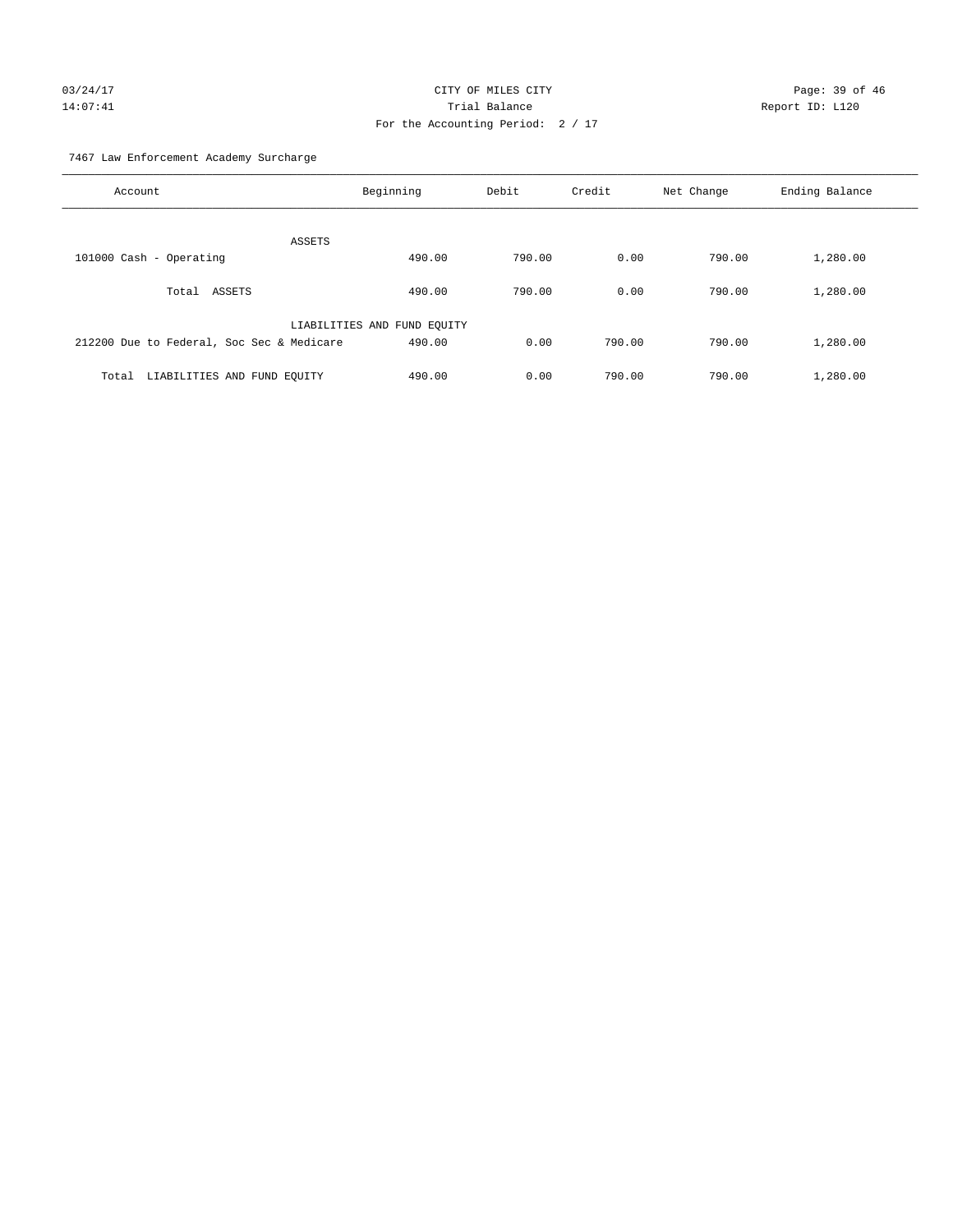## 7471 CIVIL LEGAL ASSIST/VICTIM DOM VIOLENCE PROG

| Account                           | Beginning                   | Debit  | Credit | Net Change | Ending Balance |
|-----------------------------------|-----------------------------|--------|--------|------------|----------------|
|                                   | ASSETS                      |        |        |            |                |
| 101000 Cash - Operating           | 821.69                      | 909.00 | 0.00   | 909.00     | 1,730.69       |
| Total ASSETS                      | 821.69                      | 909.00 | 0.00   | 909.00     | 1,730.69       |
|                                   | LIABILITIES AND FUND EQUITY |        |        |            |                |
| 212500 Due to Others              | 821.69                      | 0.00   | 909.00 | 909.00     | 1,730.69       |
| Total LIABILITIES AND FUND EQUITY | 821.69                      | 0.00   | 909.00 | 909.00     | 1,730.69       |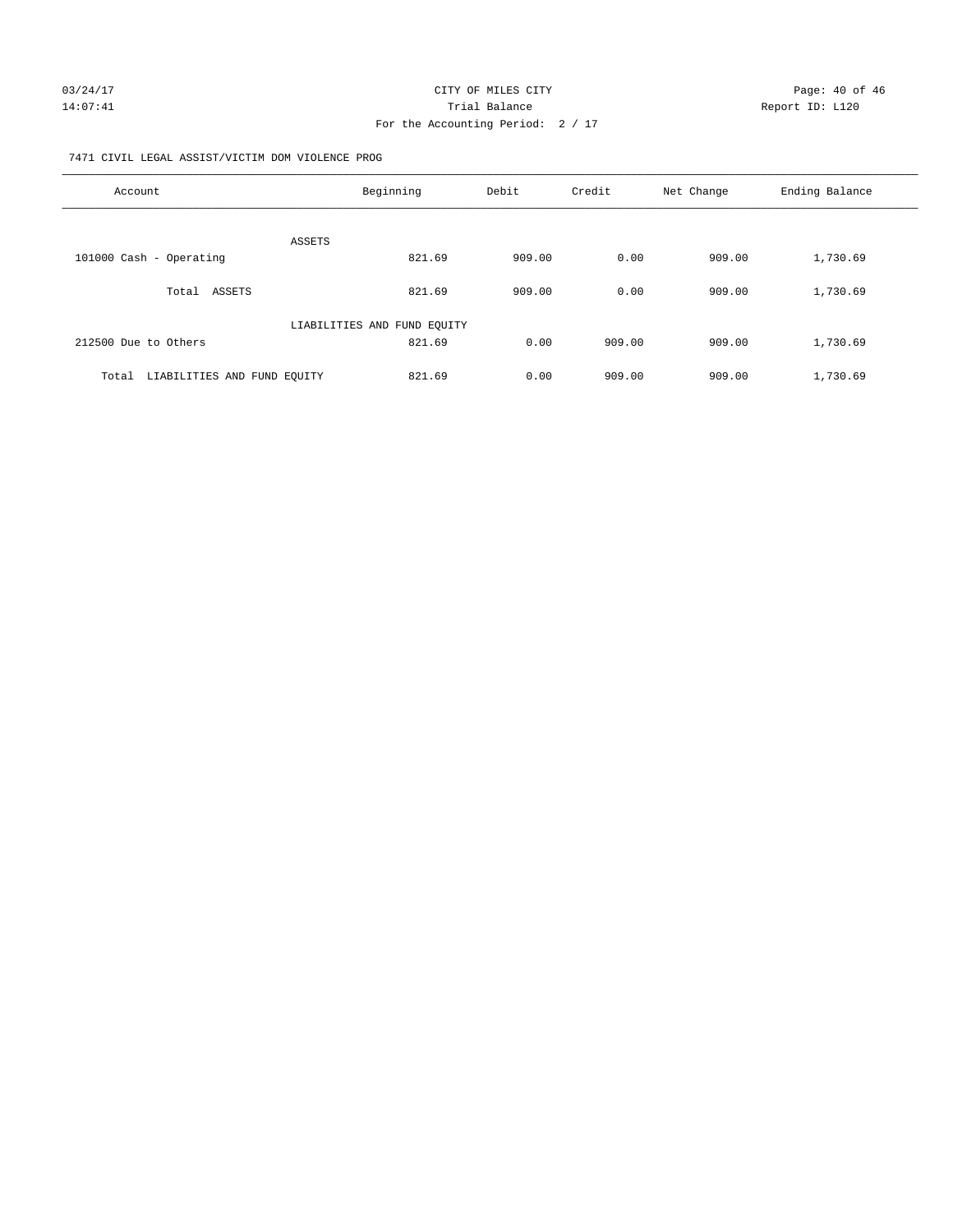# 03/24/17 Page: 41 of 46 14:07:41 CHEREN Report ID: L120 For the Accounting Period: 2 / 17

#### 7910 PAYROLL FUND

| Account                                   | Beginning                   | Debit      | Credit      | Net Change | Ending Balance |
|-------------------------------------------|-----------------------------|------------|-------------|------------|----------------|
|                                           |                             |            |             |            |                |
| <b>ASSETS</b>                             |                             |            |             |            |                |
| 101000 Cash - Operating                   | 93,898.39                   | 486,733.59 | 473,467.72  | 13,265.87  | 107,164.26     |
|                                           |                             |            |             |            |                |
| Total ASSETS                              | 93,898.39                   | 486,733.59 | 473,467.72  | 13,265.87  | 107, 164. 26   |
|                                           |                             |            |             |            |                |
|                                           | LIABILITIES AND FUND EQUITY |            |             |            |                |
| 201000 Warrants Payable                   | 78,289.84                   | 91,308.54  | 89,027.26 ( | 2,281.28)  | 76,008.56      |
| 212200 Due to Federal, Soc Sec & Medicare | 0.00                        | 71,365.88  | 71,365.88   | 0.00       | 0.00           |
| 212202 Due to State Unemployment          | 540.56                      | 0.00       | 532.44      | 532.44     | 1,073.00       |
| 212203 Due to Worker's Compensation       | 15,067.98                   | 0.00       | 15,014.70   | 15,014.70  | 30,082.68      |
| 212204 Due to State Income Tax            | 0.00                        | 15,600.00  | 15,600.00   | 0.00       | 0.00           |
| 212205 due to MPORS-GABA                  | 0.01                        | 15,222.21  | 15,222.22   | 0.01       | 0.02           |
| 212207 Due to AFLAC, AFLAC PRETAX         | 0.00                        | 456.80     | 456.80      | 0.00       | 0.00           |
| 212208 Due to Health Ins, Dental, Vision  | 0.00                        | 60,542.00  | 60,542.00   | 0.00       | 0.00           |
| 212209 Due to PERS Retirement             | 0.00                        | 34,714.57  | 34,714.57   | 0.00       | 0.00           |
| 212210 Due to FURS-GABA Retirement        | 0.00                        | 13,392.14  | 13,392.14   | 0.00       | 0.00           |
|                                           |                             |            |             |            |                |
| Total LIABILITIES AND FUND EQUITY         | 93,898.39                   | 302,602.14 | 315,868.01  | 13,265.87  | 107,164.26     |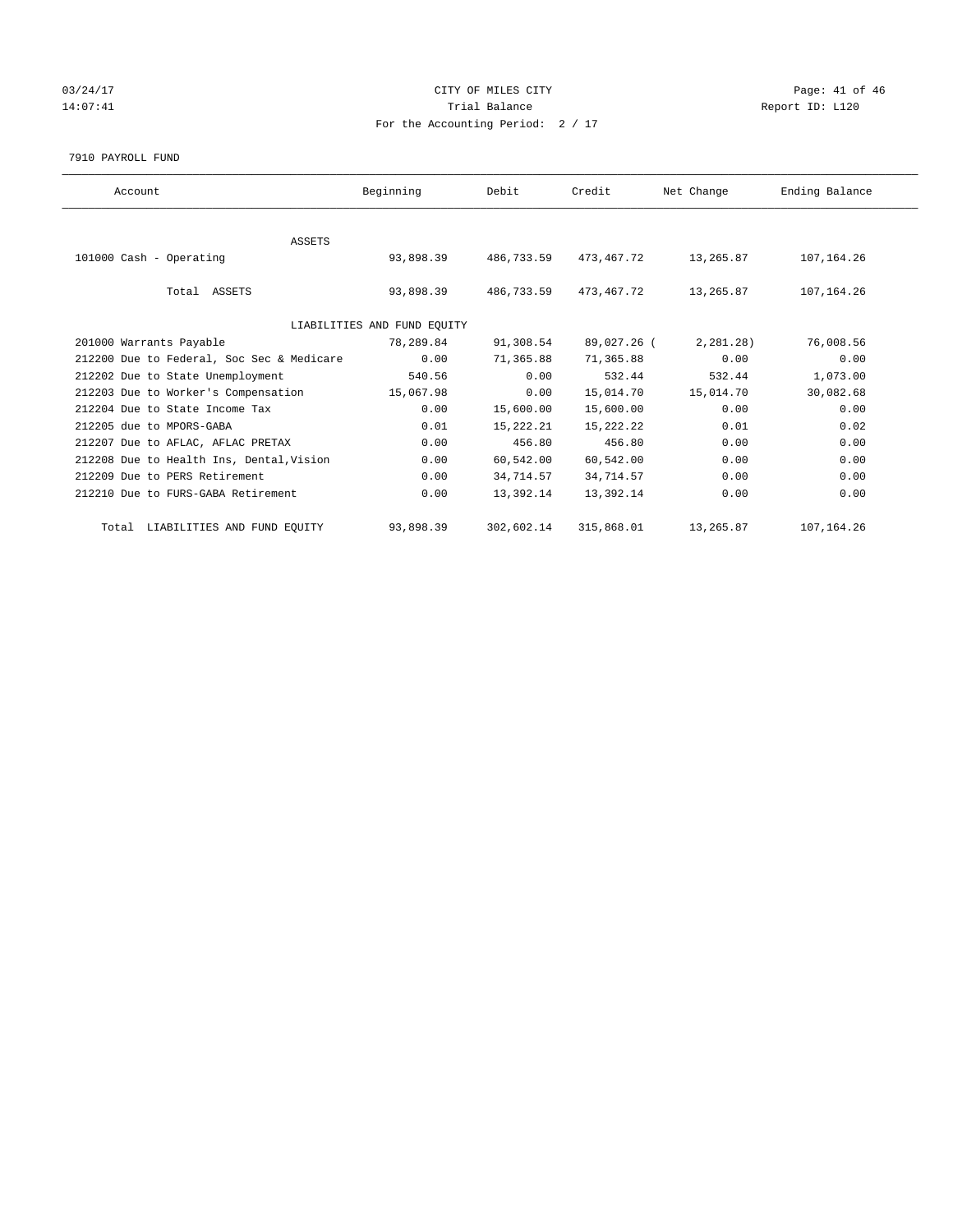| 03/24/17 |  |
|----------|--|
| 14:07:41 |  |

# CITY OF MILES CITY CONTROL CONTROL CITY CONTROL Page: 42 of 46 Partial Balance and Communications of the Report ID: L120 For the Accounting Period: 2 / 17

#### 7930 CLAIMS FUND

| Account                              | Beginning                   | Debit      | Credit       | Net Change | Ending Balance |
|--------------------------------------|-----------------------------|------------|--------------|------------|----------------|
| <b>ASSETS</b>                        |                             |            |              |            |                |
| 101000 Cash - Operating              | 292,321.97                  | 380,439.35 | 401,175.86 ( | 20,736.51) | 271,585.46     |
| ASSETS<br>Total                      | 292,321.97                  | 380,439.35 | 401,175.86 ( | 20,736.51) | 271,585.46     |
|                                      | LIABILITIES AND FUND EQUITY |            |              |            |                |
| 201000 Warrants Payable              | 292,321.97                  | 401,175.86 | 380,439.35 ( | 20,736.51) | 271,585.46     |
| LIABILITIES AND FUND EQUITY<br>Total | 292,321.97                  | 401,175.86 | 380,439.35 ( | 20,736.51) | 271,585.46     |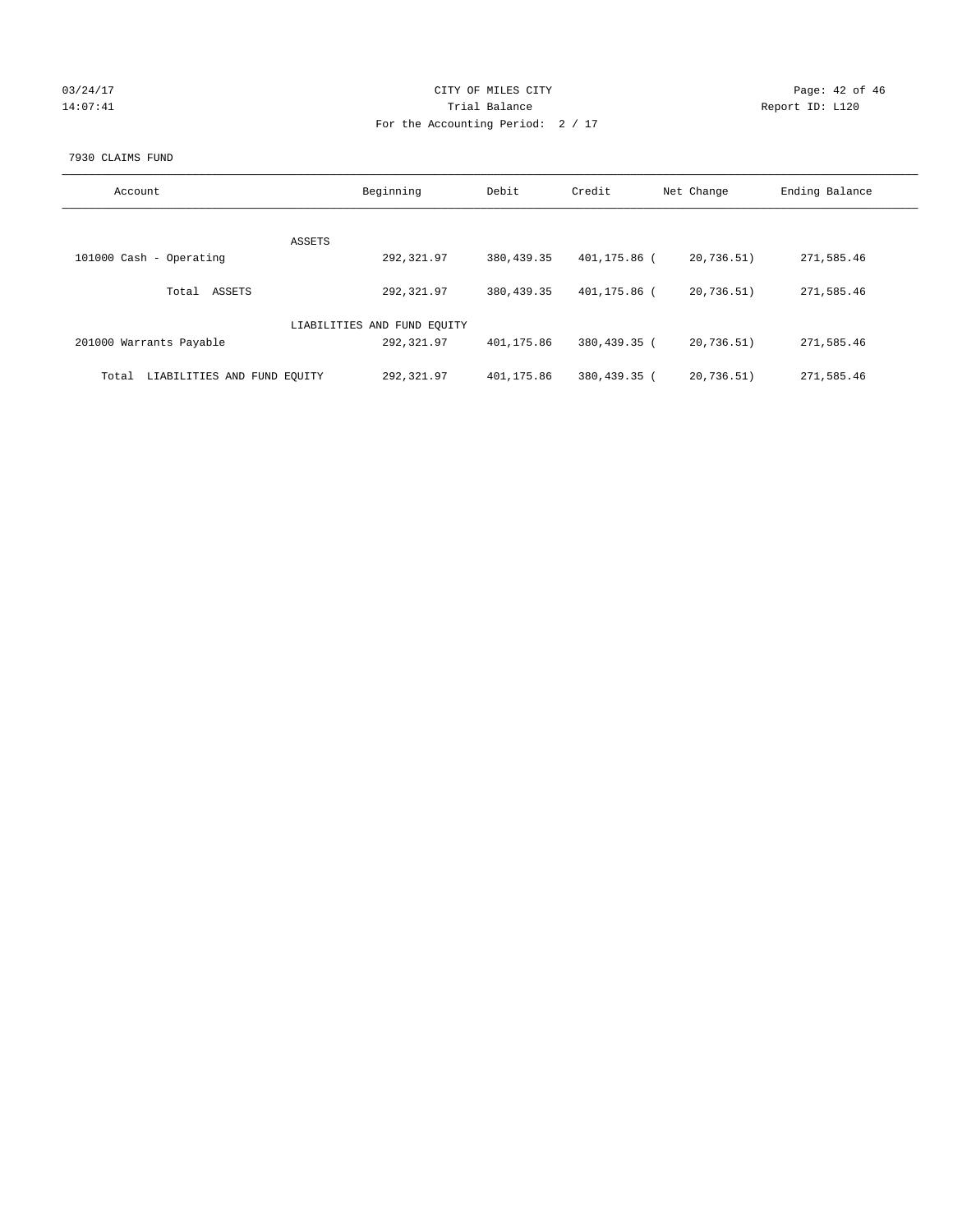# 03/24/17 Page: 43 of 46 14:07:41 Report ID: L120 For the Accounting Period: 2 / 17

7980 CUSTER CO WATER & SEWER DISTRICT

| Account                                 | Beginning                   | Debit       | Credit    | Net Change | Ending Balance |
|-----------------------------------------|-----------------------------|-------------|-----------|------------|----------------|
|                                         |                             |             |           |            |                |
| ASSETS                                  |                             |             |           |            |                |
| 101000 Cash - Operating                 | 0.00                        | 13, 251. 11 | 13,251.11 | 0.00       | 0.00           |
| 122000 Accounts Receivable              | 15,613.13                   | 14,324.72   | 13,311.09 | 1,013.63   | 16,626.76      |
| Total ASSETS                            | 15,613.13                   | 27,575.83   | 26,562.20 | 1,013.63   | 16,626.76      |
|                                         | LIABILITIES AND FUND EQUITY |             |           |            |                |
| 202000 Accounts Payable                 | 0.00                        | 13, 251. 11 | 13,251.11 | 0.00       | 0.00           |
| 211020 Due to Custer Water & Sewer Dist | 15,613.13                   | 13,311.09   | 14,324.72 | 1,013.63   | 16,626.76      |
| LIABILITIES AND FUND EQUITY<br>Total    | 15,613.13                   | 26,562.20   | 27,575.83 | 1,013.63   | 16,626.76      |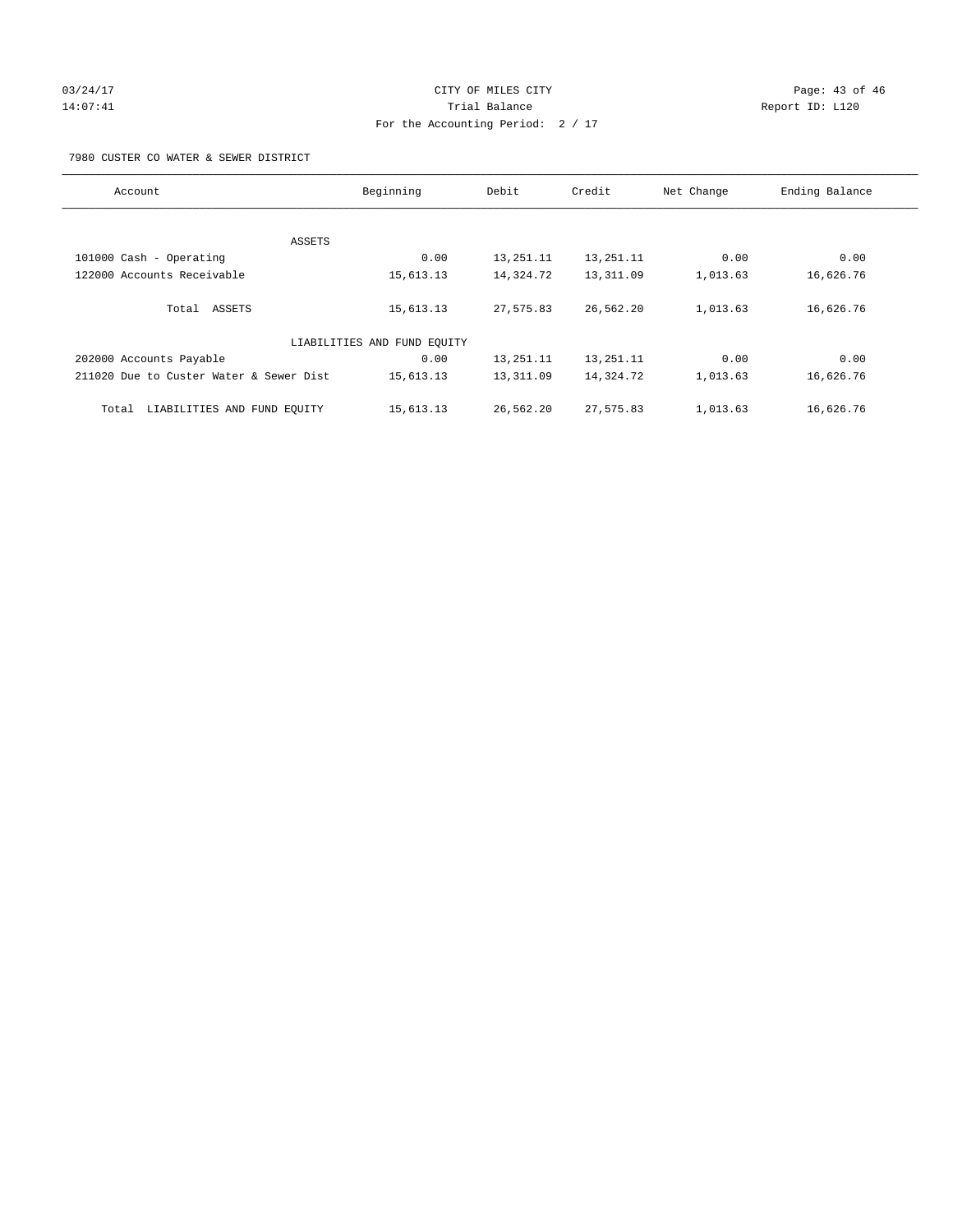# 03/24/17 Page: 44 of 46 14:07:41 Trial Balance Report ID: L120 For the Accounting Period: 2 / 17

7981 Interest Clearing

| Account                              | Beginning                   | Debit    | Credit   | Net Change | Ending Balance |
|--------------------------------------|-----------------------------|----------|----------|------------|----------------|
|                                      | ASSETS                      |          |          |            |                |
| 101000 Cash - Operating              | 0.00                        | 4,850.10 | 0.00     | 4,850.10   | 4,850.10       |
| Total ASSETS                         | 0.00                        | 4,850.10 | 0.00     | 4,850.10   | 4,850.10       |
|                                      | LIABILITIES AND FUND EQUITY |          |          |            |                |
| 212500 Due to Others                 | 0.00                        | 0.00     | 4,850.10 | 4,850.10   | 4,850.10       |
| LIABILITIES AND FUND EQUITY<br>Total | 0.00                        | 0.00     | 4,850.10 | 4,850.10   | 4,850.10       |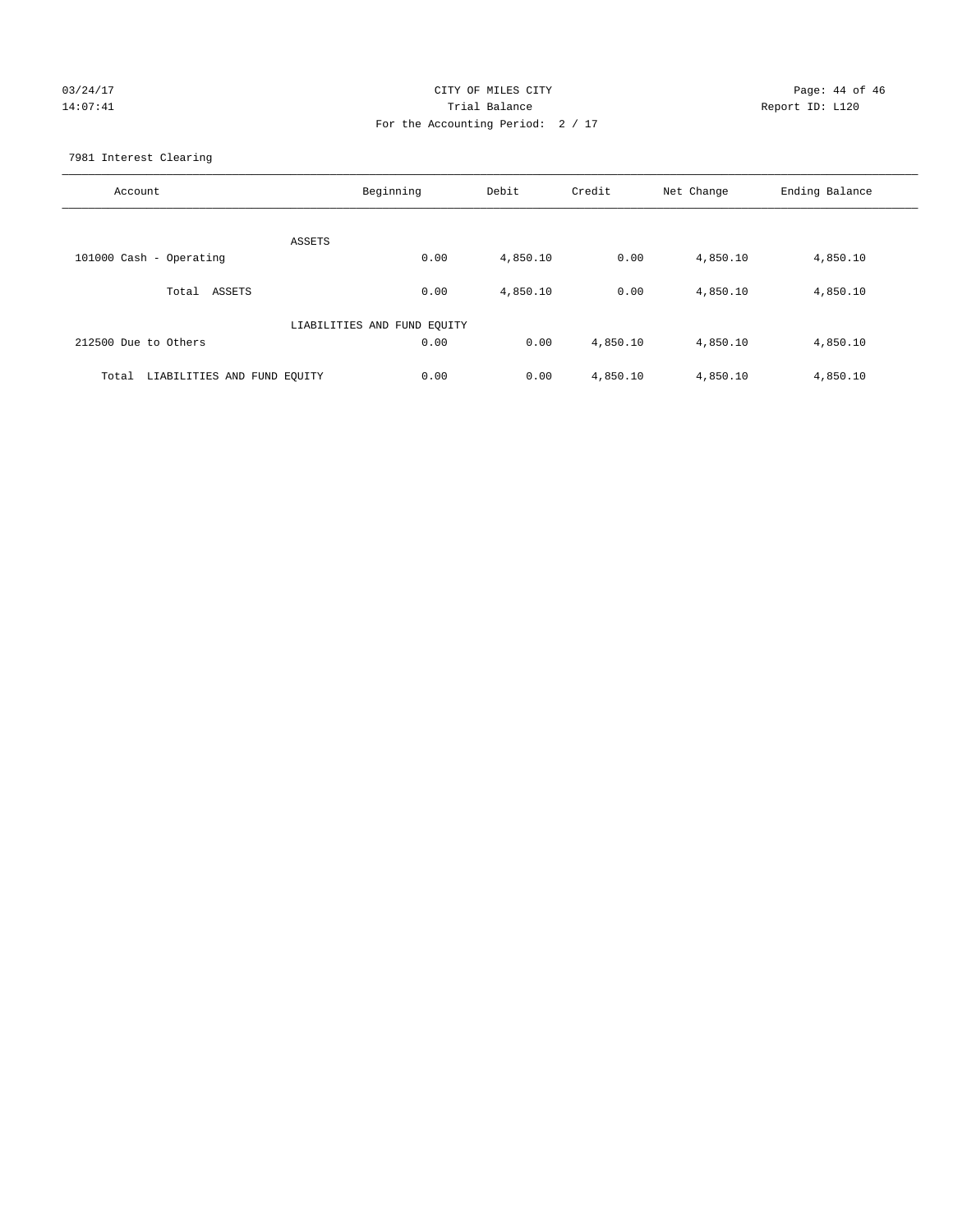# 03/24/17 Page: 45 of 46 Page: 45 of 46 Page: 45 of 46 Page: 45 of 46 Page: 45 of 46 14:07:41 CHEREN Report ID: L120 For the Accounting Period: 2 / 17

## 9000 GENERAL FIXED ASSETS GROUP OF ACCOUNTS FUND

| Account                                                    | Beginning                   | Debit | Credit | Net Change | Ending Balance  |
|------------------------------------------------------------|-----------------------------|-------|--------|------------|-----------------|
| ASSETS                                                     |                             |       |        |            |                 |
| 181000 Land                                                | 526,599.00                  | 0.00  | 0.00   | 0.00       | 526,599.00      |
| 182000 Buildings                                           | 1,986,836.00                | 0.00  | 0.00   | 0.00       | 1,986,836.00    |
| 182100 Allowance for Depr - Buildings (Cre(                | 684,991.00)                 | 0.00  | 0.00   | 0.00       | 684,991.00)     |
| 186000 Machinery and Equipment                             | 3,038,732.00                | 0.00  | 0.00   | 0.00       | 3,038,732.00    |
| 186100 Allowance for Depr - Machinery & Eq(                | 1,463,750.00)               | 0.00  | 0.00   | 0.00       | 1,463,750.00    |
| 187000 Infrastructure                                      | 33,670,108.00               | 0.00  | 0.00   | 0.00       | 33,670,108.00   |
| 187100 Allowance For Depreciation - Infras( 16,321,771.00) |                             | 0.00  | 0.00   | 0.00       | 16,321,771.00)  |
| Total ASSETS                                               | 20,751,763.00               | 0.00  | 0.00   | 0.00       | 20, 751, 763.00 |
|                                                            | LIABILITIES AND FUND EQUITY |       |        |            |                 |
| 280000 INVESTMENT IN GENERAL FIXED ASSETS                  | 20,751,763.00               | 0.00  | 0.00   | 0.00       | 20, 751, 763.00 |
| LIABILITIES AND FUND EQUITY<br>Total                       | 20,751,763.00               | 0.00  | 0.00   | 0.00       | 20, 751, 763.00 |